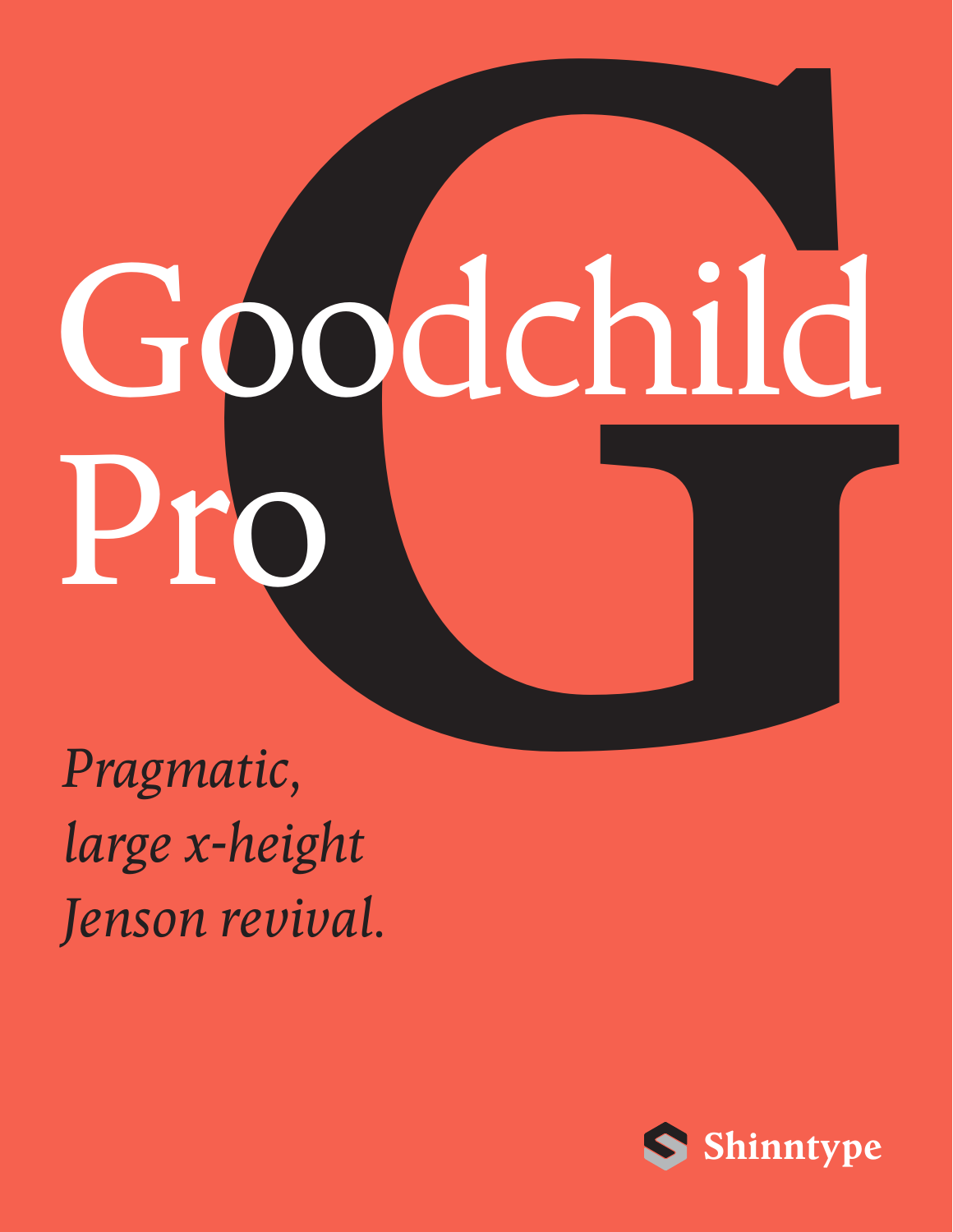# GOODCHILD PRO

goodchild pro regular ABCdefghi1234 goodchild pro italic *ABCdefghi1234* goodchild pro bold **ABCdefghi1234** goodchild pro bold italic *ABCdefghi1234*

### The definitive roman type. Text assembled from images of Jenson's work.

Only the printed record of Nicolas Jenson's famous type of 1467 exists, at around 14 pt in size.

Because of this, it is open to many interpretations. Nick Shinn has added italic and bold styles, and given the whole family a crisp, airy, large x-height treatment, suitable for a variety of text sizes, especially small.

# Hamburgefons *Hamburgefons* **Hamburgefons** *Hamburgefons*

©2017 Shinn Type Foundry Inc. www.shinntype.com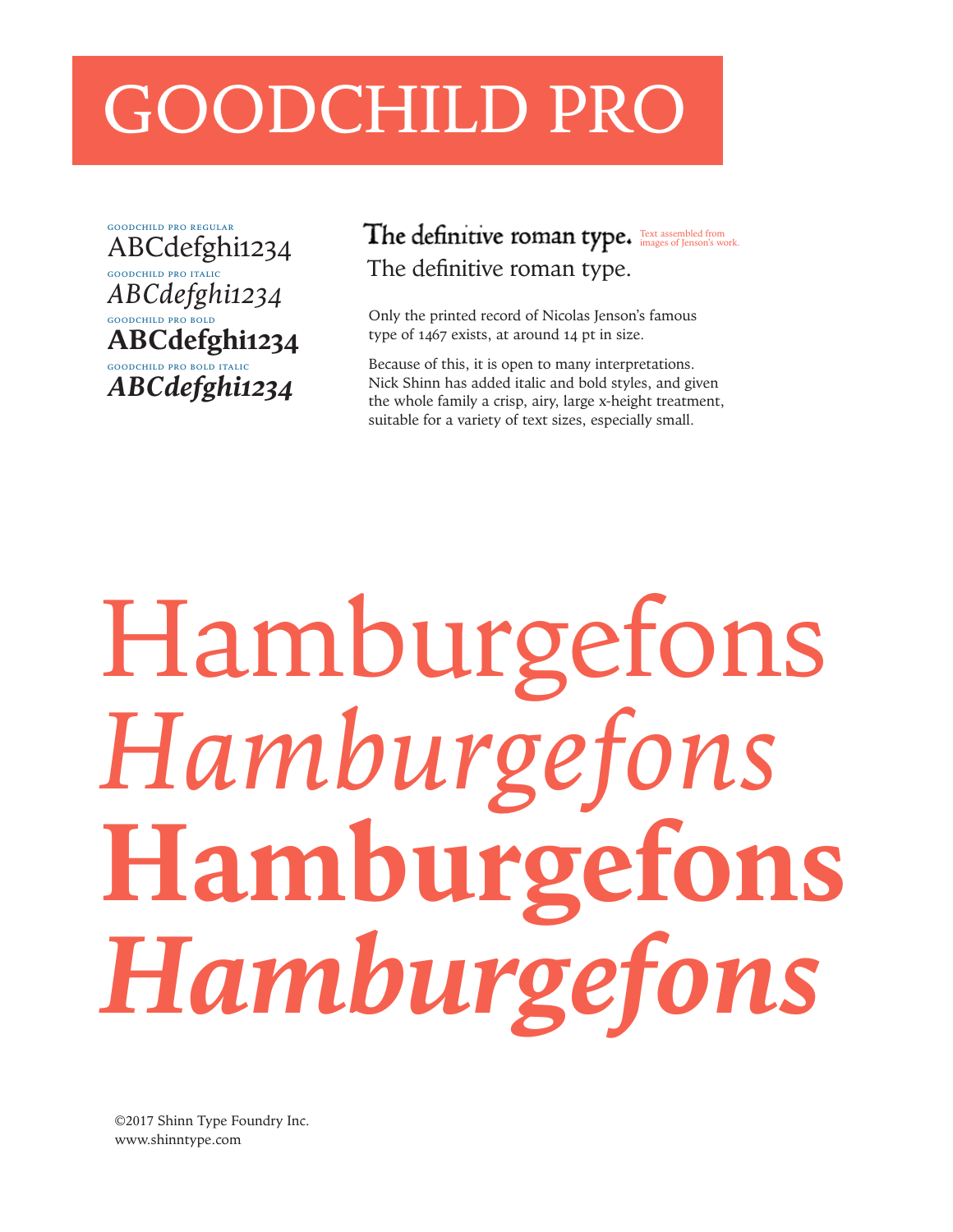# **Roll over Bill Morris, tell Bruce Rogers the news.** Goodchild Pro Bold, tracked to –25.

Goodchild Pro is a pragmatic text face, equipped for complex academic work.

The face has a large x-height, as there is little point in adding to the stock of rangy "book" Jensons. Despite this departure from the archetype, in other respects Goodchild is true to the original letter forms in its tight fit, modulation of stroke contrast, and manipulation of x-height and serif size. Jenson's tiny tittles and diamond-shaped periods have, however, been relinquished.

The finish is not the antiquing that one often finds in Renaissance revivals. Here clean, decisive details provide a freshly minted, contemporary appearance, providing a smart impression should one wish to use the face at display size.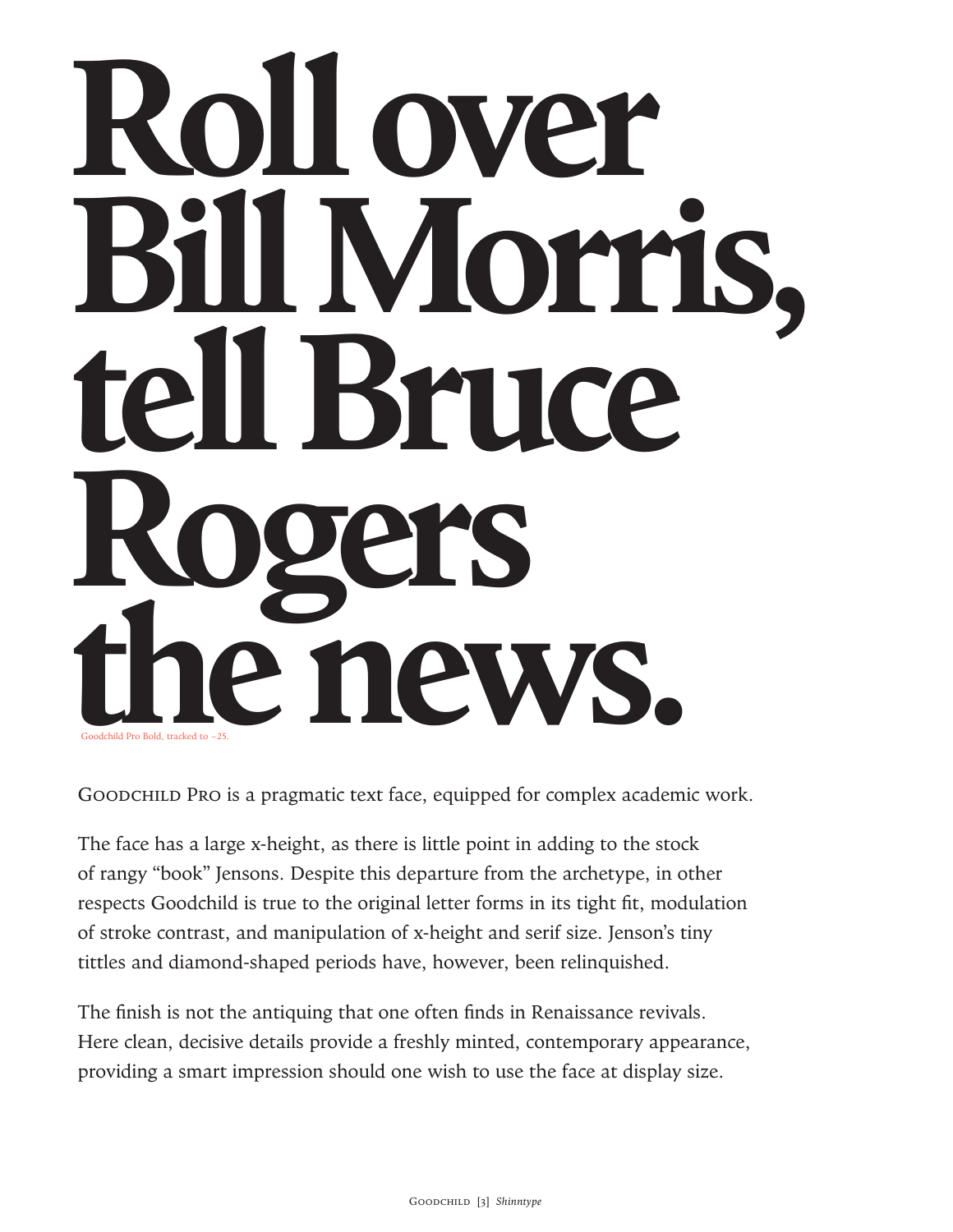### SMALL CAPS



As well as letters, ALL SMALL CAPS brings up same-height versions of currency symbols, some punctuation, and lining figures.

### ALL CAPS

# $Aa8x54) \rightarrow AA8x54!)$

All Caps adjusts figures and currency to cap height, raises the vertical alignment of some punctuation, and adds a modicum of letterspacing.

### ORDINAL

# The 4th $\rightarrow$ The 4<sup>th</sup>

ORDINAL is coded for English numbers, and may thus be applied in a style sheet without converting other lower case letters to superiors. Nb: For non-English ordinals, use the SUPERIORS feature; for Portuguese, underlined superiors<sup>ª</sup> and<sup>º</sup> are provided via the glyph palette.

### SUPERIOR/SUPERSCRIPT & SUBSCRIPT/INFERIOR

# $r^2$  M<sup>lle</sup> e<sup>® \$999</sup> O<sub>2</sub>  $\frac{7}{8}$

Superior works for figures and letters; aligned with one another. Numerator and Subscript/Denominator figures are larger.

### **FRACTIONS**

# $[space]+13+/+16$

Fractions converts "number-space-number-slash-number" to integer and fraction, replacing the full space by a thin space; this enables the global application of the effect by style sheet, without having to select each fraction in a document individually.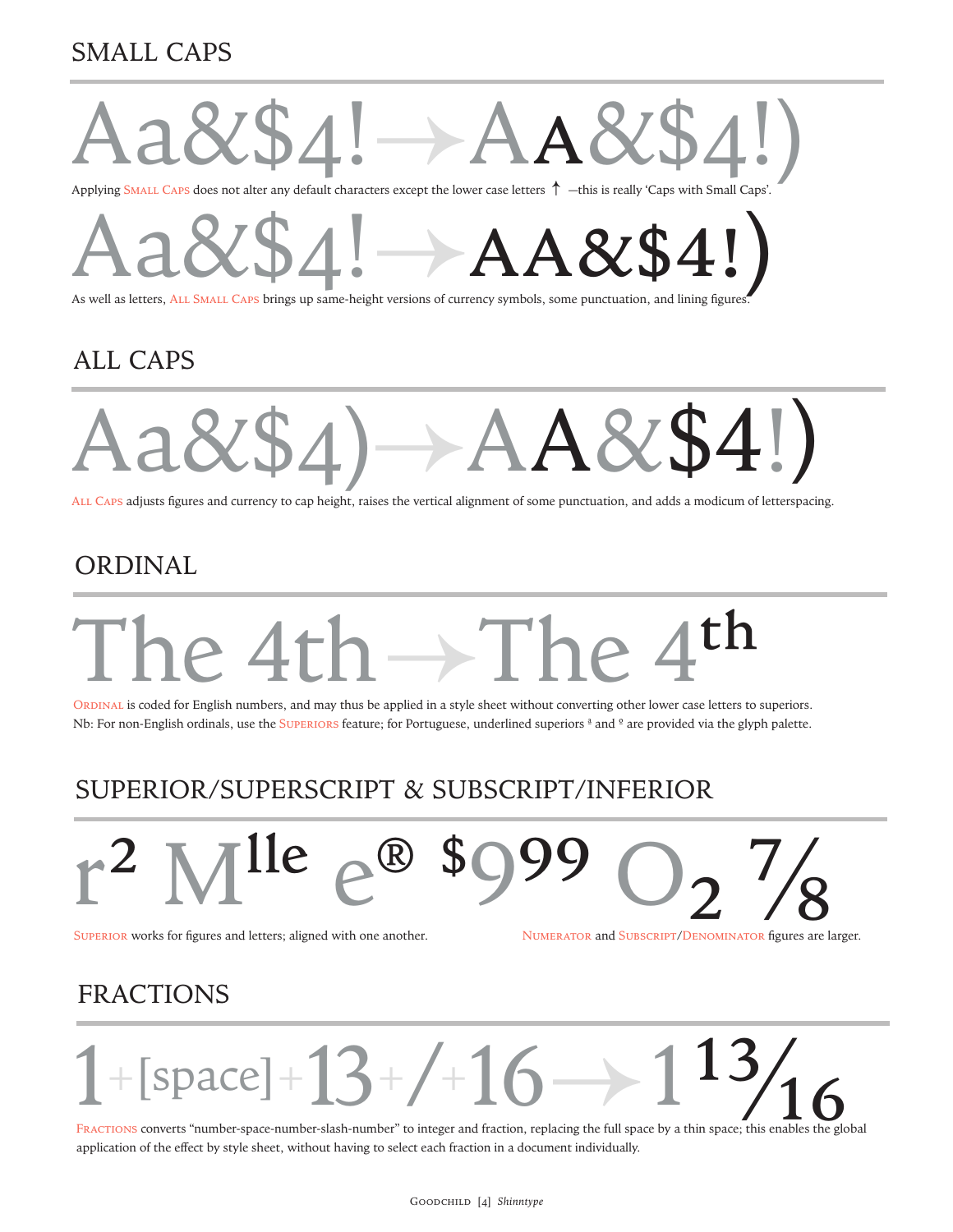### FIGURES

#### main figure styles (inferiors and tabular variants not shown)



Goodchild has ten sets of figures, fulfilling a variety of typographic functions. Of special note are two sets of Lining figures, one (three-quarter figures) for mixed case settings, the other sized and proportioned for All Caps. The default SMALL CAP figures are oldstyle, for mixed case setting, with lining small cap figures activated in All Small Caps. All figures come in both tabular and

kerned proportional options.

#### all figure styles



#### letter–figure default match-ups

NICOLAS JENSON (1420-1480)

Nicolas Jenson (1420-1480) Nicolas Jenson (1420-1480) Nicolas Jenson (1420-1480) Nicolas Jenson (1420-1480) Nicolas Jenson (1420-1480) Nicolas Jenson (1420-1480)

All Caps\* Figures are cap height, broad, and kerned.

Tabular Lining Shorter than cap height. Tuned for mixed case setting.

Tabular Oldstyle Same width as tabular lining.

PROPORTIONAL LINING Kerned and tuned for mixed case.

PROPORTIONAL OLDSTYLE The default.

> (Caps with) Small Caps The default: proportional oldstyle.

All Small Caps\* Proportional lining figures. \*All Caps and All Small Caps figures have both proportional and tabular options.

Tab figure widths are the same in Regular and Bold.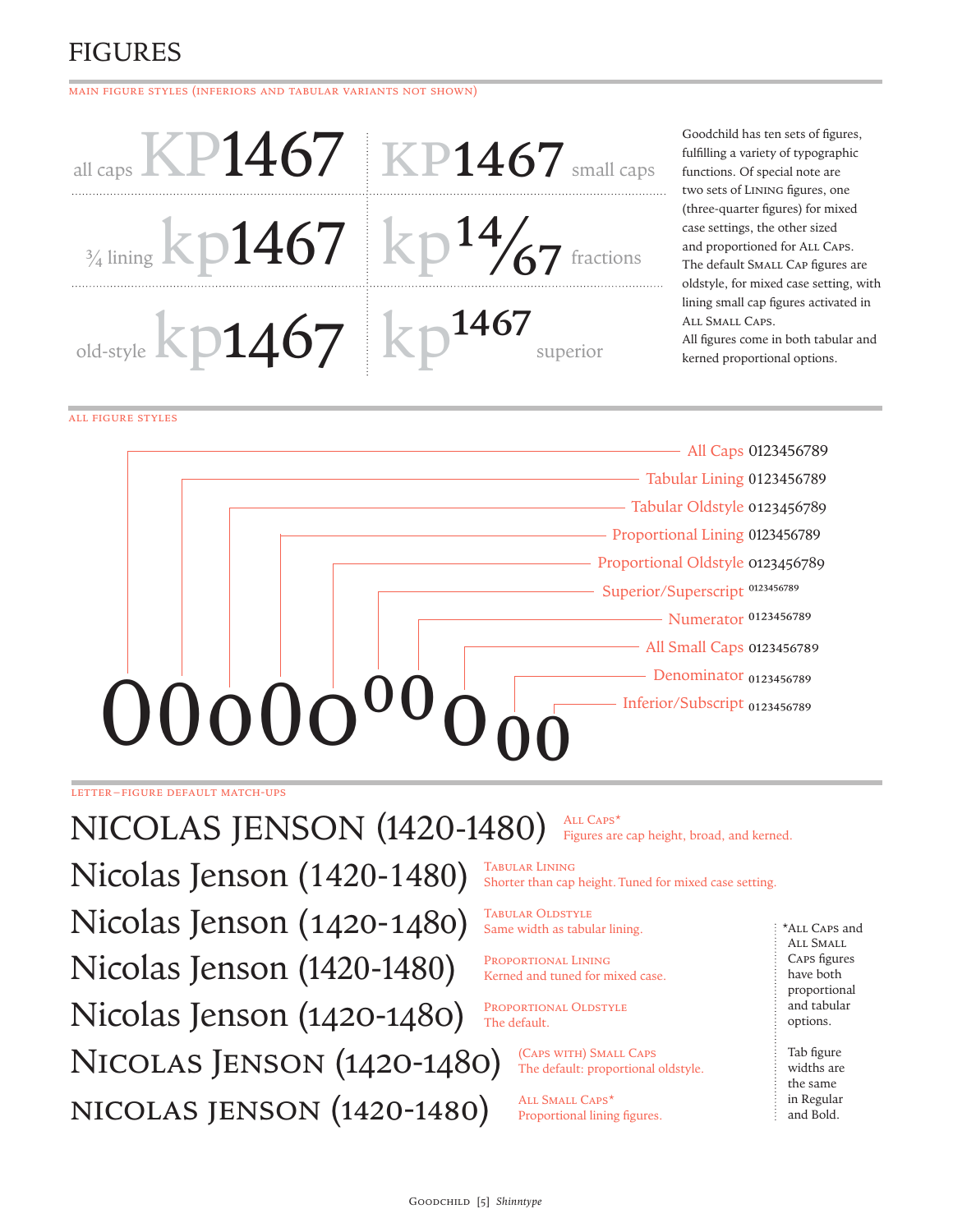

### **Ligatures, both hard and dynamic**

The Goodchild LIGATURES feature primarily addresses the 'f' problem. Firstly, the default glyph is designed to produce a pseudo-ligature when followed by ascenders or tittles (right, above), to function in situations where the LIGATURES feature is not

supported or applied, nor preferred. Secondly, the classic ligatures fi, fl, ff, ffi, ffl, fj and ffj are rendered as *hard* forms, in which the letters join to create composite glyphs. Thirdly, an alternate, narrower version of 'f' is dynamically deployed when the characters are better off separated.

fireflies fireflies

# fb ff fh fi fj fk fl fì f?  $f_{\text{D}}$  fin  $f_{\text{D}}$  fin  $f_{\text{D}}$  fin  $f_{\text{D}}$  fin finith LIGATURES feature, below. Plain setting *above*; with LIGATURES feature, below.

# **Quaint ligatures**

These are accessible as DISCRETIONARY LIGATURES.

# strict *strict* **strict** *strict*

### LONG S

This archaic letter form is coded, in STYLISTIC SET 1, to substitute according to late 18th century English usage. A full complement of ligatures and quaints is provided for this character.

# sissies *sissies* slowest *slowest*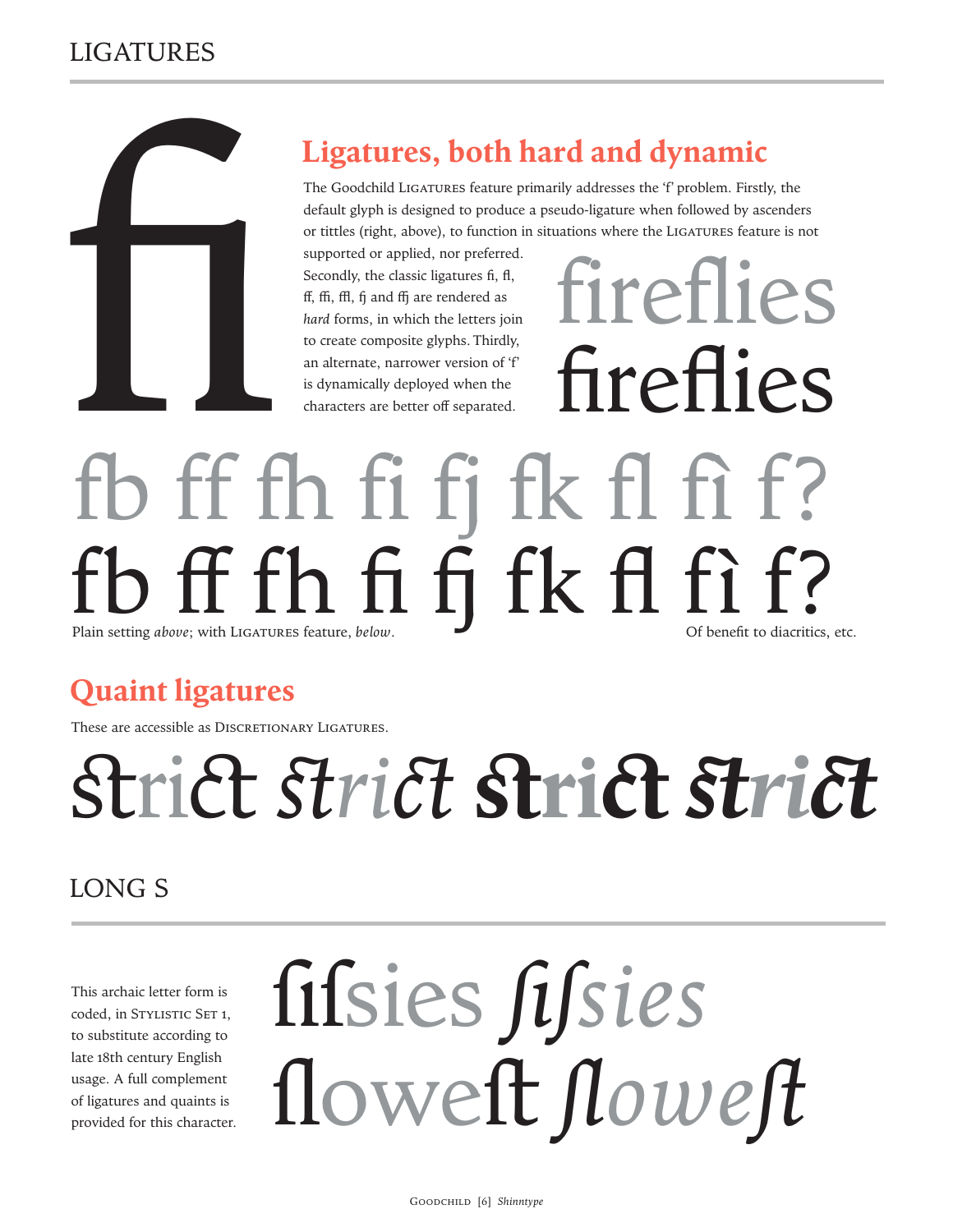### **German**

Lowered dieresis accents are activated by default with German keyboards. The c\_h and c\_k ligatures ("tight but not touching") may be accessed with STYLISTIC SET 2. Capital Eszett is included in the character set, with the small cap version deploying in All Small Caps.

# Ä Ö Ü Ä Ö Ü ch ck ẞ ẞ

# **Transliteration (romanization)**

These characters in Regular and Bold (Caps, U&lc, and small caps), for transliteration of non-roman scripts, in particular Arabic.

# ''bddfhllmmnprrssttz

# **Special characters**

The fonts have a variety of auxilliary characters.



# **Vertical alignment**

These characters are aligned, for neatness' sake. NB. Dashes extend arrows  $\longrightarrow$  just kern negatively. En-dash = minus.

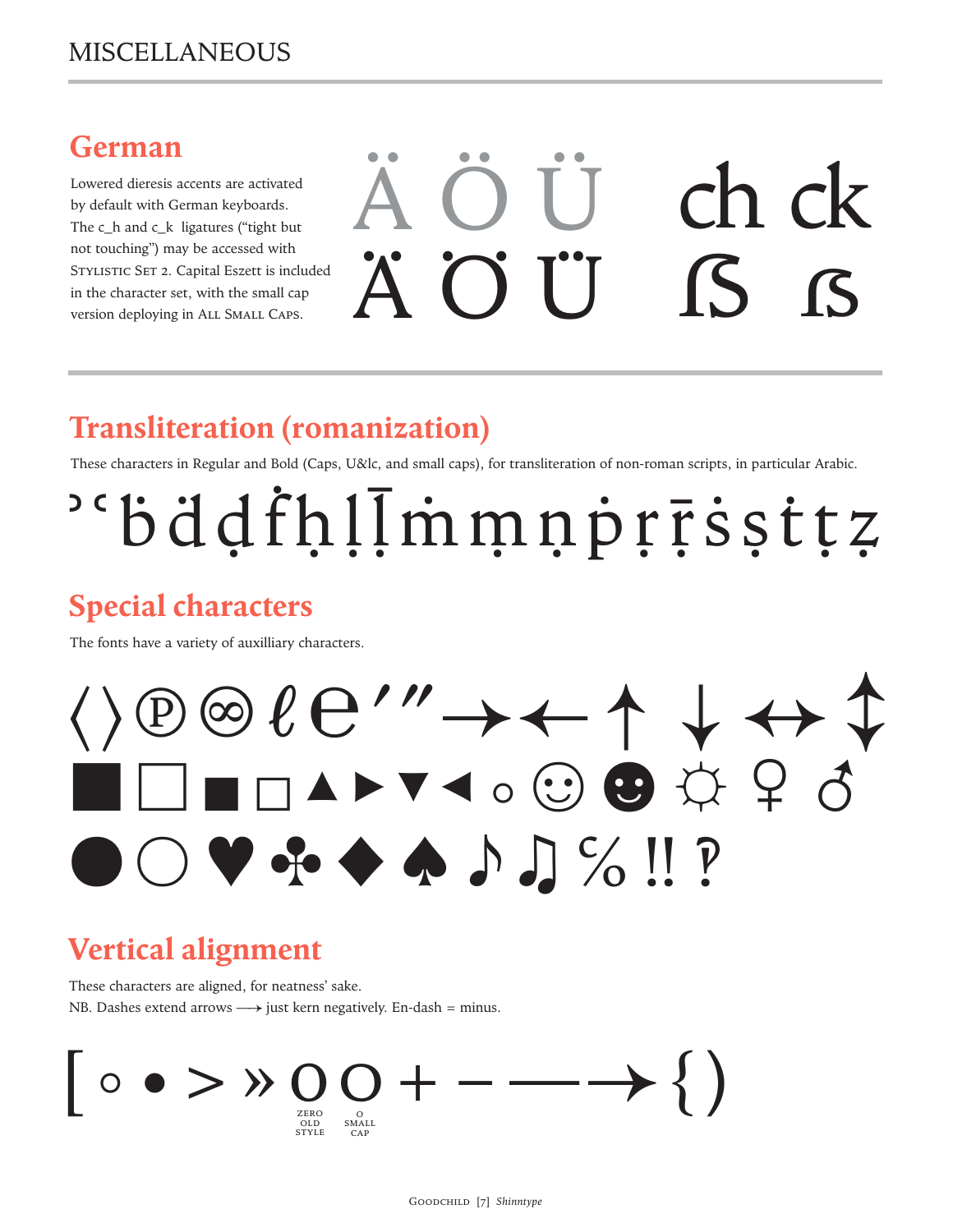# ABCDEFGHIJ KLMNOPQRS TUVWXY&Z abcdefghijkl mnopqrstuv wxyzæß...?! 0123456789  $``\left(\sqrt{5 \epsilon} \pm 1\right))''$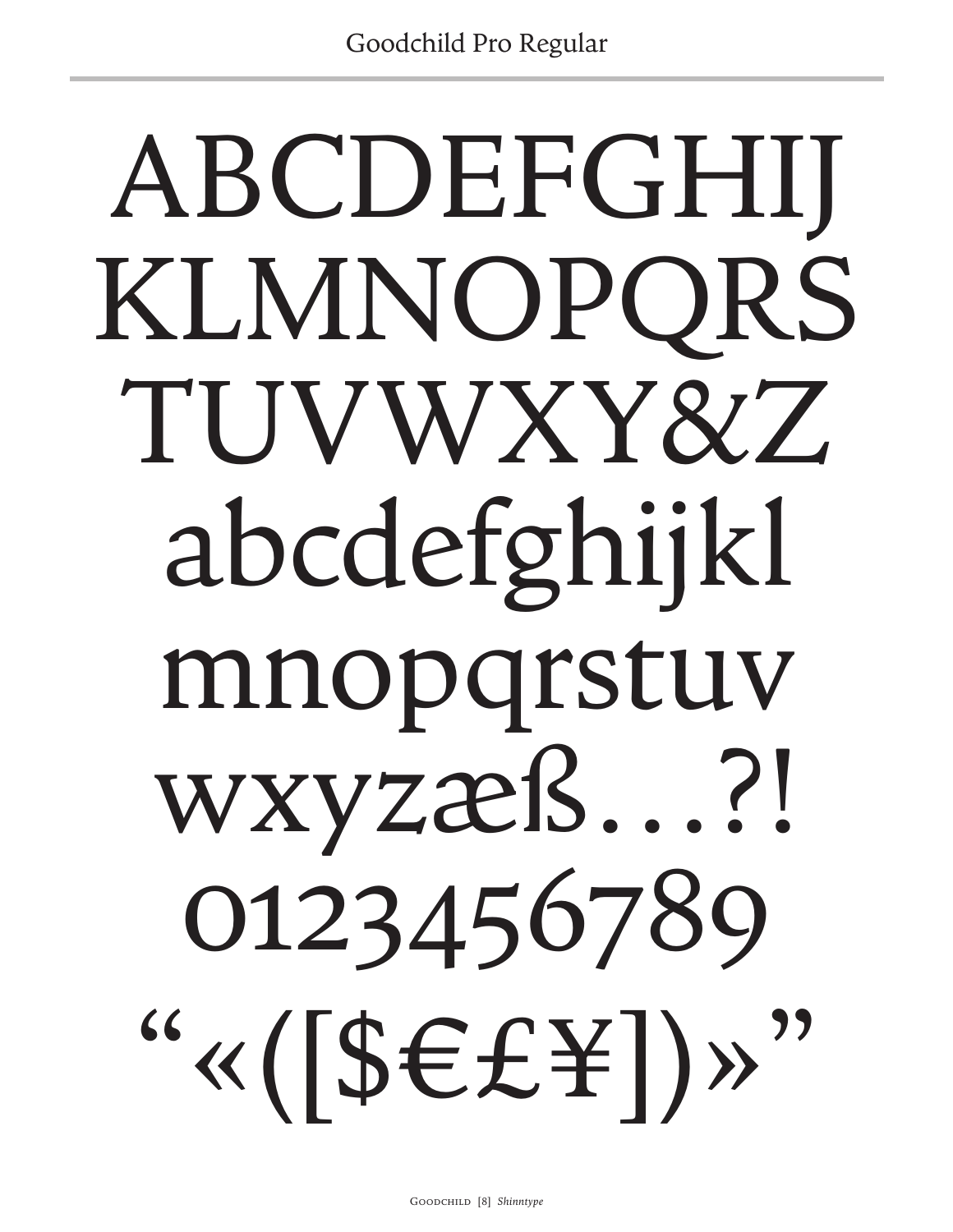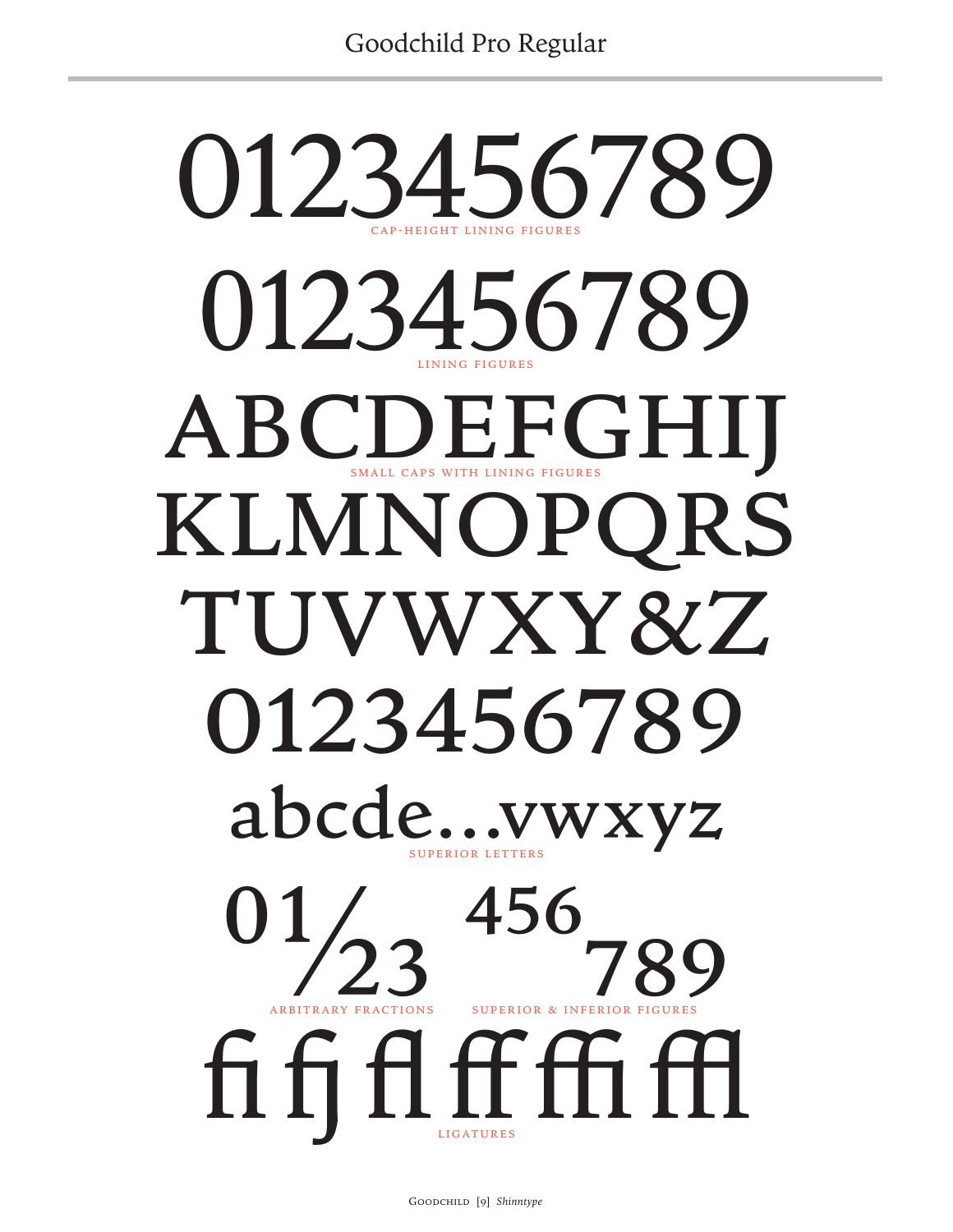# ABCDEFGHIJ KLMNOPQRS TUVWXY&Z abcdefghijkl mnopqrstuv wxyzæß...?! 0123456789  $``\kappa ([\$\epsilon\text{.}*)"$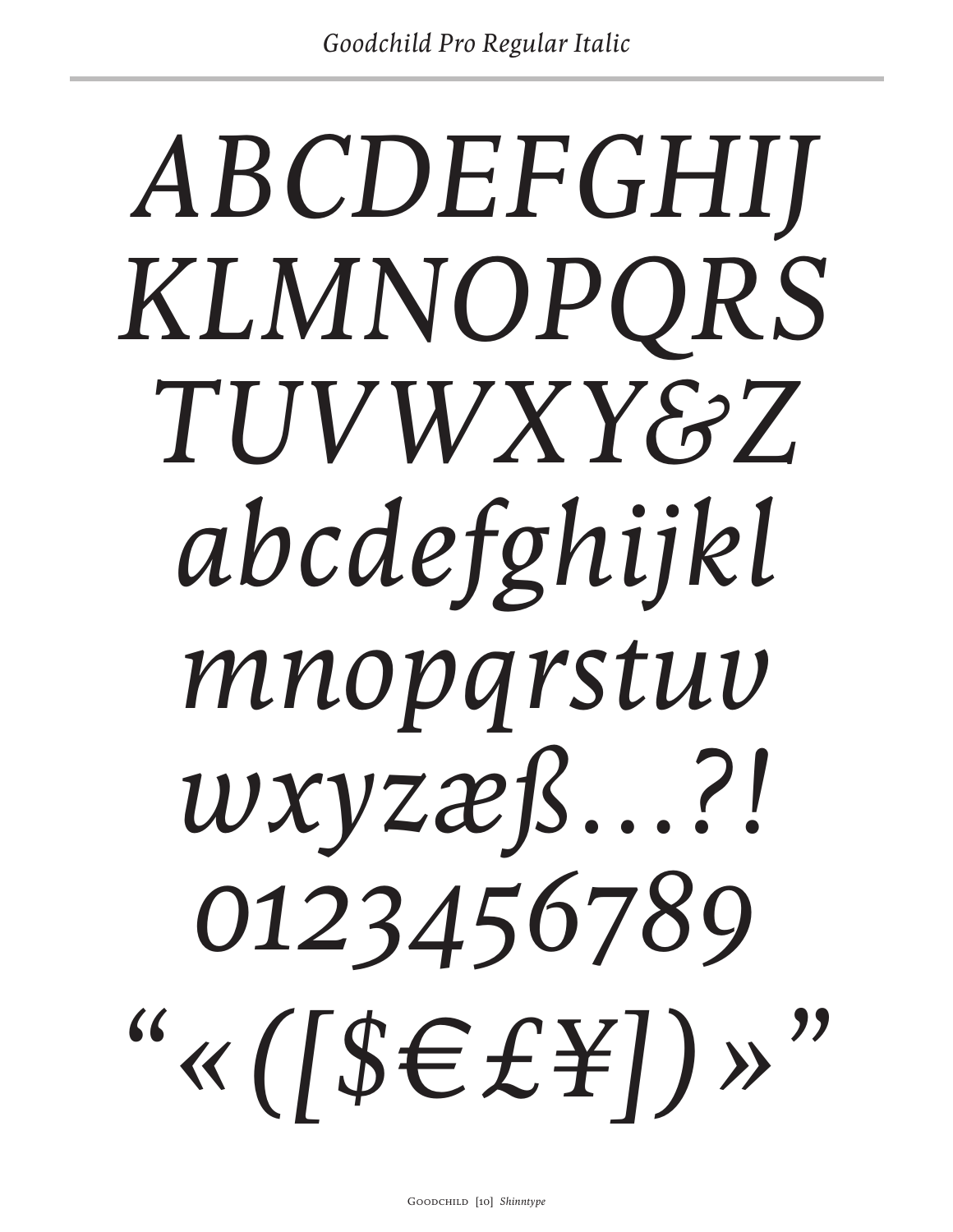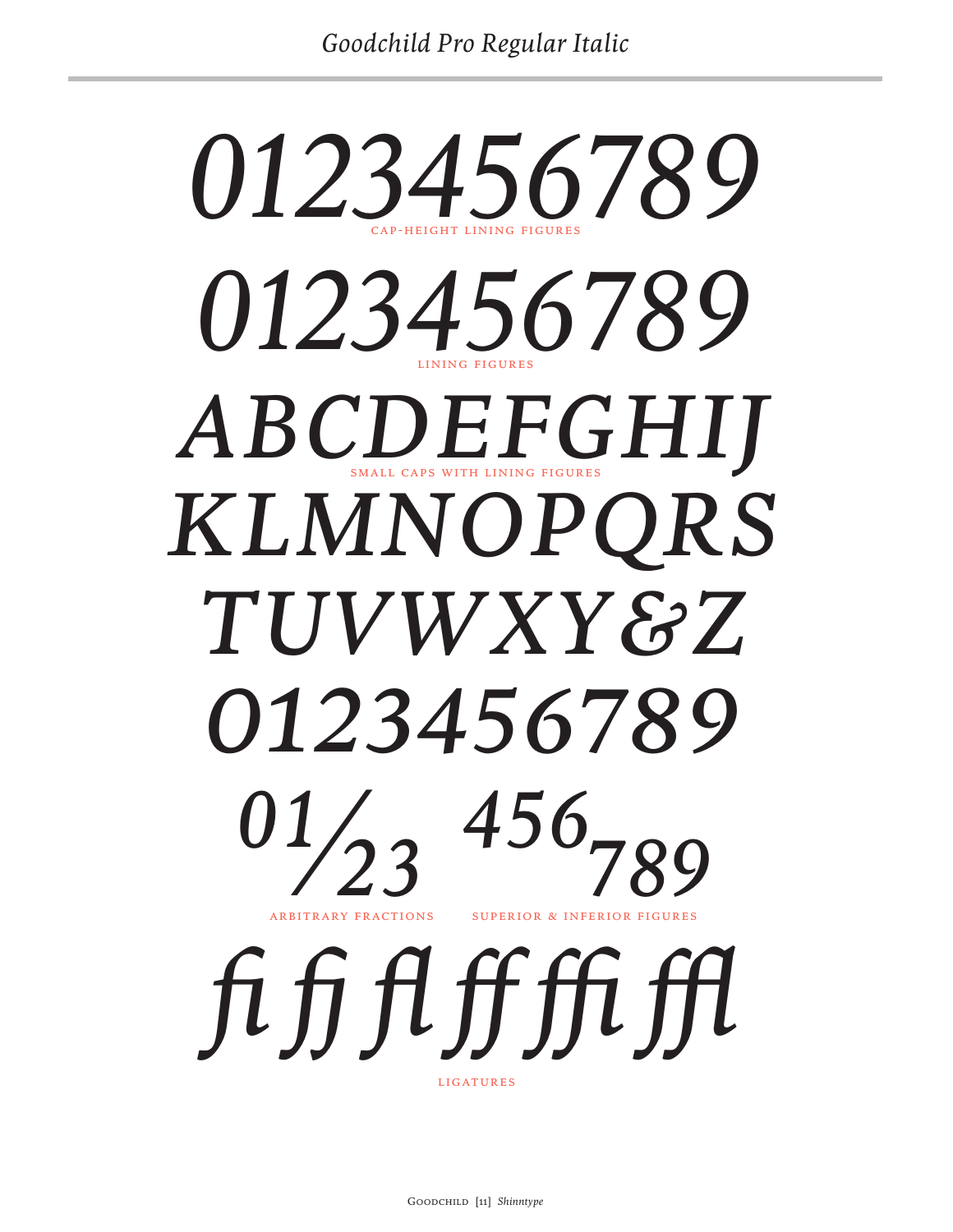# ABCDEFGHIJ KLMNOPQRS TUVWXY87. abcdefghijkl mnopqrstuv wxyzæß...?! 0123456789  $\kappa$  ([SEE\])»"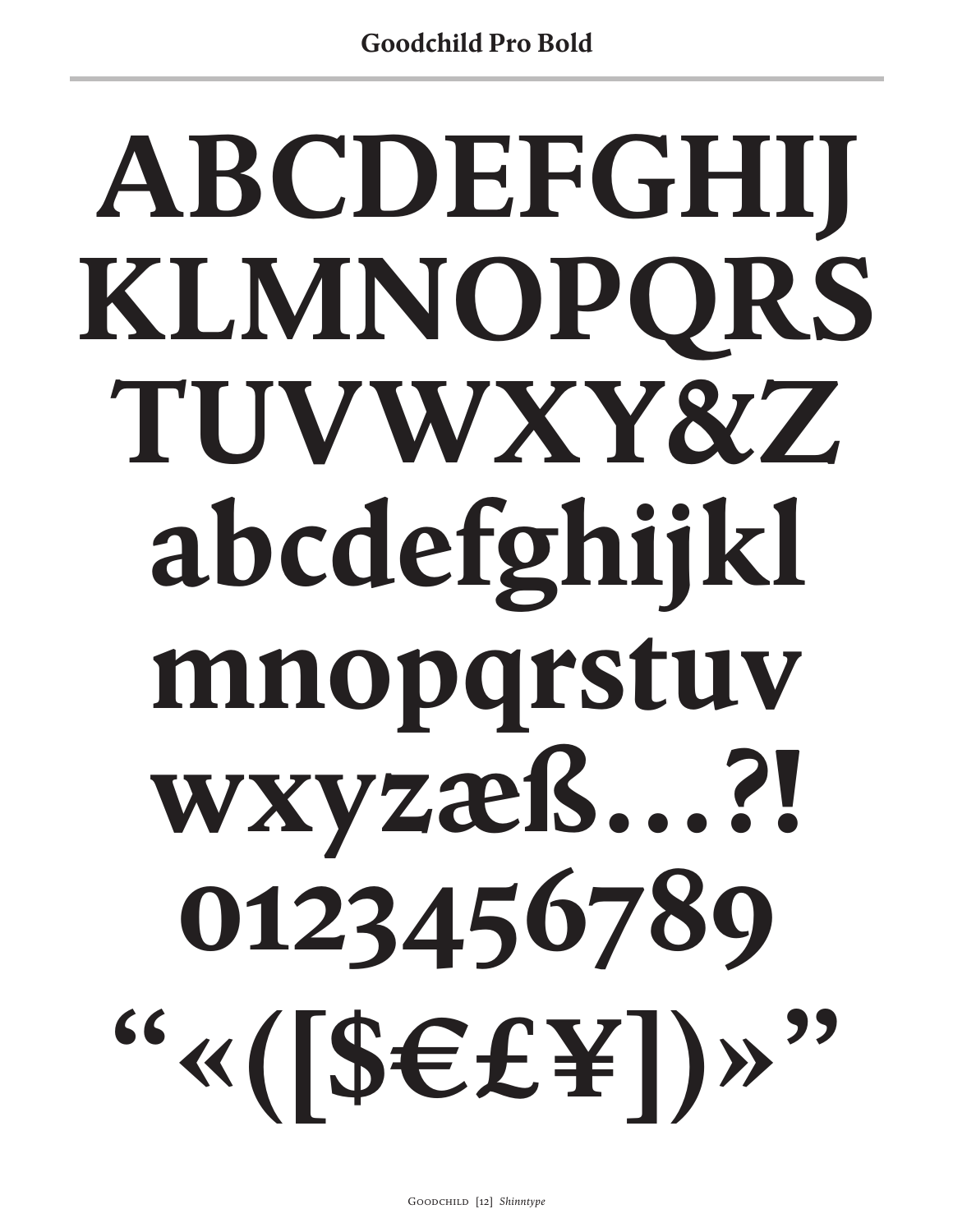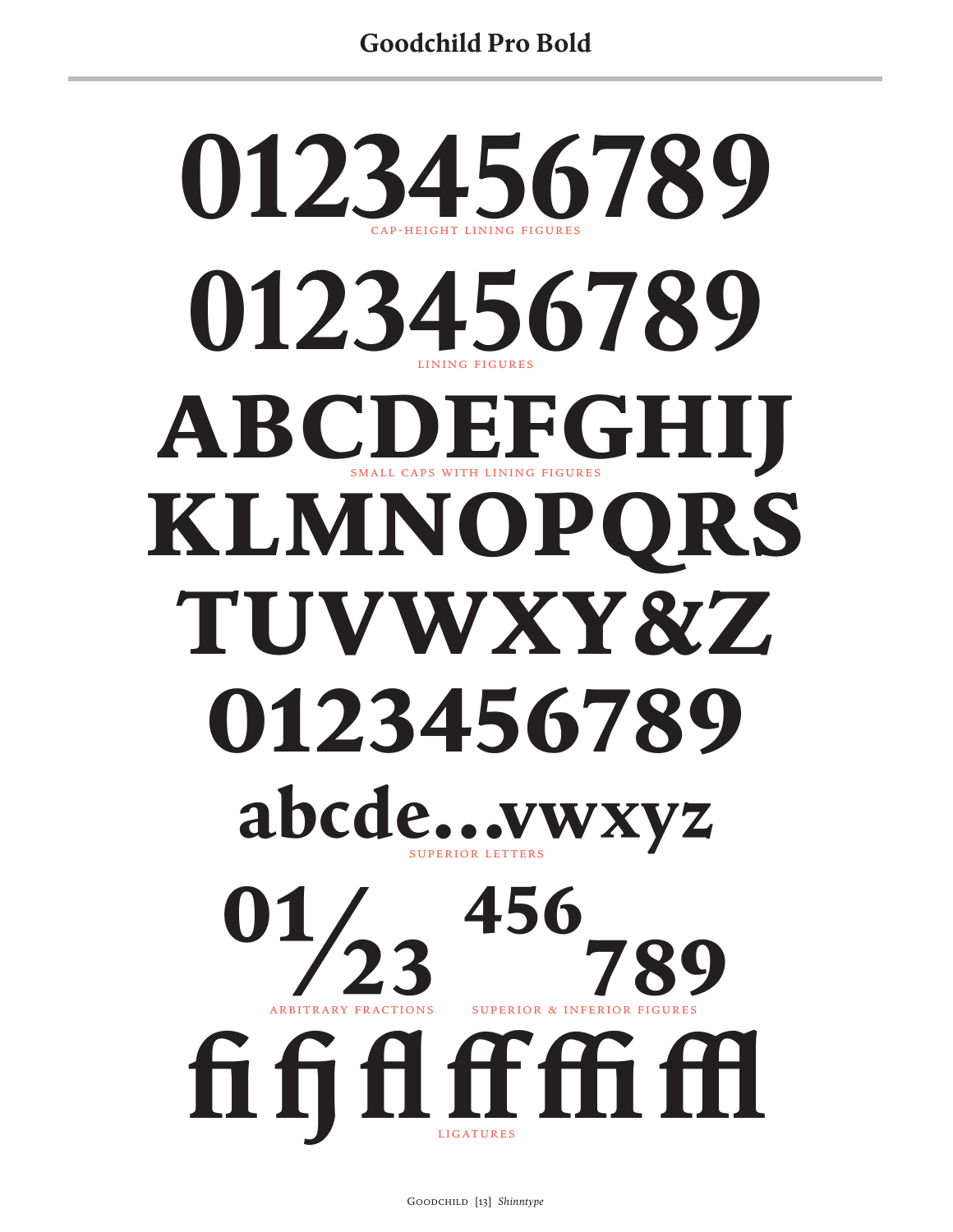# ABCDEFGHIJ KLMNOPQRS TUVWXY&Z abcdefghijkl mnopqrstuv wxyzæß...?! 0123456780  $\text{``}\left(\text{[SEE]}\right)\text{''}$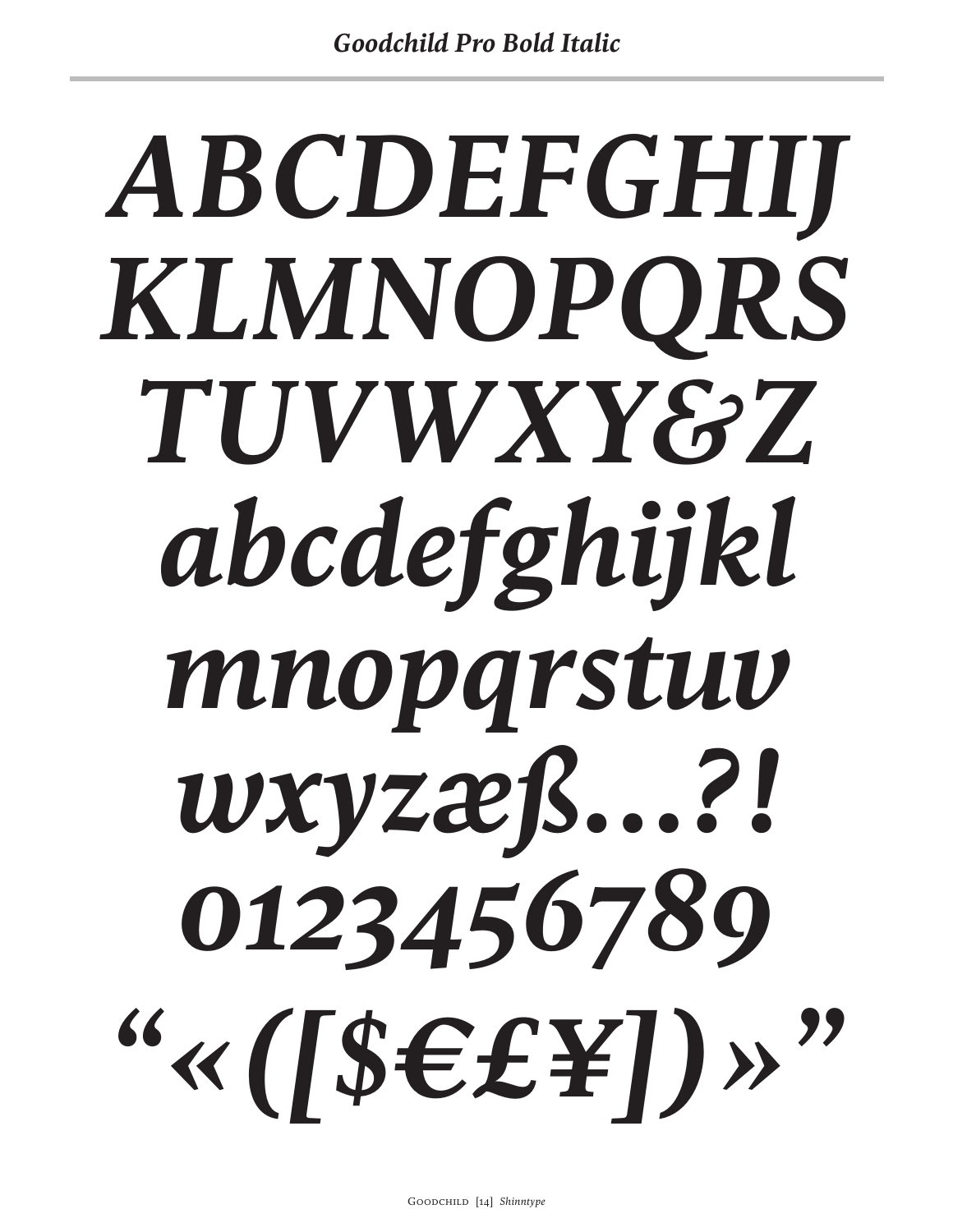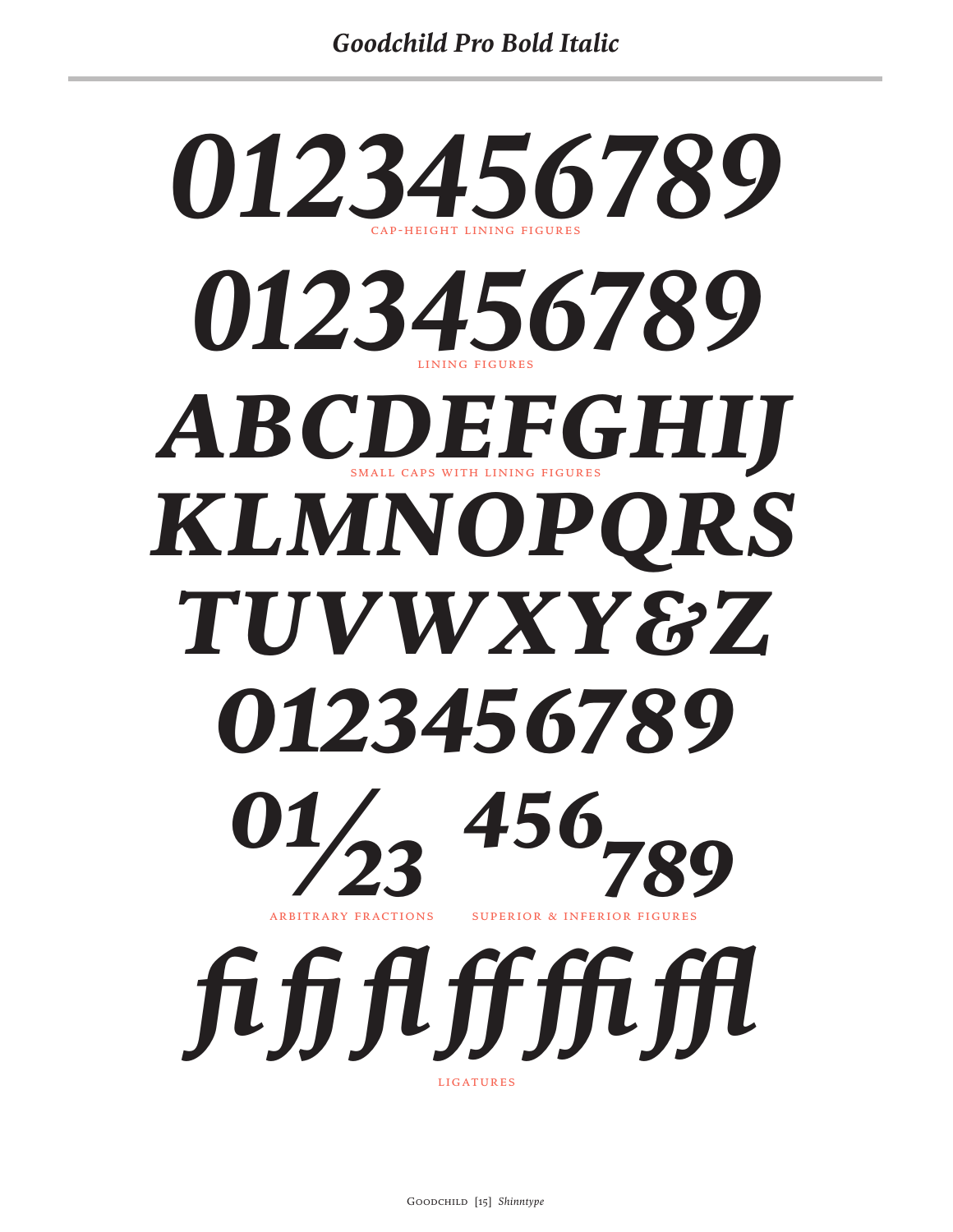### Goodchild Pro Regular

# 96 The formal

# The formal qualities of a

# The formal qualities of a typeface

24/26 THE FORMAL QUALITIES of a typeface energize, facilitate and inform the typographic layout.

18/21

THE FORMAL QUALITIES of a typeface energize, facilitate and inform the typographic layout. Skilled typographers will leverage the

 $14/15$  12/15 10/11 The formal qualities of a typeface energize, facilitate and typeface energize, facilitate and inform the typographic layout. Skilled typographers will lever-

 $9/10$   $8/10$   $7/8$ THE FORMAL QUALITIES of a typeface energize, facilitate and inform the typographic layout. Skilled typographers will leverage the attributes of judiciously chosen fonts to enhance the personality of the page, thereby standing out from

The formal qualities of a inform the typographic layout. Skilled typographers will lever-

THE FORMAL QUALITIES of a typeface energize, facilitate and inform the typographic layout. Skilled typographers will leverage the attributes of judiciously chosen fonts to maximize the personality of the page, thereby standing out from

The formal qualities of a typeface energize, facilitate and inform the typographic layout. Skilled typographers will leverage the attributes of judiciously

THE FORMAL QUALITIES of a typeface energize, facilitate and inform the typographic layout. Skilled typographers will leverage the attributes of judiciously chosen fonts to maximize the personality of the page, thereby standing out from the crowd. The formal qualities of a typeface

24 pt. major characters abcdefghijklmnopqrstuvwxyz<sup>1234567890</sup>|1234567890 ABCDEFGHIJKLMNOPQRSTUVWXY&Z \$1234567890 \$1234567890 #1234567890% abcdefghijklmnopqrstuvwxy&z 1234567890  $($EE\neq\emptyset) = +x-±÷>>~^{1/2}_{2/4}^{3/4}$  $\hat{f}$  f ff ffi ffl fj abcdefghijklmnopqrstuvwxyz(+-) --- \|\//  $\rightarrow$  $\P^{\star}$ † $\uparrow$ S  $\odot$  $\odot$ @<sup>TM</sup>  $[\&\rightarrow\&\rightarrow\cdots$ <sup>"</sup>''|{ $i$ ¿•·.,;:...!?}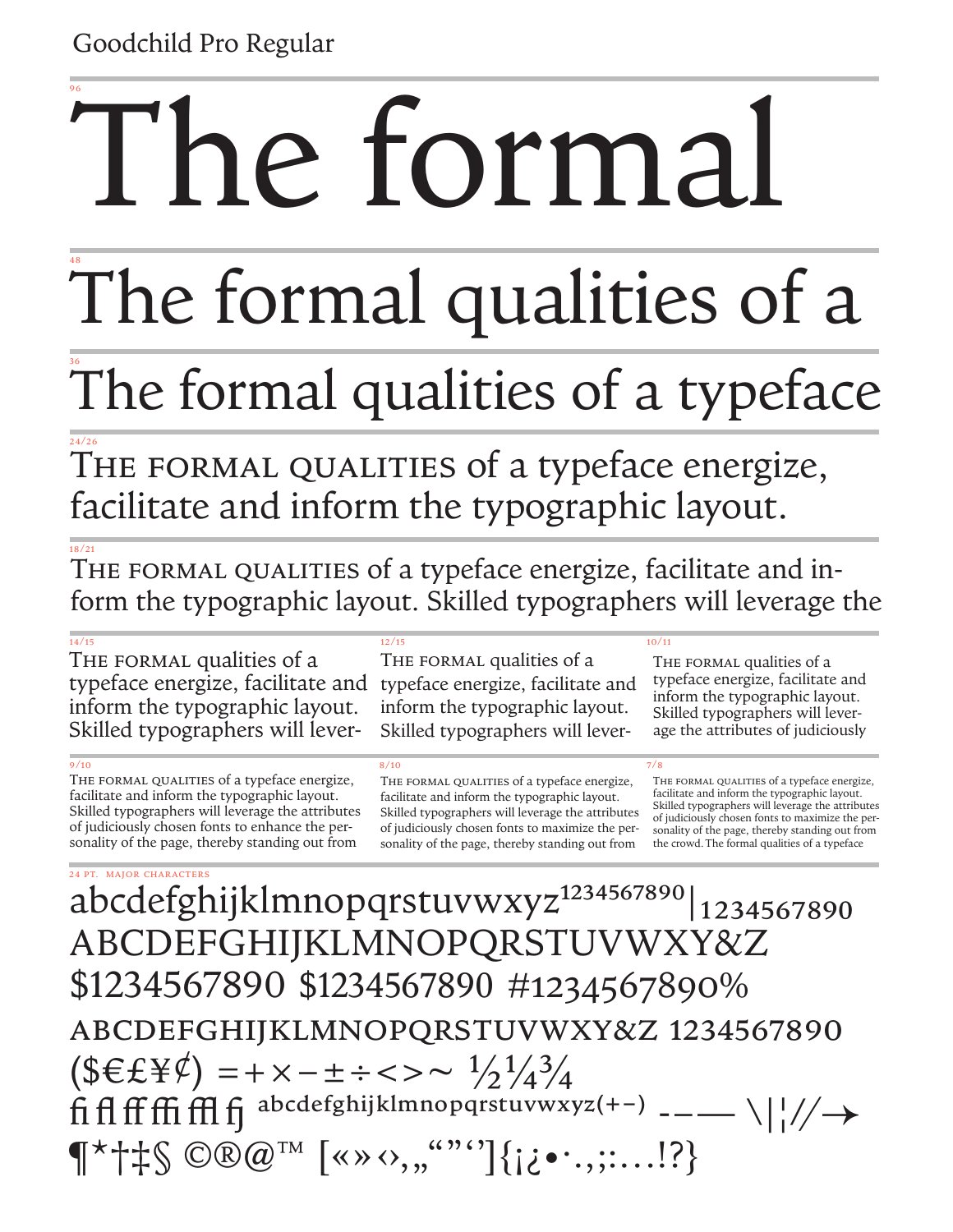*Goodchild Pro Italic*

# 96 *The formal*

# $The formal$  qualities of a

### 36 *The formal qualities of a typeface*

24/26 *The formal qualities of a typeface energize, facilitate and inform the typographic layout. Skilled* 

18/21

*The formal qualities of a typeface energize, facilitate and inform the typographic layout. Skilled typographers will leverage the attributes* 

*The formal qualities of a typeface energize, facilitate and inform the typographic layout. Skilled typographers will leverage Skilled typographers will leverage the attributes of judiciously chosen* 

 $9/10$  8/10  $7/8$ *The formal qualities of a typeface energize, facilitate and inform the typographic layout. Skilled typographers will leverage the attributes of judiciously chosen fonts to enhance the personality of the page, thereby standing out from* 

#### $14/15$  10/11

*The formal qualities of a typeface energize, facilitate and inform the typographic layout.* 

*The formal qualities of a typeface energize, facilitate and inform the typographic layout. Skilled typographers will leverage the attributes of judiciously chosen fonts to maximize the personality of the page, thereby standing out from* 

*The formal qualities of a typeface energize, facilitate and inform the typographic layout. Skilled typographers will leverage* 

*The formal qualities of a typeface energize, facilitate and inform the typographic layout. Skilled typographers will leverage the attributes of judiciously chosen fonts to maximize the personality of the page, thereby standing out from the crowd. The formal qualities of a typeface* 

24 pt. major characters *abcdefghijklmnopqrstuvwxyz1234567890|1234567890 ABCDEFGHIJKLMNOPQRSTUVWXY&Z \$1234567890 \$1234567890 #1234567890% abcdefghijklmnopqrstuvwxy&z 1234567890*   $($  *\$*€£¥¢) = + × − ± ÷ < > ~  $\frac{1}{2}$  $\frac{1}{4}$  $\frac{3}{4}$ *fi fl ff ffi ffl fj \|¦/⁄ ¶\*†‡§ ©®@™ [«»‹›' """'']{¡¿•·.,;:…!?}*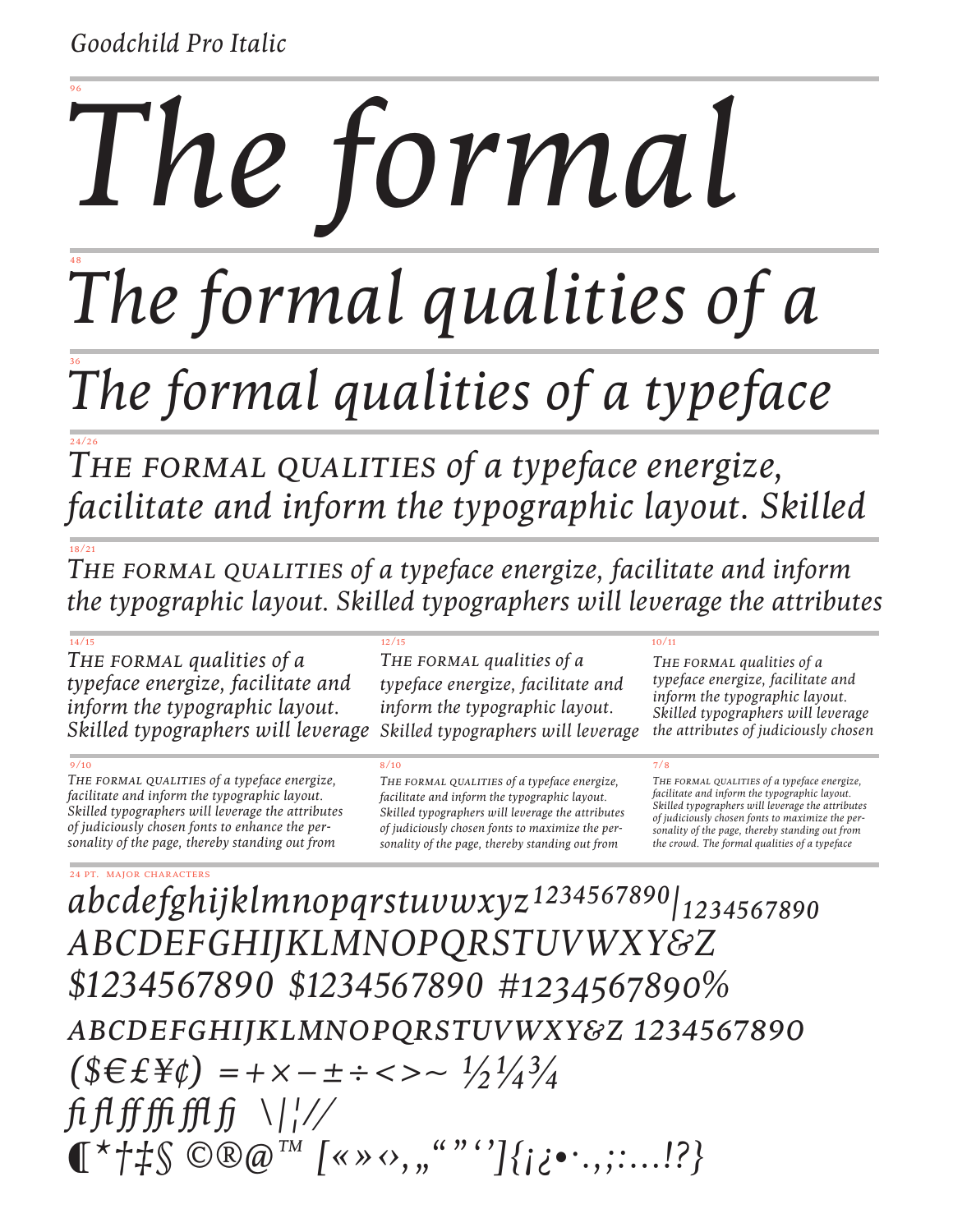### **Goodchild Pro Bold**

# 96 **The formal**

# 48 **The formal qualities of a**

### 36 **The formal qualities of a typeface**

24/26 THE FORMAL QUALITIES of a typeface energize, **facilitate and inform the typographic layout.** 

18/21 THE FORMAL QUALITIES of a typeface energize, facilitate and in**form the typographic layout. Skilled typographers will leverage** 

**The formal qualities of a typeface energize, facilitate and inform the typographic layout. Skilled typographers** 

 $9/10$   $8/10$   $7/8$ **The formal qualities of a typeface energize, facilitate and inform the typographic layout. Skilled typographers will leverage the attributes of judiciously chosen fonts to enhance the personality of the page, thereby standing** 

#### $14/15$  12/15 10/11

**The formal qualities of a typeface energize, facilitate and inform the typographic layout. Skilled typographers** 

**The formal qualities of a typeface energize, facilitate and inform the typographic layout. Skilled typographers will leverage the attributes of judiciously chosen fonts to maximize the personality of the page, thereby standing** 

**The formal qualities of a typeface energize, facilitate and inform the typographic layout. Skilled typographers will leverage the attributes** 

**The formal qualities of a typeface energize, facilitate and inform the typographic layout. Skilled typographers will leverage the attributes of judiciously chosen fonts to maximize the per-sonality of the page, thereby standing out from the crowd. The formal qualities of** 

24 pt. major characters **abcdefghijklmnopqrstuvwxyz1234567890|1234567890 ABCDEFGHIJKLMNOPQRSTUVWXY&Z \$1234567890 \$1234567890 #1234567890% abcdefghijklmnopqrstuvwxy&z 1234567890**  (\$€£¥¢) = + × - ± ÷ < > ~  $\frac{1}{2}\frac{1}{4}\frac{3}{4}$  $\overline{\mathbf{f}}$ **fi**  $\overline{\mathbf{f}}$ **ff**  $\overline{\mathbf{f}}$ **fi**  $\overline{\mathbf{f}}$ **f**  $\overline{\mathbf{f}}$  abcdefghijklmnopqrstuvwxyz(+-) --- \||// **¶\*†‡§ ©®@™ [«»‹›' """'']{¡¿•·.,;:…!?}**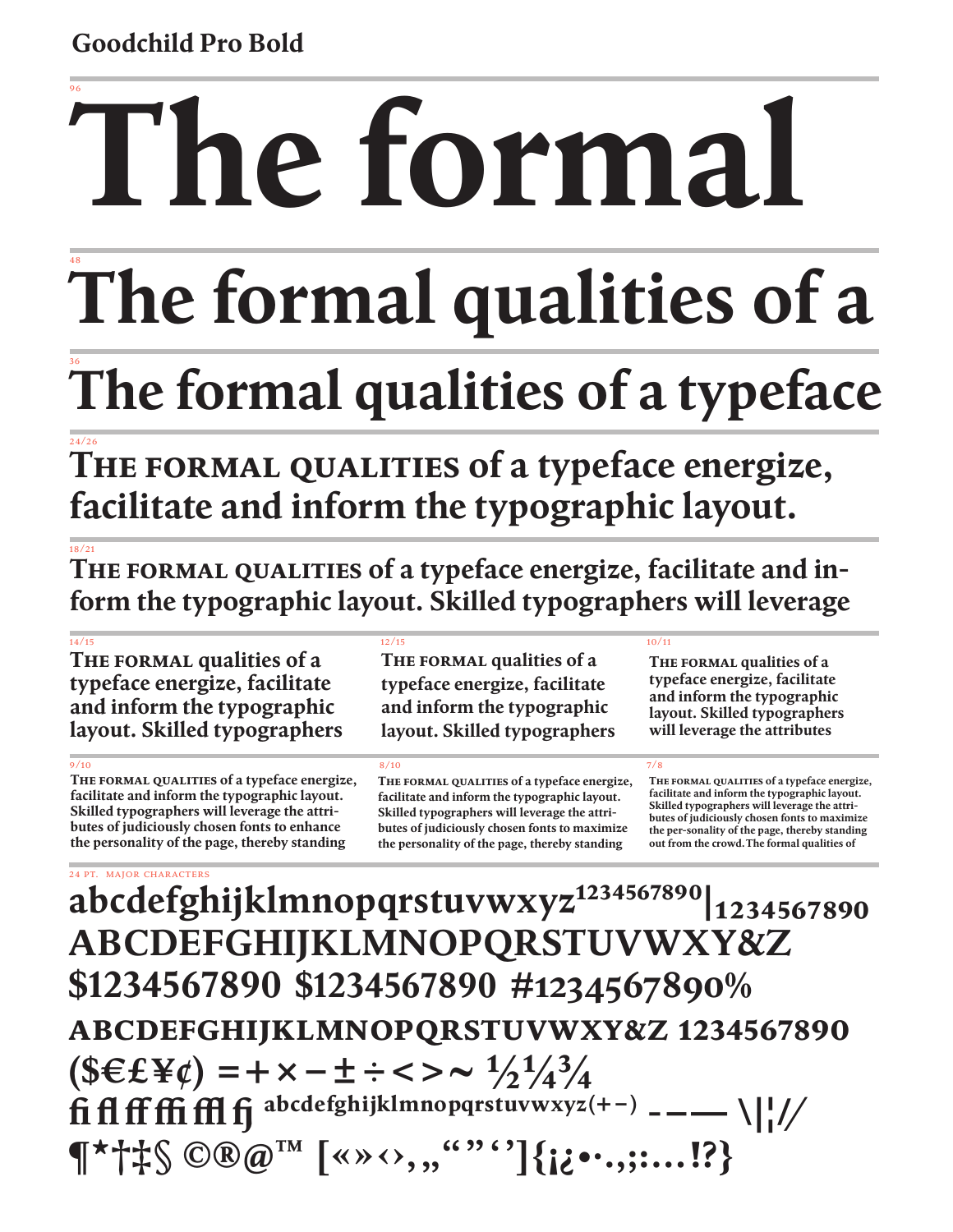*Goodchild Pro Bold Italic*

# 96 *The formal*

# $The formal$  qualities of a

# 36 *The formal qualities of a typeface*

24/26 *The formal qualities of a typeface energize, facilitate and inform the typographic layout.* 

18/21 *The formal qualities of a typeface energize, facilitate and inform the typographic layout. Skilled typographers will leverage the* 

*The formal qualities of a typeface energize, facilitate and inform the typographic layout. Skilled typographers will lever-*

*The formal qualities of a typeface energize, facilitate and inform the typographic layout. Skilled typographers will leverage the attributes of judiciously chosen fonts to enhance the personality of the page, thereby standing out from* 

### *The formal qualities of a typeface energize, facilitate and*

*inform the typographic layout. Skilled typographers will lever-*

#### $9/10$  8/10  $7/8$

*The formal qualities of a typeface energize, facilitate and inform the typographic layout. Skilled typographers will leverage the attributes of judiciously chosen fonts to maximize the personality of the page, thereby standing out from* 

#### $14/15$  10/11

*The formal qualities of a typeface energize, facilitate and inform the typographic layout. Skilled typographers will leverage the attributes of judiciously* 

*The formal qualities of a typeface energize, facilitate and inform the typographic layout. Skilled typographers will leverage the attributes of judiciously chosen fonts to maximize the personality of the page, thereby standing out from the crowd. The formal qualities of a typeface* 

# 24 pt. major characters *abcdefghijklmnopqrstuvwxyz1234567890|1234567890 ABCDEFGHIJKLMNOPQRSTUVWXY&Z \$1234567890 \$1234567890 #1234567890% abcdefghijklmnopqrstuvwxy&z 1234567890 (\$€£¥¢) =+×−±÷<>~ ½¼¾ fi flff ffi ffl fj \|¦/⁄ ¶\*†‡§ ©®@™ [«»‹›' """'']{¡¿•·.,;:…!?}*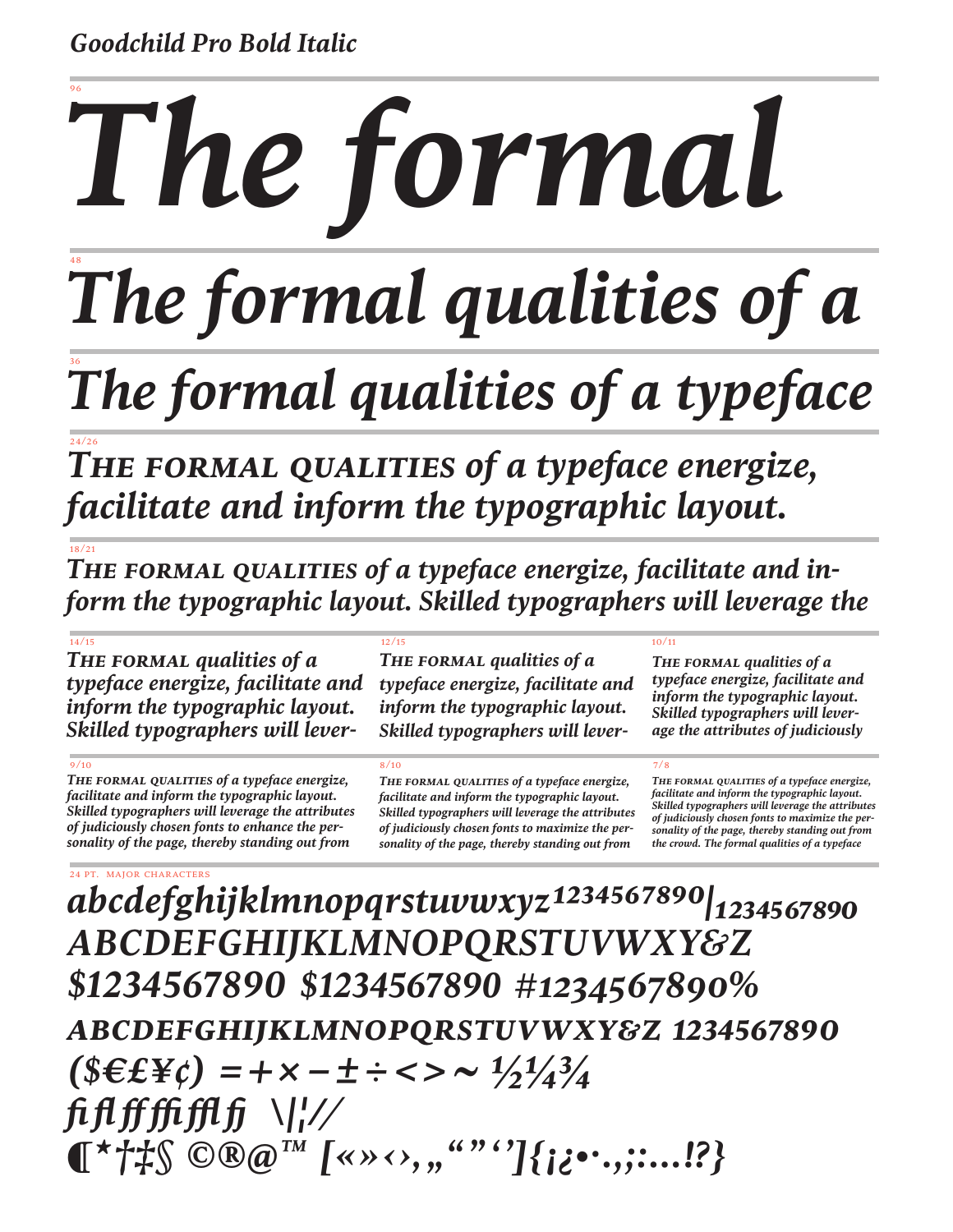### Goodchild Pro Regular

| <b>LATIN CAPITALS</b><br>AÁÀÀÄÃÅĄĀĂB<br>CÇČĆĊĈDĐĎEÉÈÊ           | <b>LIGATURES</b><br><b>DISCRETIONARY</b><br>$\operatorname{fi}$ $\operatorname{fi}$ $\operatorname{ff}$ $\operatorname{ff}$ $\operatorname{ff}$ $\operatorname{ff}$ $\operatorname{ch}$ $\operatorname{ch}$ $\operatorname{ch}$ $\operatorname{ch}$ $\operatorname{ch}$ |
|-----------------------------------------------------------------|-------------------------------------------------------------------------------------------------------------------------------------------------------------------------------------------------------------------------------------------------------------------------|
| ËĘĒĚĔĖFGĢĞĠĜ<br>HĦĤIİÍÌÌĬĪĬĬJÎKĶ                                | <b>CAPITAL FIGURES</b><br><b>CAPITAL CURRENCY</b><br>0123456789 \$£€\¢                                                                                                                                                                                                  |
| LŁĻĿĽĹMNÑŅŃŇŊ<br>OÓÒÔÖÕØŐŐŌŎ                                    | <b>TABULAR LINING FIGURES</b><br>0123456789                                                                                                                                                                                                                             |
| PQRŔŘŖSŠŞŞŚŜ<br>TŤŢŢŦUÚÙÛÜŲŪŮ<br>ŰŬŨVWŴŴŴŴX                     | TABULAR OLDSTYLE FIGURES<br>0123456789                                                                                                                                                                                                                                  |
| YÝŸŶŶZŽŻŹ<br>ÆÆIJŒÐÞƏß ÄÖÜ                                      | PROPORTIONAL LINING FIGURES<br>0123456789                                                                                                                                                                                                                               |
| BDFMPST<br>DHLLMNRRSTZ                                          | PROPORTIONAL OLDSTYLE FIGURES<br>0123456789                                                                                                                                                                                                                             |
| <b>SMALL CAPS</b>                                               | SMALL CAP FIGURES ETC.                                                                                                                                                                                                                                                  |
| AÁÀÂÄÃÅĄĀĂBCÇČĆ                                                 | $0123456789 \cdot 2?1!$ \$£€¥&                                                                                                                                                                                                                                          |
| ĊĈDĐĎEÉÈÊËĘĒĚĔĖF<br>GĢĞĠĜHĦĤIİÍÌĨĬĮĪĨĬ<br>JĴKĶLŁĻĿĽĹMNÑŅŃŇ      | SUPERIOR & INFERIOR FIGURES ETC.                                                                                                                                                                                                                                        |
| NOÓÒÔÖÕØØŐŌŎPQ<br>RŔŘŖSŠŞŞŚŜTŤŢŢŦUÚ                             | <b>NUMERATOR &amp; DENOMINATOR</b><br>0123456789/0123456789                                                                                                                                                                                                             |
| ÙÛÜŲŪŮŰŬŨVWŴŴ<br><b><i><u>wwxyýÿŷỳzžżź</u></i></b>              | <b>MATHEMATICAL</b><br>$\Sigma \Pi \Delta \Omega \approx \mu \pi \int \sqrt{\partial} \sim \wedge^{\circ}$                                                                                                                                                              |
| ÆǼIJŒÐÞƏß<br><b>BDFMPST</b>                                     | $+-x \div = z \div \pm z > 5$<br>$\frac{1}{1}$ / # $\sqrt{0.960}$                                                                                                                                                                                                       |
| DHLLMNRRSTZ                                                     | <b>CURRENCY</b>                                                                                                                                                                                                                                                         |
| LOWER CASE                                                      | \$£¥€⊄ <i>f</i> ¤F£                                                                                                                                                                                                                                                     |
| aáàâäãåaāăbcçčćċĉ<br>dďđeéèêëęēěĕefgģğ<br>ġĝhħĥiíìîïıjīĩĭjîkķlł | <b>DASHES</b><br><b>QUOTES</b><br>$\mathbb{H}^{(\alpha)}$ $\otimes$ $\times$ $\otimes$ $\ldots$                                                                                                                                                                         |
| ļŀľĺmnñņńňŋ'noóòôö<br>õøóőōŏpqrŕřŗsšşşśŝ                        | <b>POINTS</b><br><b>CASE SENSITIVE</b><br>.,•…;¿¡?!?‼ ¿i                                                                                                                                                                                                                |
| ftťttŧuúùûüyūůűŭŭv<br>wŵŵẃẅxyýÿŷỳzžżź                           | <b>DELIMITERS &amp; JOINERS</b><br><b>CASE SENSITIVE</b><br>$\mathcal{X}(7)[\setminus]\{\}\$<br>$\left( \right)$                                                                                                                                                        |
| ææðijœþəß<br>bdfmpstdhllmnrrstz                                 | <b>MISCELLANEOUS</b><br>$*$ † $\ddagger$ $\S$ ¶®©®™@ $\theta$ $\ell$ %                                                                                                                                                                                                  |
| <b>SUPERIORS</b><br>abcdeèfghijklmnopqrstuvwxyz<br>$(+-)$ ®\$¢  | ☺☺ុុ្្ងុ∙<br>()◎←↑→↓↔‡◀▲▶▼                                                                                                                                                                                                                                              |
| <b>ORDINALS</b><br><u>ao∆</u> dhnrst                            | <b>GRAPHIC ELEMENTS</b><br>$($ )<br>$\Box$ $\Box$                                                                                                                                                                                                                       |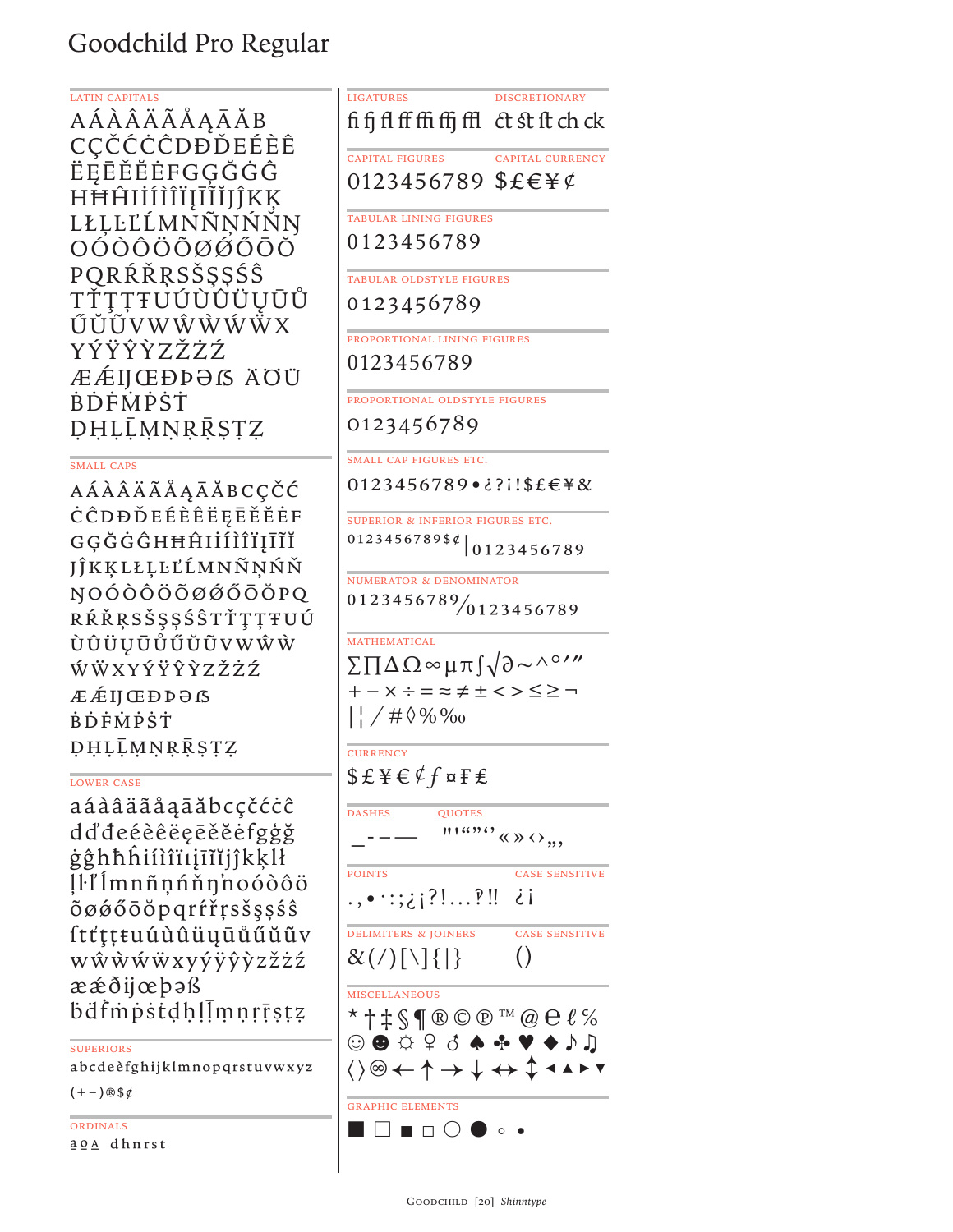### Goodchild Pro Italic

| <b>LATIN CAPITALS</b>                                                                                 | <b>LIGATURES</b><br><b>DISCRETIONARY</b>                                                                                                    |
|-------------------------------------------------------------------------------------------------------|---------------------------------------------------------------------------------------------------------------------------------------------|
| $A\,\hat{A}\,\hat{A}\,\hat{A}\,\ddot{A}\,\tilde{A}\,\tilde{A}\,\tilde{A}\,A\,\tilde{A}\,\tilde{A}\,B$ | fi fj fl ff ffi ffj ffl čt st fi fl ft                                                                                                      |
| CÇČĆĊĈDĐĎEÉÈÊ                                                                                         | <b>CAPITAL FIGURES</b><br>CAPITAL CURRENCY                                                                                                  |
| ËĘĒĚĔĖFGĢĞĠĜ                                                                                          | 0123456789 \$£€¥⊄                                                                                                                           |
| HĦĤIİÍÎÎĬĮĨĬĬJĴKĶ                                                                                     |                                                                                                                                             |
| LŁĻĿĽĹMNÑŅŃŇN                                                                                         | <b>TABULAR LINING FIGURES</b>                                                                                                               |
| <i>OÓÒÔÖÕØØŐŌŎ</i>                                                                                    | 0123456789                                                                                                                                  |
| PQRŔŘŖSŠŞŞŚŜ                                                                                          | <b>TABULAR OLDSTYLE FIGURES</b>                                                                                                             |
| TŤŢŢŦUÚÙÛÜŲŪŮ                                                                                         | 0123456789                                                                                                                                  |
| ŰŬŨVWŴŴŴŴX                                                                                            |                                                                                                                                             |
| YÝŸŶŶZŽŻŹ ÄOÜ                                                                                         | PROPORTIONAL LINING FIGURES<br>0123456789                                                                                                   |
| ÆÆIJŒÐÞƏß                                                                                             |                                                                                                                                             |
| $\dot{B} \dot{D} \dot{F} \dot{M} \dot{P} \dot{S} \dot{T}$                                             | PROPORTIONAL OLDSTYLE FIGURES                                                                                                               |
| <b>SMALL CAPS</b>                                                                                     | 0123456789                                                                                                                                  |
|                                                                                                       | SMALL CAP FIGURES ETC.                                                                                                                      |
| ĊĈDĐĎEÉÈÊËĘĒĚĔĖF                                                                                      | $0123456789$ · $i$ ? $i!$ \$£€¥&                                                                                                            |
| GĢĞĠĜHĦĤIİÍÌĨĬĮĪĨĬ                                                                                    | <b>SUPERIOR &amp; INFERIOR FIGURES ETC.</b>                                                                                                 |
| JĴKĶLŁĻĿĽĹMNÑŅŃŇ                                                                                      | 0123456789 0123456789                                                                                                                       |
| NOÓÒÔÖÕØØŐŌŎPQ                                                                                        |                                                                                                                                             |
| <i>RŔŘŖSŠŞŞŚŜTŤŢŢŦU</i>                                                                               | NUMERATOR & DENOMINATOR                                                                                                                     |
| ÚÙÛÜŲŪŮŰŬŨVWŴŴ                                                                                        | 0123456789/0123456789                                                                                                                       |
| <i>ŴŴXYÝŸŶŶZŽŻŹ</i>                                                                                   | MATHEMATICAL                                                                                                                                |
| ÆÉIJŒÐÞƏß                                                                                             | $\sum \prod \Delta \Omega \approx \mu \pi \int \sqrt{\partial} \sim$                                                                        |
| $\dot{B} \dot{D} \dot{F} \dot{M} \dot{P} \dot{S} \dot{T}$                                             | $+-x \div \equiv \approx \neq \pm \lt\gt \leq \geq -$                                                                                       |
|                                                                                                       | $\frac{1}{1}$ / # $\sqrt[6]{\frac{6}{10}}$                                                                                                  |
| <b>LOWER CASE</b>                                                                                     |                                                                                                                                             |
| a á à â ä ã å a ā ă b c ç č ć ċ ĉ                                                                     | <b>CURRENCY</b>                                                                                                                             |
| dď đe é è ê ë e ē ě ĕ ė f g ģ ğ                                                                       | $\$\pounds \yen \in \phi f$ ¤                                                                                                               |
| ġĝhħĥiíìîïıjīĩĭjĵkķlł                                                                                 | <b>DASHES</b><br><b>QUOTES</b>                                                                                                              |
| ļ l·l' l m n ñ ņ ń ň ŋ 'n o ó ò ô ö                                                                   | $\frac{1}{\ln(n \cdot \epsilon)}$ « » $\leftrightarrow$ ""                                                                                  |
| $\tilde{o}$ ø $\acute{o}$ $\tilde{o}$ $\tilde{o}$ $\breve{\rho}$ q r ŕ ř r s š ş ş ś ŝ                | <b>POINTS</b><br><b>CASE SENSITIVE</b>                                                                                                      |
| ftť t t t u ú ù û ü u ū ů ű ŭ ũ v                                                                     | .,•∵;¿¡?!?‼ ¿i                                                                                                                              |
| $w \hat{w} \hat{w} \hat{w} \hat{w} xy \hat{y} \hat{y} \hat{y} z \hat{z} \hat{z} \hat{z}$              |                                                                                                                                             |
| $x \not\cong \delta$ ij œ $p \circ \beta$                                                             | <b>DELIMITERS &amp; JOINERS</b>                                                                                                             |
| $b$ d f $m$ $\dot{\rho}$ s $t$                                                                        | $\mathcal{S}(7)[1][1]$                                                                                                                      |
| <b>ORDINALS</b><br>ao dhnrst                                                                          | <b>MISCELLANEOUS</b>                                                                                                                        |
|                                                                                                       | $*$ $\uparrow$ $\uparrow$ $\searrow$ $\blacksquare$ $\heartsuit$ $\heartsuit$ $\heartsuit$ $\heartsuit$ $\theta$ $\theta$ $\theta$ $\theta$ |
|                                                                                                       | ☺⚫ְְָॢ                                                                                                                                      |
|                                                                                                       | $\leftarrow$ $\uparrow$ $\rightarrow$ $\downarrow$ $\leftrightarrow$ $\updownarrow$ $\prec$ $\star$ $\triangleright$ $\triangleright$       |
|                                                                                                       | <b>GRAPHIC ELEMENTS</b>                                                                                                                     |

 $\blacksquare$  $\Box$  $\blacksquare$  $\Box$  $\bigcirc$   $\bullet$   $\circ$   $\bullet$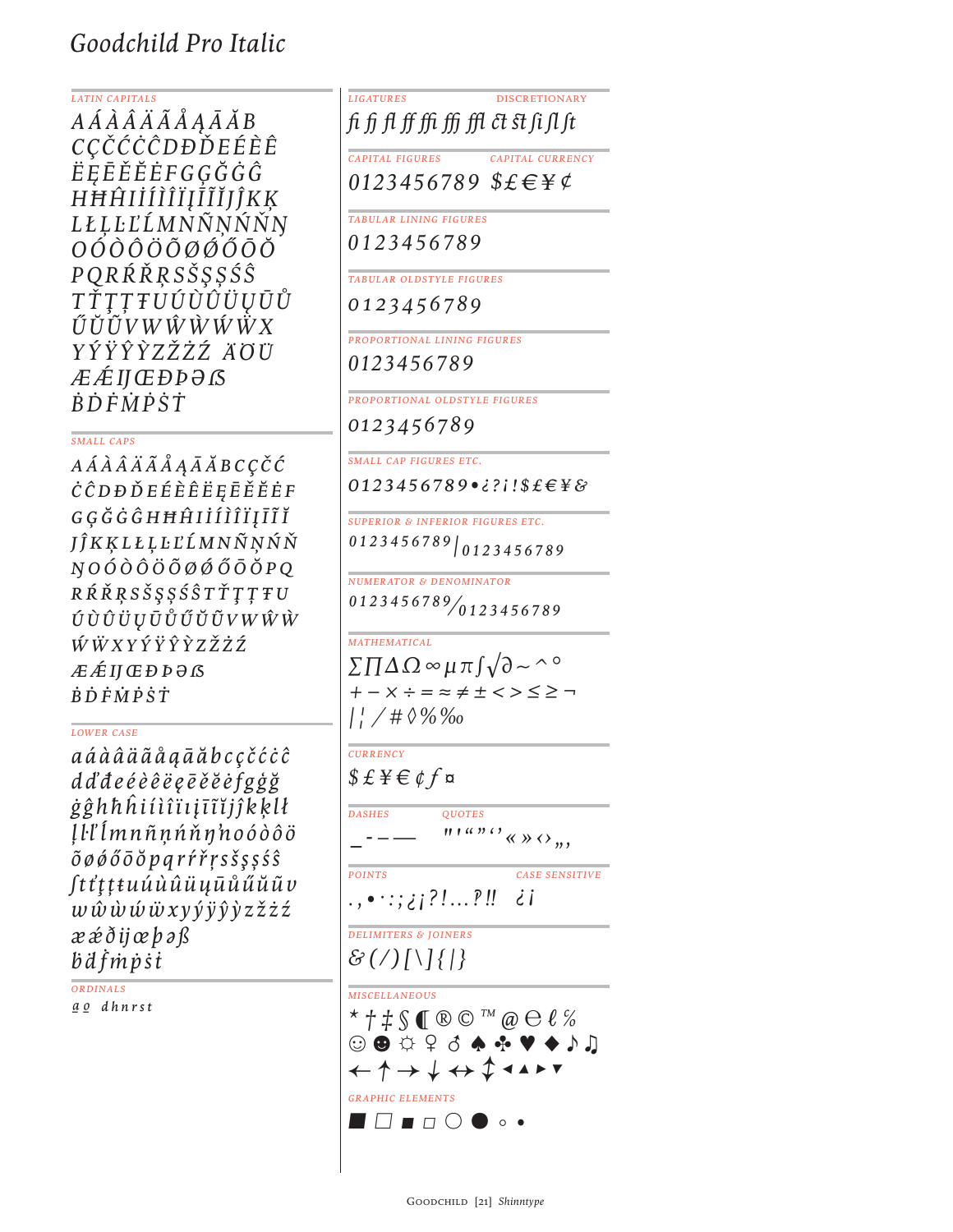### **Goodchild Pro Bold**

**LATIN CAPITALS** AÁÀÂÄÃÅĄĀĂB CCCCCCDDDEEEE **ËEĒĚĔĖFGĢĞĠĜ** HHĤIIÍÎÎIIĨĬJĴKĶ LŁLLĽĹMNÑŅŃŇN  $00000000000$ PORŔŘRSŠSSŚŜ TŤŢŢŦUÚÙÛÜUŪŮ ŰŬŨVWŴŴŴŴX YÝŸŶŶZŽŻŹ **ÆÆIJŒÐÞƏß ÄÖÜ BDFMPST** DHLLMNRRSTZ

#### **SMALL CAPS**

AÁÀÂÄÃÅĄĀĂBCÇČĆ **CODDDEEEEEEEEEF** GĢĞĠĜHĦĤIİÍÌĨĬĮĪĨĬ JĴKĶLŁĻĿĽĹMNÑŅŃŇ NOÓÒÔÖÕØØŐŌŎPQ RŔŘŖSŠŞŞŚŜTŤŢŢŦUÚ Ù Û Ü U Ū Ů Ű Ŭ Ũ V W Ŵ Ŵ **ŴŴXYÝŸŶŶZŽŻŹ ÆÉIJŒÐÞƏß BDFMPST** DHLLMNRRSTZ

#### **LOWER CASE**

aáàâäãåaāăbcçčćċĉ dďđeéèêëeeěěėfgģğ ġĝhħĥiíìîïıjıĩĭjîkklł llllmnñnnnnnoódôö õøőőoŏpqrŕřŗsšşşśŝ ftťtttuúuûüyuůűŭŭv wŵŵŵŵxyýÿŷỳzžżź ææðijæþaß bdfmpstdhllmnrrstz

**SUPERIORS** 

abcdeèfghijklmnopqrstuvwxyz  $(+ -)$ ®\$¢

**ORDINALS** 

ao<sub>A</sub> dhnrst



#### **GRAPHIC ELEMENTS**

 $\blacksquare$  $\blacksquare$  $\blacksquare$  $\blacksquare$  $\bigcirc$   $\spadesuit$   $\circ$   $\bullet$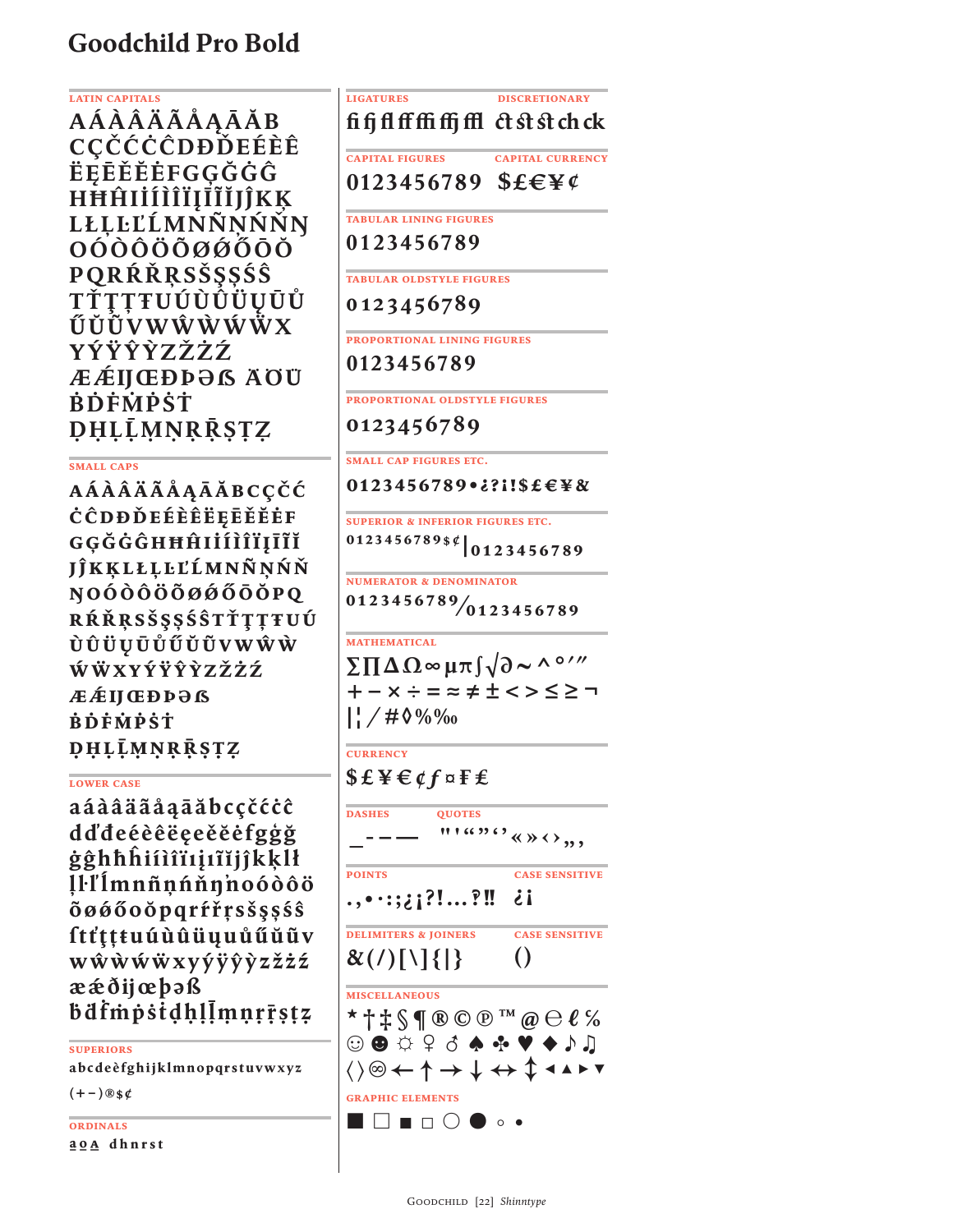### **Goodchild Pro Bold Italic**

**LATIN CAPITALS**  $A\,\dot{A}\,\dot{A}\,\ddot{A}\,\ddot{A}\,\ddot{A}\,\dot{A}\,\dot{A}\,\ddot{A}\,\ddot{A}\,\ddot{B}$ CÇČĆĊĈDĐĎEÉÈÊ ËĘĒĚĔĖFGĢĞĠĜ HĦĤIİÍÎÎIļĨĬJĴKK LŁĻĿĽĹMNÑŅŃŇN 00000000000 PORŔŘRSŠSSŚŜ **TŤŢŢŦUÚÙŰÜŲŪŮ** ŰŬŨVWŴŴŴŴX YÝŸŶŶZŽŽŹ AOU ÆÆIJŒÐÞƏß  $\dot{B} \dot{D} \dot{F} \dot{M} \dot{P} \dot{S} \dot{T}$ 

#### **SMALL CAPS**

AÁAAÄÄÅAAĀBCÇČĆ **CÔDĐĎEÉÈÊËĘĒĚĔĖF** GĢĞĠĜHĦĤIİÍÌÎÏĮĪĨĬ **JĴKĶLŁĻĿĽĹMNÑŅŃŇ** NOÓÒÔÖÕØØŐŌŎPQ RŔŘŖSŠŞȘŚŜTŤŢŢŦU Ú Ù Û Ü Ų Ū Ů Ű Ŭ Ũ V W Ŵ Ŵ *WWXYÝŸŶŶZŽŻŹ* ÆÆIJŒÐÞƏß **BDFMPST** 

#### **LOWER CASE**

aáàâäãåaaāabcçčćcĉ dď đe é è ê ë e ē ě ě ě fg g ğ *g*ĝhhĥiíiîiiiīĭijĵkklł *lll<sup>'</sup>ĺmnñnńňn'noóòôö* õøóőōŏpqrŕřrsšşsśŝ ftťtttuúùûüyūůűŭŭv  $w$ ŵ $\dot{w}$ ŵ $\ddot{w}$ xy $\dot{\gamma}$ y $\dot{\gamma}$ y $\dot{\gamma}$ zžżź  $x \notin \delta$ ijæ $p \in \mathcal{S}$  $b$ *dfmpst* 

ORDINALS  $\underline{a}\underline{o}$  dhnrst

| <b>LIGATURES</b><br><b>DISCRETIONARY</b>                                                                                                                                                                                                                            |
|---------------------------------------------------------------------------------------------------------------------------------------------------------------------------------------------------------------------------------------------------------------------|
| fi fj fl ff ffi ffj ffl & st fi fl ft                                                                                                                                                                                                                               |
| <b>CAPITAL FIGURES</b><br><b>CAPITAL CURRENCY</b>                                                                                                                                                                                                                   |
| 0123456789 \$£€¥¢                                                                                                                                                                                                                                                   |
| <b>TABULAR LINING FIGURES</b>                                                                                                                                                                                                                                       |
| 0123456789                                                                                                                                                                                                                                                          |
| <b>TABULAR OLDSTYLE FIGURES</b>                                                                                                                                                                                                                                     |
| 0123456789                                                                                                                                                                                                                                                          |
| <b>PROPORTIONAL LINING FIGURES</b><br>0123456789                                                                                                                                                                                                                    |
|                                                                                                                                                                                                                                                                     |
| PROPORTIONAL OLDSTYLE FIGURES<br>0123456789                                                                                                                                                                                                                         |
|                                                                                                                                                                                                                                                                     |
| <b>SMALL CAP FIGURES ETC.</b><br>$0123456789$ •??!!\$£€¥&                                                                                                                                                                                                           |
|                                                                                                                                                                                                                                                                     |
| <b>SUPERIOR &amp; INFERIOR FIGURES ETC.</b><br>0123456789 0123456789                                                                                                                                                                                                |
| <b>NUMERATOR &amp; DENOMINATOR</b>                                                                                                                                                                                                                                  |
| 0123456789/0123456789                                                                                                                                                                                                                                               |
| <b>MATHEMATICAL</b>                                                                                                                                                                                                                                                 |
| $\sum \prod \Delta \Omega \approx \mu \pi \int \sqrt{\partial} \thicksim \Lambda^{\circ}$                                                                                                                                                                           |
| + − x ÷ = ≈ ≠ ± < > ≤ ≥ ¬                                                                                                                                                                                                                                           |
| l' /#0%‰                                                                                                                                                                                                                                                            |
| <b>CURRENCY</b>                                                                                                                                                                                                                                                     |
| $\texttt{\$E} \texttt{\&} \texttt{\#} \texttt{\&} \texttt{\#} \texttt{\#} \texttt{\#}$                                                                                                                                                                              |
| <b>DASHES</b><br>OUOTES<br>$\overset{\text{\tiny{\textsf{(G11.1)}}}}{\longrightarrow} \overset{\text{\tiny{\textsf{(C1.1)}}}}{\longrightarrow} \overset{\text{\tiny{\textsf{(A)}}}}{\longrightarrow} \overset{\text{\tiny{\textsf{(A)}}}}{\longrightarrow} \cdots,$ |
|                                                                                                                                                                                                                                                                     |
| <b>POINTS</b><br>CASE SENSITIVE<br>.,•∙:;¿¡?!…?‼ ¿i                                                                                                                                                                                                                 |
| <b>DELIMITERS &amp; JOINERS</b>                                                                                                                                                                                                                                     |
| $\mathcal{E}(Z)$ [\]{ }                                                                                                                                                                                                                                             |
| <b>MISCELLANEOUS</b>                                                                                                                                                                                                                                                |
| $^{\star}$ †‡ $\mathcal{S}$ ( $\mathbb{R}$ $\mathbb{C}$ $^{\tau_M}$ $\varpi$ $\ominus$ $\ell$ $\%$                                                                                                                                                                  |
| ←↑→↓↔‡◀▲▶▼                                                                                                                                                                                                                                                          |
|                                                                                                                                                                                                                                                                     |

**GRAPHIC ELEMENTS** 

 $\blacksquare$  $\blacksquare$  $\blacksquare$  $\blacksquare$  $\bigcirc$   $\bullet$   $\circ$   $\bullet$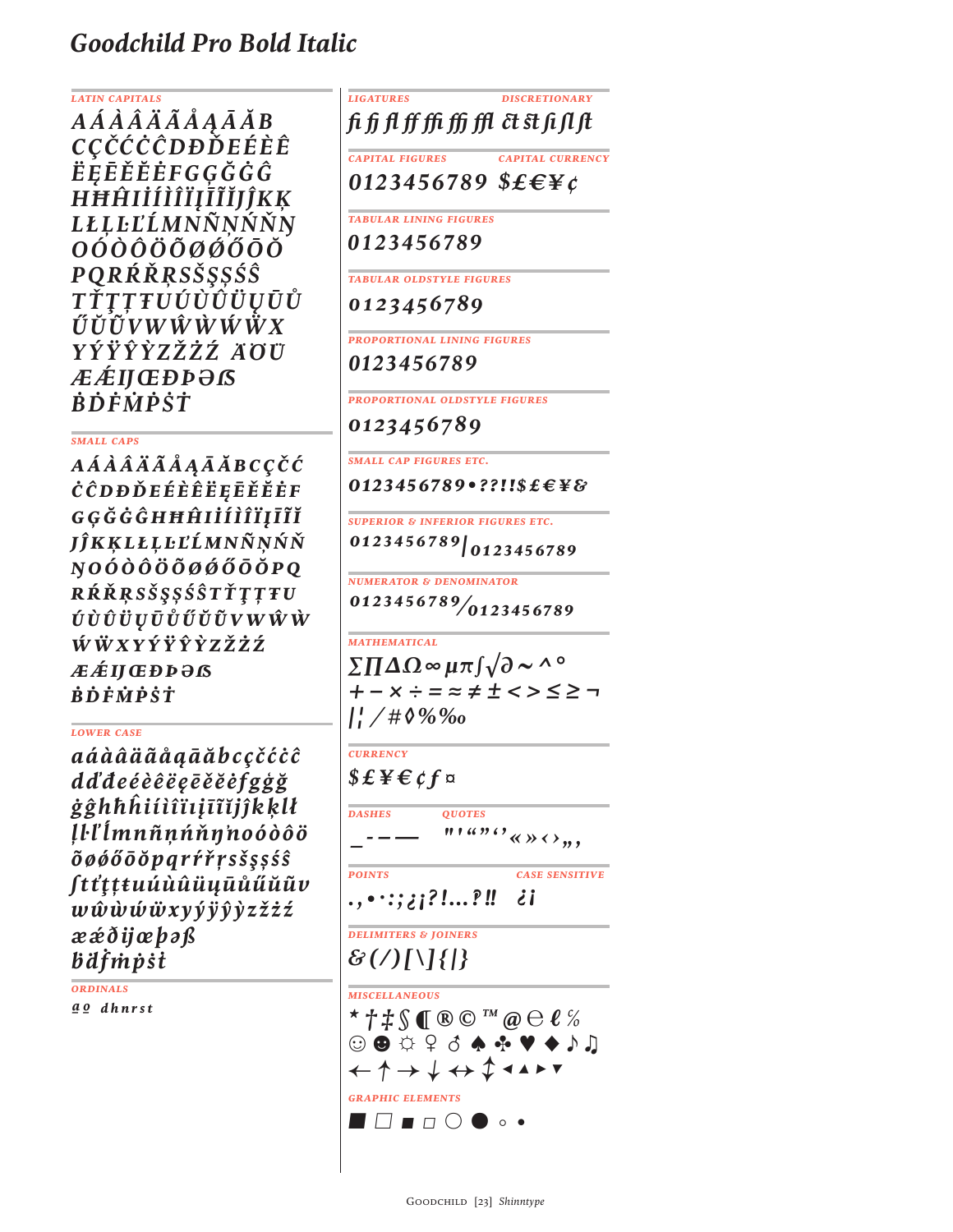#### GOODCHILD PRO supports over forty languages.

The text excerpt, set 8.5 on 11.5 pt.in Goodchild Pro Bold and Regular, is taken from the United Nations Universal Declaration of Human Rights. While the Unicode Consortium provides model glyphs for the individual characters listed in its code pages, the Declaration has proved invaluable in fine-tuning the design of all glyphs to the many languages they represent, especially with regard to accented characters.

**CODE PAGES LANGUAGES**

MAC OS Roman Central Europe Croatian Icelandic Romanian Turkish MS WINDOWS 1252 Western 1250 Eastern European 1251 Cyrillic 1253 Greek 1254 Turkish 1257 Baltic ISO 8859 Latin 1 Western Europe Latin 2 Central Europe Latin 3 Tu, Malt, Gal, Esp Latin 4 Baltic Latin 5 Turkish Latin 6 Scandinavian Latin 7 Baltic 2 English French Spanish German Dutch Danish Italian Portuguese Icelandic Finnish Swedish Norwegian Polish Czech Hungarian Slovak Catalan Irish Romanian Turkish Slovenian Latvian Lithuanian Estonian Maltese Albanian Welsh Breton Latin

Norwegian (Bokmål) Luxembourghish Romani Basque Corsican Croatian Faroese Galician Sardinian Esperanto Scottish Gaelic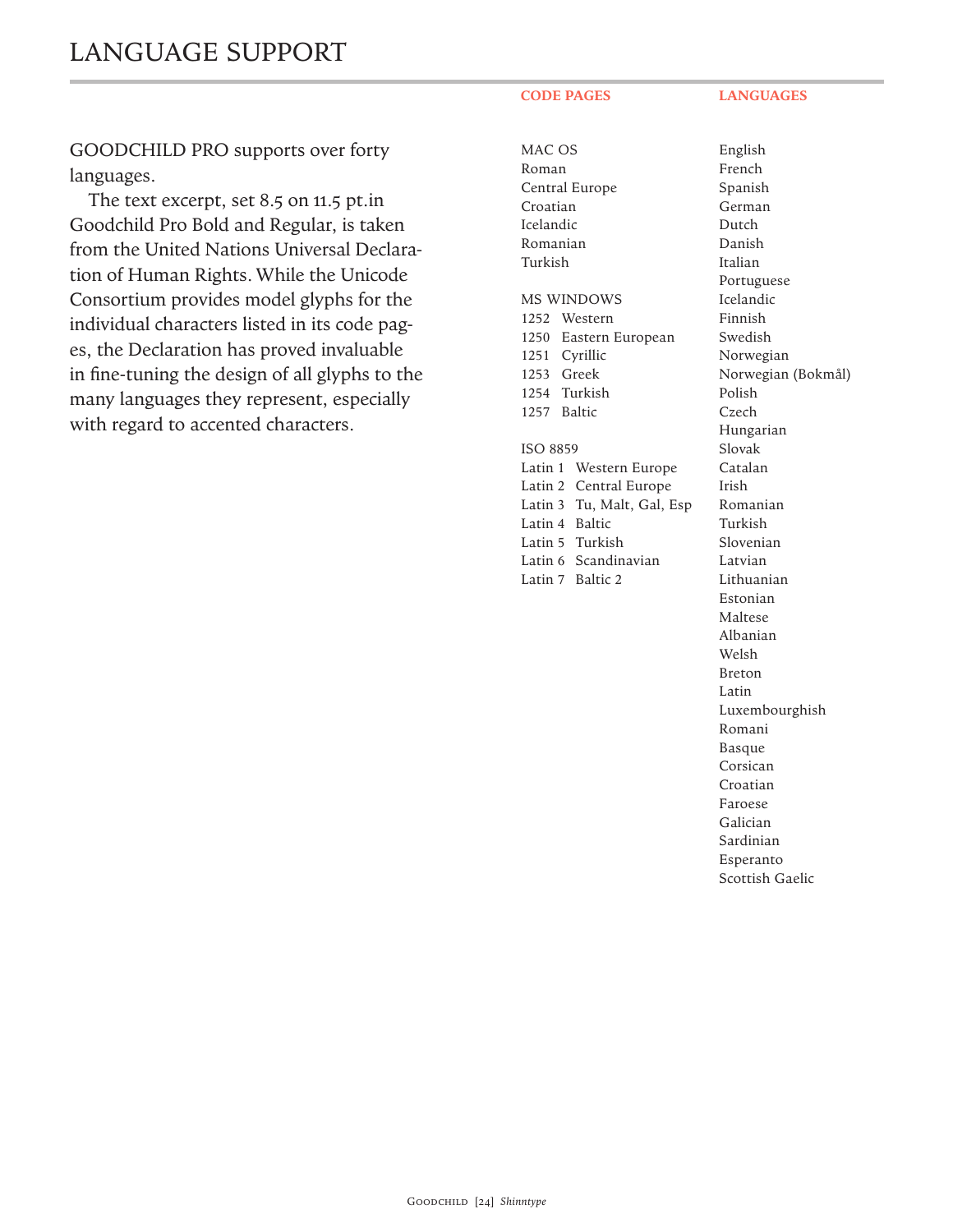### LATIN, Western

#### ENGLISH

#### **UNIVERSAL DECLARATION OF HUMAN RIGHTS preamble**

*Whereas recognition of the inherent dignity and of the equal and inalienable rights of all members of the human family is the foundation of freedom, justice and peace in the world,* **Whereas disregard and contempt for human rights have resulted in barbarous acts which have outraged the conscience of mankind, and the advent of a world in which human beings shall enjoy freedom of speech and belief and freedom from fear and want has been proclaimed as the highest aspiration of the common people,**

#### **FRENCH**

#### **DÉCLARATION UNIVERSELLE DES DROITS DE L'HOMME préambule**

*Considérant que la reconnaissance de la dignité inhérente à tous les membres de la famille humaine et de leurs droits égaux et inaliénables constitue le fondement de la liberté, de la justice et de la paix dans le monde,*

**Considérant que la méconnaissance et le mépris des droits de l'homme ont conduit à des actes de barbarie qui révoltent la conscience de l'humanité et que l'avènement d'un monde où les êtres humains seront libres de parler et de croire, libérés de la terreur et de**

#### spanish

#### **DECLARACIÓN UNIVERSAL DE DERECHOS HUMANOS preámbulo**

*Considerando que la libertad, la justicia y la paz en el mundo tienen por base el reconocimiento de la dignidad intrínseca y de los derechos iguales e inalienables de todos los miembros de la familia humana,*

**Considerando que el desconocimiento y el menosprecio de los derechos humanos han originado actos de barbarie ultrajantes para la conciencia de la humanidad; y que se ha proclamado, como la aspiración más elevada del hombre, el advenimiento de un mundo en que los seres humanos,** 

#### german

#### **DIE ALLGEMEINE ERKL�RUNG DER MENSCHENRECHTE präambel**

*Da die Anerkennung der angeborenen Würde und der gleichen und unveräußerlichen Rechte aller Mitglieder der Gemeinschaft der Menschen die Grundlage von Freiheit, Gerechtigkeit und Frieden in der Welt bildet,* **Da die Nichtanerkennung und Verachtung der Menschenrechte zu Akten der Barbarei geführt haben, die das Gewissen der Menschheit mit Empörung erfüllen, und da verkündet worden ist, daß einer Welt, in der die Menschen Rede- und Glaubensfreiheit und Freiheit von Furcht und** 

#### UNIVERSAL DECLARATION OF HUMAN RIGHTS

#### preamble

*Whereas recognition of the inherent dignity and of the equal and inalienable rights of all members of the human family is the foundation of freedom, justice and peace in the world,* Whereas disregard and contempt for human rights have resulted in barbarous acts which have outraged the conscience of mankind, and the advent of a world in which human beings shall enjoy freedom of speech and belief and freedom from fear and want has been proclaimed as the highest aspiration of the common people,

#### DÉCLARATION UNIVERSELLE DES DROITS DE L'HOMME préambule

*Considérant que la reconnaissance de la dignité inhérente à tous les membres de la famille humaine et de leurs droits égaux et inaliénables constitue le fondement de la liberté, de la justice et de la paix dans le monde,*

Considérant que la méconnaissance et le mépris des droits de l'homme ont conduit à des actes de barbarie qui révoltent la conscience de l'humanité et que l'avènement d'un monde où les êtres humains seront libres de parler et de croire, libérés de la terreur et de

#### DECLARACIÓN UNIVERSAL DE DERECHOS HUMANOS preámbulo

*Considerando que la libertad, la justicia y la paz en el mundo tienen por base el reconocimiento de la dignidad intrínseca y de los derechos iguales e inalienables de todos los miembros de la familia humana,*

Considerando que el desconocimiento y el menosprecio de los derechos humanos han originado actos de barbarie ultrajantes para la conciencia de la humanidad; y que se ha proclamado, como la aspiración más elevada del hombre, el advenimiento de un mundo en que los seres humanos,

#### DIE ALLGEMEINE ERKL�RUNG DER MENSCHENRECHTE präambel

*Da die Anerkennung der angeborenen Würde und der gleichen und unveräußerlichen Rechte aller Mitglieder der Gemeinschaft der Menschen die Grundlage von Freiheit, Gerechtigkeit und Frieden in der Welt bildet,* Da die Nichtanerkennung und Verachtung der Menschenrechte zu Akten der Barbarei geführt haben, die das Gewissen der Menschheit mit Empörung erfüllen, und da verkündet worden ist, daß einer Welt, in der die Menschen Rede- und Glaubensfreiheit und Freiheit von Furcht und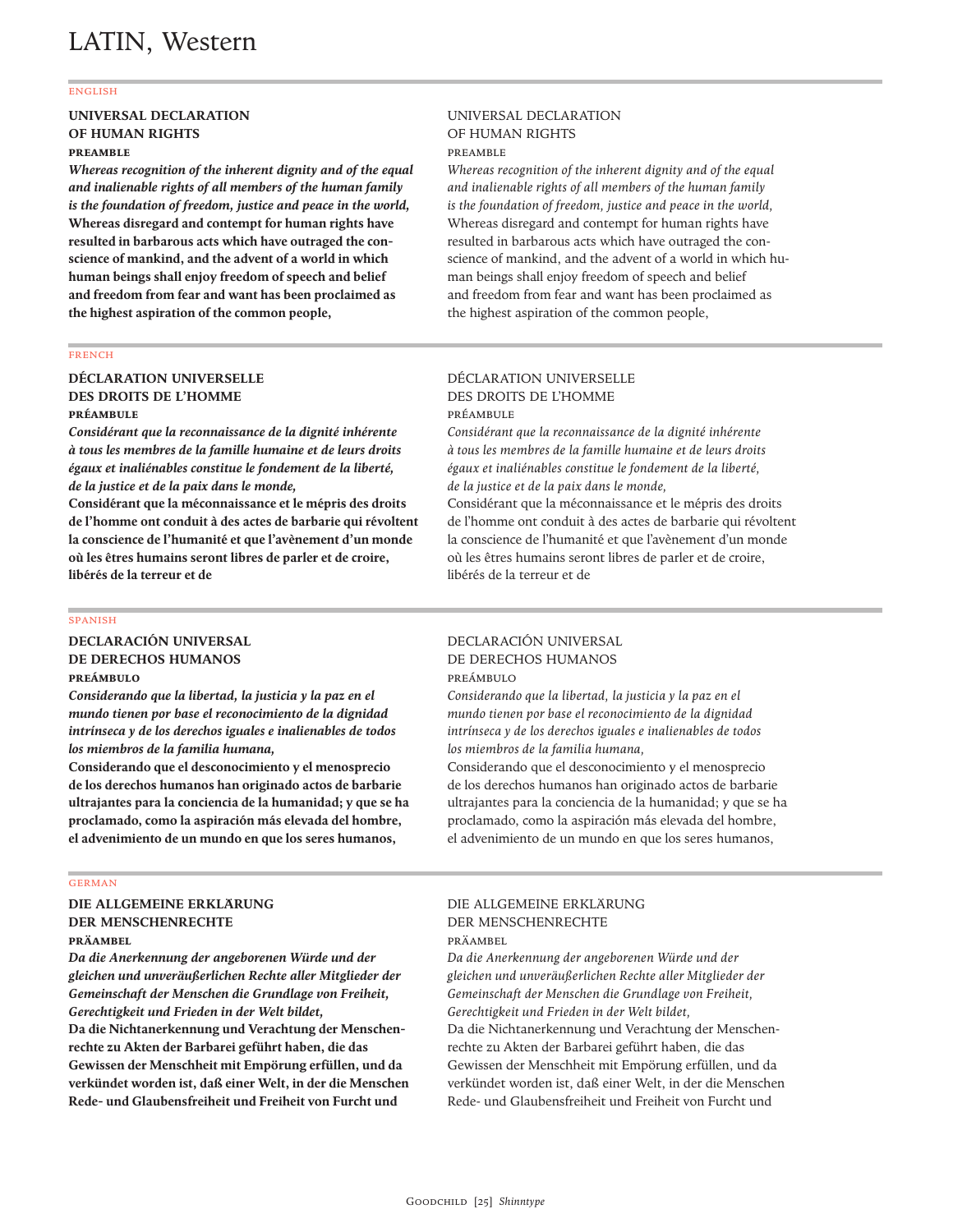### LATIN, Western

#### DUTCH

#### **UNIVERSELE VERKLARING VAN DE RECHTEN VAN DE MENS**

#### **preambule**

*Overwegende, dat erkenning van de inherente waardigheid en van de gelijke en onvervreemdbare rechten van alle leden van de mensengemeenschap grondslag is voor de vrijheid, gerechtigheid en vrede in de wereld;*

**Overwegende, dat terzijdestelling van en minachting voor de rechten van de mens geleid hebben tot barbaarse handelingen, die het geweten van de mensheid geweld hebben aangedaan en dat de komst van een wereld, waarin de mensen vrijheid van meningsuiting en geloof** 

#### **DANISH**

#### **VERDENSERKLÆRINGEN OM MENNESKERETTIGHEDERNE indledning**

*Da anerkendelse af den mennesket iboende værdighed og af de lige og ufortabelige rettigheder for alle medlemmer af den menneskelige familie er grundlaget for frihed, retfærdighed og fred i verden,*

**Da tilsidesættelse af og foragt for menneskerettighederne har ført til barbariske handlinger, der har oprørt menneskehedens samvittighed, og da skabelsen af en verden, hvor menneskene nyder tale- og trosfrihed og frihed for frygt og nød, er blevet forkyndt som folkenes højeste mål,**

#### italian

#### **DICHIARAZIONE UNIVERSALE DEI DIRITTI UMANI preambolo**

*Considerato che il riconoscimento della dignità inerente a tutti i membri della famiglia umana e dei loro diritti, uguali ed inalienabili, costituisce il fondamento della libertà, della giustizia e della pace nel mondo;*

**Considerato che il disconoscimento e il disprezzo dei diritti umani hanno portato ad atti di barbarie che offendono la coscienza dell'umanità, e che l'avvento di un mondo in cui gli esseri umani godano della libertà di parola e di credo e della libertà dal timore e dal bisogno è stato proclamato come la** 

#### portuguese

#### **DECLARAÇÃO UNIVERSAL DOS DIREITOS HUMANOS preâmbulo**

*Considerando que o reconhecimento da dignidade inerente a todos os membros da família humana e dos seus direitos iguais e inalienáveis constitui o fundamento da liberdade, da justiça e da paz no mundo;*

**Considerando que o desconhecimento e o desprezo dos direitos do Homen conduziram a actos de barbárie que revoltam a consciência da Humanidade e que o advento de um mundo em que os seres humanos sejam livres de falar e de crer, libertos do terror e da miséria, foi proclamado** 

#### UNIVERSELE VERKLARING VAN DE RECHTEN VAN DE MENS

preambule

*Overwegende, dat erkenning van de inherente waardigheid en van de gelijke en onvervreemdbare rechten van alle leden van de mensengemeenschap grondslag is voor de vrijheid, gerechtigheid en vrede in de wereld;*

Overwegende, dat terzijdestelling van en minachting voor de rechten van de mens geleid hebben tot barbaarse handelingen, die het geweten van de mensheid geweld hebben aangedaan en dat de komst van een wereld, waarin de mensen vrijheid van meningsuiting en geloof

#### VERDENSERKLÆRINGEN OM MENNESKERETTIGHEDERNE indledning

*Da anerkendelse af den mennesket iboende værdighed og af de lige og ufortabelige rettigheder for alle medlemmer af den menneskelige familie er grundlaget for frihed, retfærdighed og fred i verden,*

Da tilsidesættelse af og foragt for menneskerettighederne har ført til barbariske handlinger, der har oprørt menneskehedens samvittighed, og da skabelsen af en verden, hvor menneskene nyder tale- og trosfrihed og frihed for frygt og nød, er blevet forkyndt som folkenes højeste mål,

#### DICHIARAZIONE UNIVERSALE DEI DIRITTI UMANI

preambolo

*Considerato che il riconoscimento della dignità inerente a tutti i membri della famiglia umana e dei loro diritti, uguali ed inalienabili, costituisce il fondamento della libertà, della giustizia e della pace nel mondo;*

Considerato che il disconoscimento e il disprezzo dei diritti umani hanno portato ad atti di barbarie che offendono la coscienza dell'umanità, e che l'avvento di un mondo in cui gli esseri umani godano della libertà di parola e di credo e della libertà dal timore e dal bisogno

#### DECLARAÇÃO UNIVERSAL DOS DIREITOS HUMANOS preâmbulo

*Considerando que o reconhecimento da dignidade inerente a todos os membros da família humana e dos seus direitos iguais e inalienáveis constitui o fundamento da liberdade, da justiça e da paz no mundo;*

Considerando que o desconhecimento e o desprezo dos direitos do Homen conduziram a actos de barbárie que revoltam a consciência da Humanidade e que o advento de um mundo em que os seres humanos sejam livres de falar e de crer, libertos do terror e da miséria, foi proclamado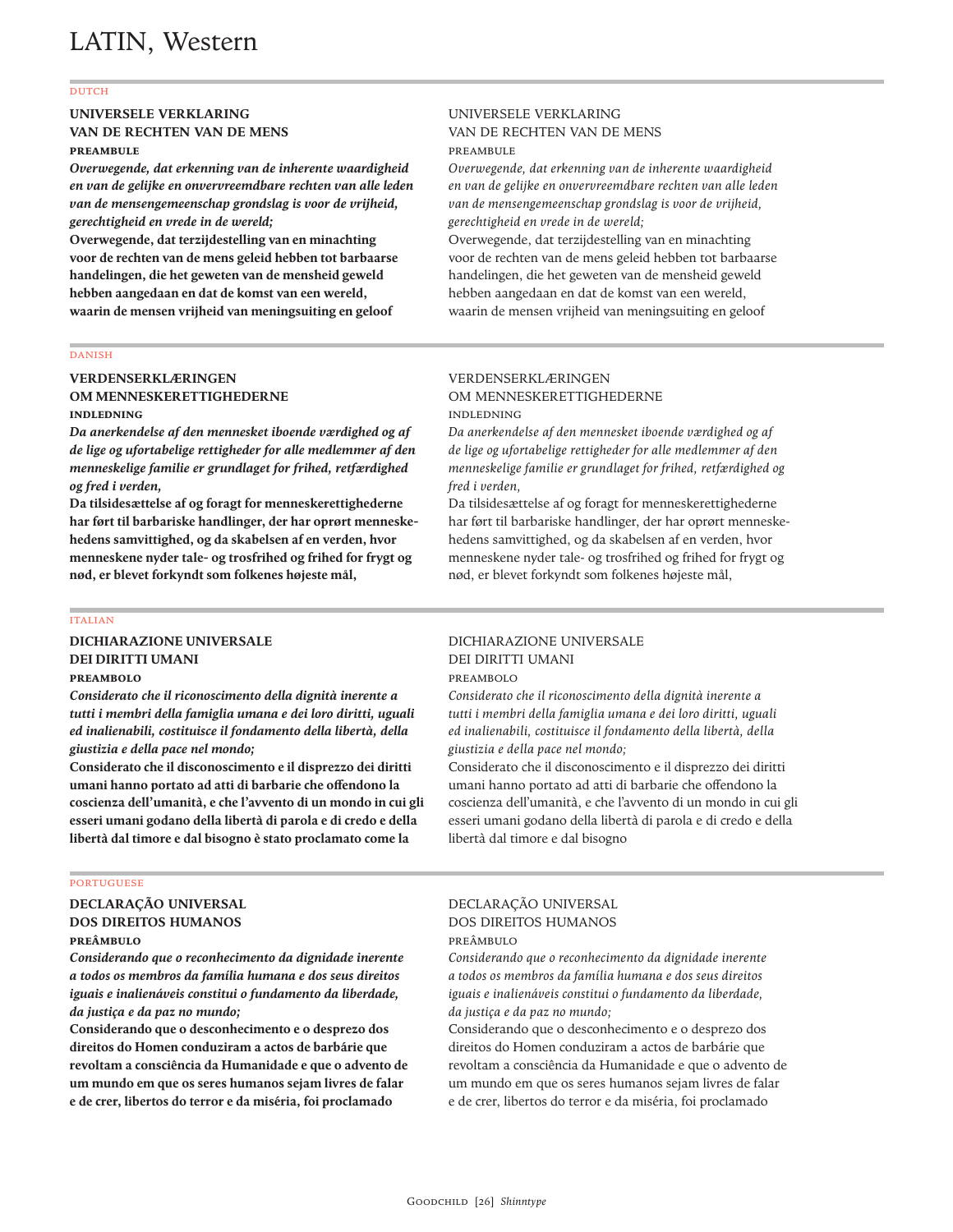### LATIN, Western

#### icelandic

#### **MANNRÉTTINDAYFIRLÝSING SAMEINUÐO ÞJÓÐANNA**

#### **inngangsorð**

*Það ber að viðurkenna, að hver maður sé jafnborinn til virðingar og réttinda, er eigi verði af honum tekin, og er þetta undirstaða frelsis, réttlætis og friðar i heiminum.* **Hafi mannréttindi verið fyrir borð borin og lítilsvirt, hefur slíkt haft í för með sér siðlausar athafnir, er ofboðið hafa samvizku mannkynsins, enda hefur því verið yfir lýst, að æðsta markmið almennings um heim allan sé að skapa veröld, þar sem menn fái notið málfrelsis, trúfrelsis og óttaleysis um einkalíf afkomu.**

#### finnish

#### **IHMISOIKEUKSIEN**

**YLEISMAAILMALLINEN JULISTUS JOHDANTO**

*Kun ihmiskunnan kaikkien jäsenten luonnollisen arvon ja heidän yhtäläisten ja luovuttamattomien oikeuksiensa tunnustaminen on vapauden, oikeudenmukaisuuden ja rauhan perustana maailmassa,*

**Kun ihmisoikeuksia on väheksytty tai ne on jätetty huomiota vaille, on tapahtunut raakalaistekoja, jotka ovat järkyttäneet ihmiskunnan omaatuntoa, ja kun kansojen korkeimmaksi päämääräksi on julistettu sellaisen maailman luominen, missä ihmiset voivat vapaasti nauttia sanan ja** 

#### **SWEDISH**

#### **ALLMÄN FÖRKLARING OM DE MÄNSKLIGA RÄTTIGHETERNA**

**Ingress**

*Eftersom erkännandet av det inneboende värdet hos alla som tillhör människosläktet och av deras lika och obestridliga rättigheter är grundvalen för frihet, rättvisa och fred i världen,*

**Eftersom ringaktning och förakt för de mänskliga rättigheterna har lett till barbariska gärningar som har upprört mänsklighetens samvete, och då skapandet av en värld där människorna åtnjuter yttrandefrihet, trosfrihet och frihet från fruktan och nöd har tillkännagivits som folkens högsta** 

#### norwegian

#### **DEN INTERNASJONALE FRÅSEGNA OM MENNESKERETTANE innleiing**

*Då det å godkjenne det naturlege menneskeverdet med like og umissande rettar for alle menneske på jorda er grunnlaget for fridom, rettferd og fred i verda,*

**Og då hån og vørdsløyse mot menneskerettane har ført til barbariske handlingar som har skaka samvitet til menneskeretta, er framvoksteren i den verda der menneska skal ha talefridom og trusfridom og vere løyste frå otte og naud, kunngjord som det høgste målet for kvart menneske, Og då det er nødvendig at menneskerettane blir verna om**

#### MANNRÉTTINDAYFIRLÝSING SAMEINUÐO ÞIÓÐANNA

#### inngangsorð

*Það ber að viðurkenna, að hver maður sé jafnborinn til virðingar og réttinda, er eigi verði af honum tekin, og er þetta undirstaða frelsis, réttlætis og friðar i heiminum.* Hafi mannréttindi verið fyrir borð borin og lítilsvirt, hefur slíkt haft í för með sér siðlausar athafnir, er ofboðið hafa samvizku mannkynsins, enda hefur því verið yfir lýst, að æðsta markmið almennings um heim allan sé að skapa veröld, þar sem menn fái notið málfrelsis, trúfrelsis og óttaleysis um einkalíf afkomu.

#### IHMISOIKEUKSIEN YLEISMAAILMALLINEN JULISTUS **JOHDANTO**

*Kun ihmiskunnan kaikkien jäsenten luonnollisen arvon ja heidän yhtäläisten ja luovuttamattomien oikeuksiensa tunnustaminen on vapauden, oikeudenmukaisuuden ja rauhan perustana maailmassa,*

Kun ihmisoikeuksia on väheksytty tai ne on jätetty huomiota vaille, on tapahtunut raakalaistekoja, jotka ovat järkyttäneet ihmiskunnan omaatuntoa, ja kun kansojen korkeimmaksi päämääräksi on julistettu sellaisen maailman luominen, missä ihmiset voivat vapaasti nauttia sanan ja

#### ALLMÄN FÖRKLARING OM DE MÄNSKLIGA RÄTTIGHETERNA **INGRESS**

*Eftersom erkännandet av det inneboende värdet hos alla som tillhör människosläktet och av deras lika och obestridliga rättigheter är grundvalen för frihet, rättvisa och fred i världen,*

Eftersom ringaktning och förakt för de mänskliga rättigheterna har lett till barbariska gärningar som har upprört mänsklighetens samvete, och då skapandet aven värld där människorna åtnjuter yttrandefrihet, trosfrihet och frihet från fruktan och nöd har tillkännagivits som folkens högsta

#### DEN INTERNASJONALE FRÅSEGNA OM MENNESKERETTANE **INNLEIING**

*Då det å godkjenne det naturlege menneskeverdet med like og umissande rettar for alle menneske på jorda er grunnlaget for fridom, rettferd og fred i verda,*

Og då hån og vørdsløyse mot menneskerettane har ført til barbariske handlingar som har skaka samvitet til menneskeretta, er framvoksteren i den verda der menneska skal ha talefridom og trusfridom og vere løyste frå otte og naud, kunngjord som det høgste målet for kvart menneske, og då det er nødvendig at menneskerettane blir verna om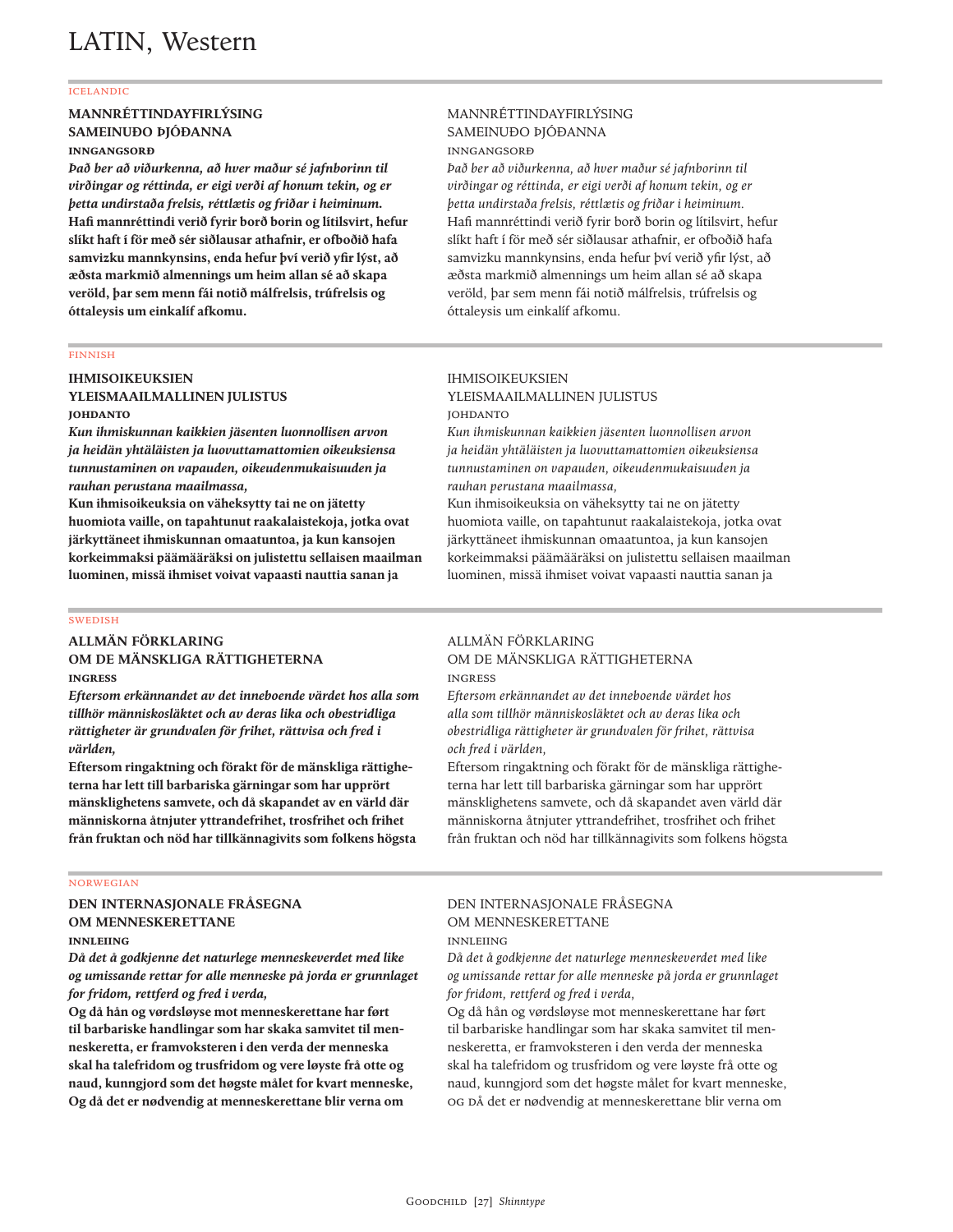#### polish

#### **POWSZECHNA DEKLARACJA PRAW CZŁOWIEKA**

#### **PREAMBUŁA**

*Zważywszy, że uznanie przyrodzonej godności oraz równych i niezbywalnych praw wszystkich członków wspólnoty ludzkiej jest podstawą wolności, sprawiedliwości i pokoju świata,* **Zważywszy, że nieposzanowanie i nieprzestrzeganie praw człowieka doprowadziło do aktów barbarzyństwa, które wstrząsnęły sumieniem ludzkości, i że ogłoszono uroczyście jako najwznioślejszy cel ludzkości dążenie do zbudowania takiego świata, w którym ludzie korzystać będą z wolności słowa i przekonań oraz z wolności od strachu i nędzy,**

#### **CZECH**

#### **VŠEOBECNÁ DEKLARACE LIDSKÝCH PRÁV Úvod**

*U vědomí toho, že uznání přirozené důstojnosti a rovných a nezcizitelných práv členů lidské rodiny je základem svobody, spravedlnosti a míru ve světě,*

**Že zneuznání lidských práv a pohrdání jimi vedlo k barbarským činům, urážejícím svědomí lidstva, a že vybudování světa, ve kterém lidé, zbavení strachu a nouze, se budou těšiti svobodě projevu a přesvĕdčení, bylo prohlášeno za nejvyšší cíl lidu,**

**Že je nutné, aby lidská práva byla chránena zákonem, nemá-li být človĕk donucen uchylovat se, když vše ostatní**

#### hungarian

#### **AZ EMBERI JOGOK EGYETEMES NYILATKOZATA Bevezető**

*Tekintettel arra, hogy az emberiség családja minden egyes tagja méltóságának, valamint egyenlő és elidegeníthetetlen jogainak elismerése alkotja a szabadság, az igazság és a béke alapját a világon,*

**Tekintettel arra, hogy az emberi jogok el nem ismerése és semmibevevése az emberiség lelkiismeretét fellázító barbár cselekményekhez vezetett, és hogy az ember legfőbb vágya egy olyan világ eljövetele, amelyben az elnyomástól, valamint a nyomortól megszabadultemberi lények szava és meggyőződése szabad lesz,**

#### slovak

#### **VŠOBECNÁ DEKLARÁCIA LUDSKÝCH PRÁV Úvod**

*Vo vedomí že uznanie prirodzenej dôstojnosti a rovnych a neodcudzite ľných práv členov ľudskej rodiny je základom slobody, spravodlivosti a mieru na svete,*

**Že zneuznanie ľudských práv a pohrdanie nimi viedlo k barbarským činom, ktoré urážajú svedomie ľudstva, a že vybudovanie sveta, v ktorom ľudia, zbavení strachu a núdze, budú sa tešiť slobode prejavu a presvedčenia, bolo vyhlásené za najvyšší cieľ ľudu,**

**Že je nutné, aby sa ľudsk práva chránily zákonom, ak nemá**

#### POWSZECHNA DEKLARACJA PRAW CZŁOWIEKA

#### PREAMBUŁA

*Zważywszy, że uznanie przyrodzonej godności oraz równychi niezbywalnych praw wszystkich członków wspólnoty ludzkiej jest podstawą wolności, sprawiedliwości i pokoju świata,* Zważywszy, że nieposzanowanie i nieprzestrzeganie praw człowieka doprowadziło do aktów barbarzyństwa, które wstrząsnęły sumieniem ludzkości, i że ogłoszono uroczyście jako najwznioślejszy cel ludzkości dążenie do zbudowania takiego świata, w którym ludzie korzystać będą z wolności słowa i przekonań oraz z wolności od strachu i nędzy,

#### VŠEOBECNÁ DEKLARACE LIDSKÝCH PRÁV Úvod

*U vědomí toho, že uznání přirozené důstojnosti a rovných a nezcizitelných práv členů lidské rodiny je základem svobody, spravedlnosti a míru ve světě,*

Že zneuznání lidských práv a pohrdání jimi vedlo k barbarským činům, urážejícím svědomí lidstva, a že vybudování světa, ve kterém lidé, zbavení strachu a nouze, se budou těšiti svobodě projevu a přesvĕdčení, bylo prohlášeno za nejvyšší cíl lidu,

Že je nutné, aby lidská práva byla chránena zákonem, nemá-li být človĕk donucen uchylovat se, když vše ostatní

#### AZ EMBERI JOGOK EGYETEMES NYILATKOZATA Bevezető

*Tekintettel arra, hogy az emberiség családja minden egyes tagja méltóságának, valamint egyenlő és elidegeníthetetlen jogainak elismerése alkotja a szabadság, az igazság és a béke alapját a világon,*

Tekintettel arra, hogy az emberi jogok el nem ismerése és semmibevevése az emberiség lelkiismeretét fellázító barbár cselekményekhez vezetett, és hogy az ember legfőbb vágya egy olyan világ eljövetele, amelyben az elnyomástól, valamint a nyomortól megszabadult emberi lények szava és meggyőződése szabad lesz,

#### VŠOBECNÁ DEKLARÁCIA LUDSKÝCH PRÁV Úvod

*Vo vedomí že uznanie prirodzenej dôstojnosti a rovnych a neodcudzite ľných práv členov ľudskej rodiny je základom slobody, spravodlivosti a mieru na svete,*

Že zneuznanie ľudských práv a pohrdanie nimi viedlo k barbarským činom, ktoré urážajú svedomie ľudstva, a že vybudovanie sveta, v ktorom ľudia, zbavení strachu a núdze, budú sa tešiť slobode prejavu a presvedčenia, bolo vyhlásené za najvyšší cieľ ľudu,

Že je nutné, aby sa ľudsk práva chránily zákonom, ak nemá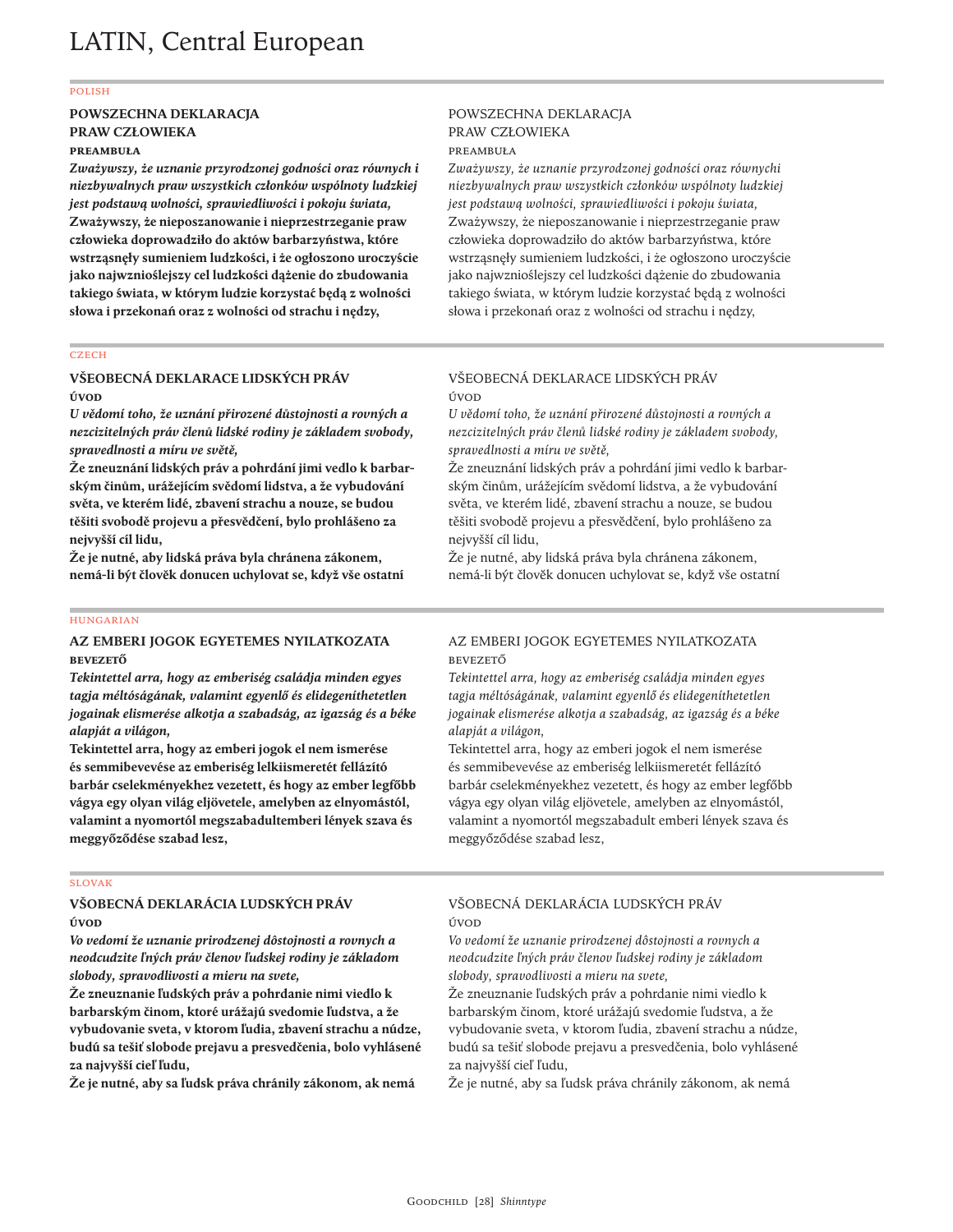### **LATIN**

#### WATTOON

#### **DÉCLARÅCION UNIVERSÈLE DÈS DREÛTS D'L'OME**

**il a stu ad'mètu 'ne fèye po totes:**

*Qui l'fondemint dè-l'lîbèté, dè-l djustice èt dè-l'påye totavå l'monde, c'èst l'rik'nohnance dè-l'dignité qu'èst l'prôpe di tos lès-omes èt dès dreûts égâls qu'ils ont èt qu'on n'èlzi pout mèskeure;*

**Qui l'fêt' dè n'in rik'nohe ou dè foler ås pîds les dreûts d'l'ome ont k'dû sacwants a rabahî èt brutålizer l's-ôtes d'ine tèle manîre qui l'consyince di l'ûmanité ènn'a stu révoltêye; Qui l'pus grand èspwér dès djins, c'èst l'avén'mint d'on monde wice qui lès-omes sèront lîbes dè djåser èt dè creûre,** 

#### **UZBEK**

#### **INSON HUQUQLARI UMUMJAHON DEKLARATCIYASI**

**Preambula**

*Inson oilasi barcha a'zolariga hos bo'lgan qadr-qimmat hamda ularning teng va ajralmas huquqlarini tan olish erkinlik, adolat va yalpi tinchlikning asosi bo'lishini e'tiborga olib,*

**Inson huquqlarini mensimaslik va oeq-osti qilish odamzod vijdonini o'rtaetgan vahshiylarcha qilmishlarga olib kelganini xamda kishilar so'z va maslak erkinligi sohibi bo'lib, qo'rquv va muhtojlikdan holi bo'lib yashaydigan duneni byned etish odamlarning nufuzli itilishi, deb e'lon qilinganligini e'tiborga** 

#### azerbaijani

**İNSAN HÜQUQLARI HAQQINDA ÜMUMİ BƏYANNAMƏ preambula**

*Bəşər ailəsinin bütün üzvlərinə xas olan ləyaqət hissinin və onlarin bərabər və ayrılmaz hüquqlarının tanınmasının azadlıq, ədalət və ümumi sülhün əsası olduğunu nəzərə alaraq,*

**İnsan hüquqlarına etinasızlıq və nifrətin bəşəriyyəti dəhşətə gətirən barbarizm hərəkətlərinə səbəb olduğunu və insanların söz və etiqad azadlığına malik, qorxu və ahtiyacdan azad olduqları dünyanın yaradılmasının bəşəriyyətin ən ali istəyi olduğunu nəzərə alaraq,**

#### **TURKISH**

**İNSAN HAKLARI EVRENSEL BEYANNAMESI Önsöz**

*İnsanlık ailesinin bütün üyelerinde bulunan haysiyetin ve bunların eşit ve devir kabul etmez haklarının tanınması hususunun, hürriyetin, adaletin ve dünya barışının temeli olmasına,*

**İnsan haklarının tanınmaması ve hor görülmesinin insanlık vicdanını isyana sevkeden vahşiliklere sebep olmuş bulunmasına, dehşetten ve yoksulluktan kurtulmuş insanların, içinde söz ve inanma hürriyetlerine sahip olacakları bir dünyanın kurulması en yüksek amaçları**

#### DÉCLARÅCION UNIVERSÈLE DÈS DREÛTS D'L'OME

il a stu ad'mètu 'ne fèye po totes:

*Qui l'fondemint dè-l'lîbèté, dè-l djustice èt dè-l'påye totavå l'monde, c'èst l'rik'nohnance dè-l'dignité qu'èst l'prôpe di tos lès-omes èt dès dreûts égâls qu'ils ont èt qu'on n'èlzi pout mèskeure;*

Qui l'fêt' dè n'in rik'nohe ou dè foler ås pîds les dreûts d'l'ome ont k'dû sacwants a rabahî èt brutålizer l's-ôtes d'ine tèle manîre qui l'consyince di l'ûmanité ènn'a stu révoltêye; Qui l'pus grand èspwér dès djins, c'èst l'avén'mint d'on monde wice qui lès-omes sèront lîbes dè djåser èt dè creûre, tot-z-

#### INSON HUQUQLARI UMUMJAHON DEKLARATCIYASI *Preambula*

*Inson oilasi barcha a'zolariga hos bo'lgan qadr-qimmat hamda ularning teng va ajralmas huquqlarini tan olish erkinlik, adolat va yalpi tinchlikning asosi bo'lishini e'tiborga olib,*

Inson huquqlarini mensimaslik va oeq-osti qilish odamzod vijdonini o'rtaetgan vahshiylarcha qilmishlarga olib kelganini xamda kishilar so'z va maslak erkinligi sohibi bo'lib, qo'rquv va muhtojlikdan holi bo'lib yashaydigan duneni byned etish odamlarning nufuzli itilishi, deb e'lon qilinganligini e'tiborga

#### İNSAN HÜQUQLARI HAQQINDA ÜMUMİ BƏYANNAMƏ

preambula

*Bəşər ailəsinin bütün üzvlərinə xas olan ləyaqət hissinin və onlarin bərabər və ayrılmaz hüquqlarının tanınmasının azadlıq, ədalət və ümumi sülhün əsası olduğunu nəzərə alaraq,*

İnsan hüquqlarına etinasızlıq və nifrətin bəşəriyyəti dəhşətə gətirən barbarizm hərəkətlərinə səbəb olduğunu və insanların söz və etiqad azadlığına malik, qorxu və ahtiyacdan azad olduqları dünyanın yaradılmasının bəşəriyyətin ən ali istəyi olduğunu nəzərə alaraq,

#### İNSAN HAKLARI EVRENSEL BEYANNAMESI Önsöz

*İnsanlık ailesinin bütün üyelerinde bulunan haysiyetin ve bunların eşit ve devir kabul etmez haklarının tanınması hususunun, hürriyetin, adaletin ve dünya barışının temeli olmasına,*

İnsan haklarının tanınmaması ve hor görülmesinin insanlık vicdanını isyana sevkeden vahşiliklere sebep olmuş bulunmasına, dehşetten ve yoksulluktan kurtulmuş insanların, içinde söz ve inanma hürriyetlerine sahip olacakları bir dünyanın kurulması en yüksek amaçları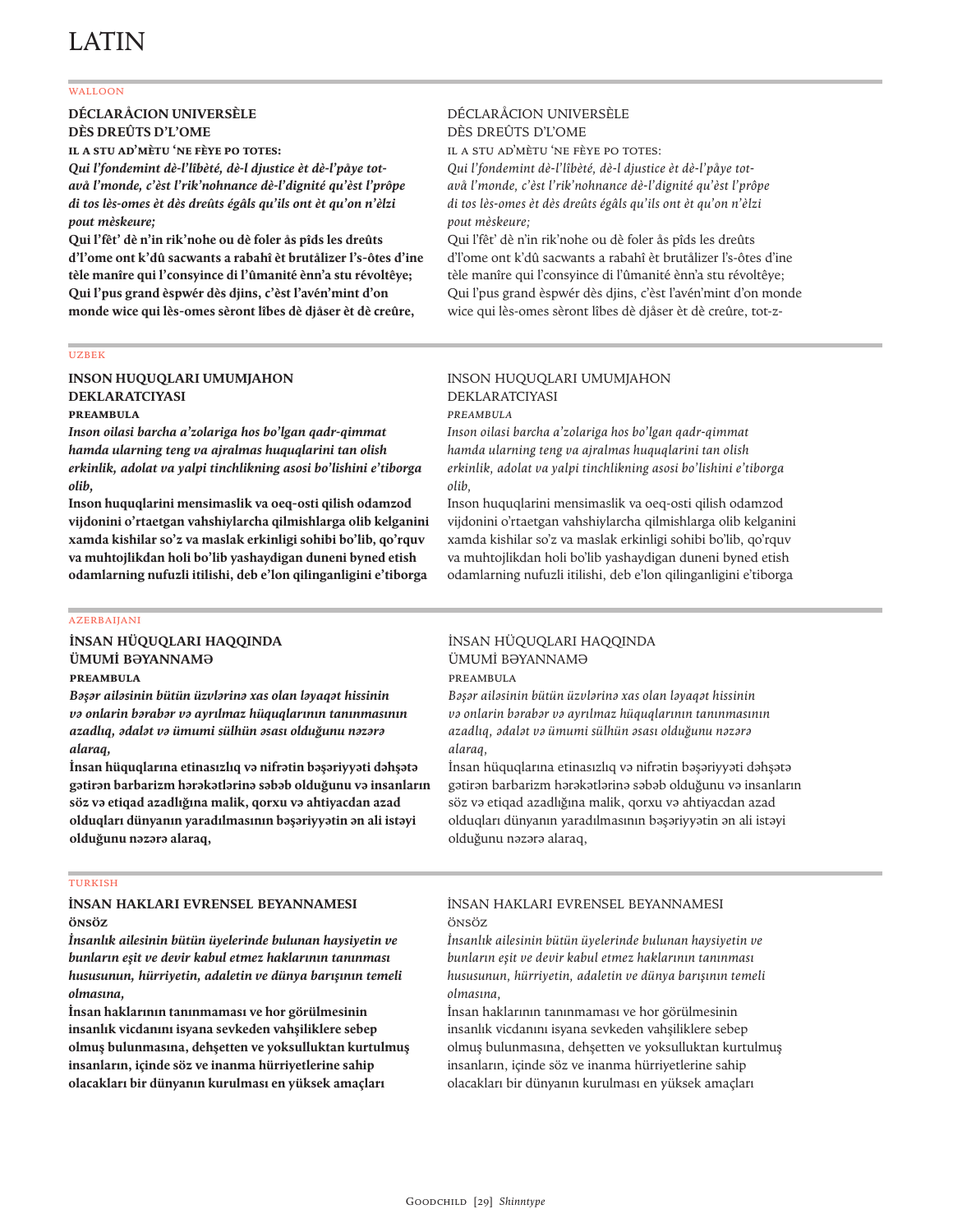#### catalan

#### **DECLARACIÓ UNIVERSAL DE DRETS HUMANS PREÀMBUL**

*Considerant que el reconeixement de la dignitat inherent i dels drets iguals i inalienables de tots els membres de la família humana és el fonament de la llibertat, la justícia i la pau en el món,*

**Considerant que el desconeixement i el menyspreu dels drets humans han originat actes de barbàrie que han ultratjat la consciència de la humanitat; i que s'ha proclamat com l'aspiració més elevada de tothom l'adveniment d'un món on els éssers humans, deslliurats del temor i la misèria, puguin gaudir de llibertat d'expressió i de creença,**

#### asturian

#### **DECLARACIÓN UNIVERSALDE LOS DRECHOS HUMANOS**

**considerances previes**

*Visto que la llibertá, la xusticia y la paz en mundu sofítense na reconocencia de la dignidá intrínseca y de los drechos iguales y inayenables de tolos miembros que formen la familia humana;*

**Visto que desconocer o facer de menos los drechos humanos foi la causa d'actos xabaces y dañibles pa la conciencia de la humanidá, y que se proclamó, comu aspiración cimera del home, el llogru d'un mundu onde los seres humanos, llibres del mieu y de la llaceria, gocen de la llibertá de palabra y de** 

#### romania

#### **DECLARAŢIA UNIVERSALĂ A DREPTURILOR OMULUI Preambul**

*Considerînd că recunoașterea demnităţii inerente tuturor membrilor familiei umane și a drepturilor lor egale și inalienabile constituie fundamentul libertăţii, dreptăţii și păcii în lume,*

**Considerînd că ignorarea și dispreţuirea drepturilor omului au dus la acte de barbarie care revoltă conștiinţa omenirii și că făurirea unei lumi în care fiinţele umane se vor bucura de libertatea cuvîntului și a convingerilor și vor fi eliberate de teamă și mizerie a fost proclamată drept cea** 

#### irish

#### **DEARBHÚ UILE-CHOITEANN CEARTA AN DUINE**

**brollach**

*De bhrí gurb é aithint dínte dúchais agus chearta comhionanna do-shannta an uile dhuine den chine daonna is foras don tsaorise, don cheartas agus don tsíocháin sa domhan,*

**De bhrí gurb thionscain a neamhaird agus an mí-mheas ar chearta an duine gníomhartha barbartha a chuir uafás ar choinsias an chine daonna, agus go bhfuil forógartha gurb é meanmarc is uaisle ag an gcoitiantacht saol a thabhairt i réim a bhéarfas don duine saoirse chainte agus** 

#### DECLARACIÓ UNIVERSAL DE DRETS HUMANS **PREÀMBUL**

*Considerant que el reconeixement de la dignitat inherent i dels drets iguals i inalienables de tots els membres de la família humana és el fonament de la llibertat, la justícia i la pau en el món,*

Considerant que el desconeixement i el menyspreu dels drets humans han originat actes de barbàrie que han ultratjat la consciència de la humanitat; i que s'ha proclamat com l'aspiració més elevada de tothom l'adveniment d'un món on els éssers humans, deslliurats del temor i la misèria, puguin gaudir de llibertat d'expressió i de creença,

#### DECLARACIÓN UNIVERSALDE LOS DRECHOS HUMANOS considerances previes

*Visto que la llibertá, la xusticia y la paz en mundu sofítense na reconocencia de la dignidá intrínseca y de los drechos iguales y inayenables de tolos miembros que formen la familia humana;*

Visto que desconocer o facer de menos los drechos humanos foi la causa d'actos xabaces y dañibles pa la conciencia de la humanidá, y que se proclamó, comu aspiración cimera del home, el llogru d'un mundu onde los seres humanos, llibres del mieu y de la llaceria, gocen de la llibertá de palabra y de

#### DECLARAŢIA UNIVERSALĂ A DREPTURILOR OMULUI Preambul

*Considerînd că recunoașterea demnităţii inerente tuturor membrilor familiei umane și a drepturilor lor egale și inalienabile constituie fundamentul libertăţii, dreptăţii și păcii în lume,*

Considerînd că ignorarea și dispreţuirea drepturilor omului au dus la acte de barbarie care revoltă conștiinţa omenirii și că făurirea unei lumi în care fiinţele umane se vor bucura de libertatea cuvîntului și a convingerilor și vor fi eliberate de teamă și mizerie a fost proclamată drept cea

#### DEARBHÚ UILE-CHOITEANN CEARTA AN DUINE **BROLLACH**

*De bhrí gurb é aithint dínte dúchais agus chearta comhionanna do-shannta an uile dhuine den chine daonna is foras don tsaorise, don cheartas agus don tsíocháin sa domhan,*

De bhrí gurb thionscain a neamhaird agus an mí-mheas ar chearta an duine gníomhartha barbartha a chuir uafás ar choinsias an chine daonna, agus go bhfuil forógartha gurb é meanmarc is uaisle ag an gcoitiantacht saol a thabhairt i réim a bhéarfas don duine saoirse chainte agus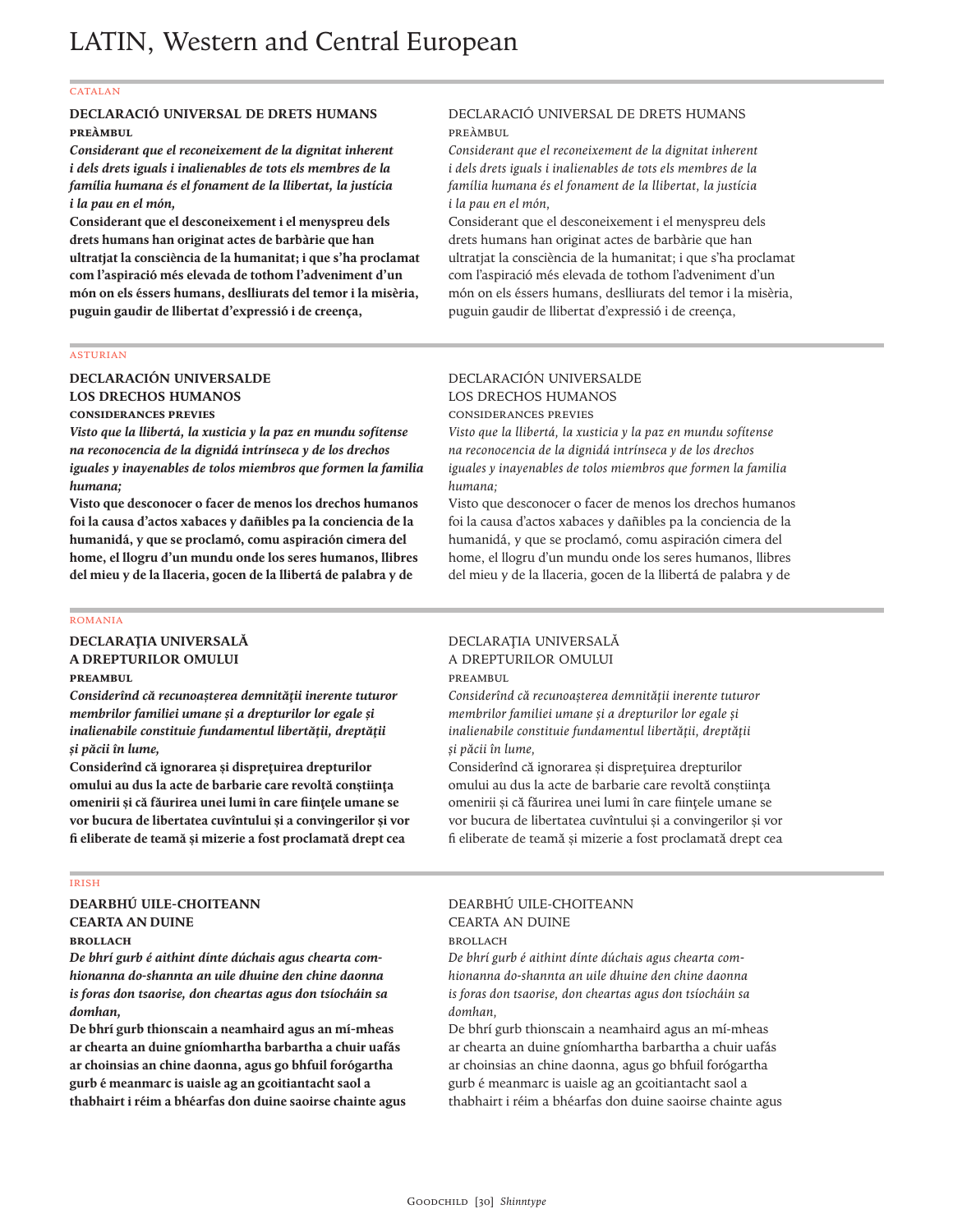#### **SLOVENIAN**

#### **SPLOŠNA DEKLARACIJA ČLOVEKOVIH PRAVIC preambula**

*Ker pomeni priznanje prirojenega človeškega dostojanstva vseh članov človeške družbe in njihovih enakih in neodtujljivih pravic temelj svobode, pravičnosti in miru na svetu;*

**Ker sta zanikanje in teptanje človekovih pravic pripeljala do barbarskih dejanj, žaljivih za človeško vest, in ker je bila stvaritev sveta, v katerem bi imeli vsi ljudje svobodo govora in verovanja in v katerem ne bi živeli v strahu in pomanjkanju, spoznana za najvišje prizadevanje človeštva; Ker je nujno potrebno, da se človekove pravice** 

#### **LATVIAN**

#### **VISPĀRĒJĀ CILVĒKA TIESĪBU DEKLARĀCIJA preambula**

*Ievērojot, ka visiem cilvēku sabiedrības locekļiem piemītošās pašcieņas un viņu vienlīdzīgu un neatņemamu tiesību atzīšana ir brīvības, taisnīguma un vispārēja miera pamats, un*

**Ievērojot, ka cilvēku tiesību necienīšana un nicināšana noved pie barbariskiem aktiem, kas izraisa sašutumu cilvēces apziņā, un ka tādas pasaules radīšana pasludināta kā cilvēku augstākie centieni, kurā cilvēkiem būs vārda un pārliecības brīvība un tie būs brīvi no bailēm un trūkuma, un** 

#### lithuanian

#### **VISUOTINĖ ŽMOGAUS TEISIŲ DEKLARACIJA PREAMBULĖ**

*Atsižvelgdama į tai, kad visiems žmonių giminės nariams būdingo orumo ir lygių bei neatimamų teisių pripainimas yra laisvės, teisingumo ir taikos pasaulyje pagrindas;* **Atsižvelgdama į tai, kad žmogaus teisių visiškas nepaisymas ir niekinimas pastūméjo vykdyti barbariškus aktus, piktinančius žmonijos sąžinę, o sukūrimas pasaulio, kuriame žmonės turės žodžio ir įsitikinimų laisvę ir bus išlaisvinti iš baimės ir skurdo pančių, paskelbtas kaip kilniausias žmogaus siekimas;**

**Atsižvelgdama į tai, jog būtinai reikia, kad žmogaus** teises

#### estonian

#### **INIMÕIGUSTE ÜLDDEKLARATSIOON Preambula**

*Pidades silmas, et inimkonna kõigi liikmete väärikuse, nende võrdsuse ning võõrandamatute õiguste tunnustamine on vabaduse, õigluse ja üldise rahu alus; ja* **Pidades silmas, et inimõiguste põlastamine ja hülgamine on viinud barbaarsusteni, mis piinavad inimkonna südametunnistust, ja et sellise maailma loomine, kus inimestel on veendumuste ja sõnavabadus ning kus nad ei tarvitse tunda hirmu ega puudust, on inimeste üllaks püüdluseks kuulutatud; ja**

**Pidades silmas vajadust, et inimõigusi kaitseks seaduse** 

#### SPLOŠNA DEKLARACIJA ČLOVEKOVIH PRAVIC preambula

*Ker pomeni priznanje prirojenega človeškega dostojanstva vseh članov človeške družbe in njihovih enakih in neodtujljivih pravic temelj svobode, pravičnosti in miru na svetu;*

Ker sta zanikanje in teptanje človekovih pravic pripeljala do barbarskih dejanj, žaljivih za človeško vest, in ker je bila stvaritev sveta, v katerem bi imeli vsi ljudje svobodo govora in verovanja in v katerem ne bi živeli v strahu in pomanjkanju, spoznana za najvišje prizadevanje človeštva; Ker je nujno potrebno, da se človekove pravice zavarujejo

#### VISPĀRĒJĀ CILVĒKA TIESĪBU DEKLARĀCIJA preambula

*Ievērojot, ka visiem cilvēku sabiedrības locekļiem piemītošās pašcieņas un viņu vienlīdzīgu un neatņemamu tiesību atzīšana ir brīvības, taisnīguma un vispārēja miera pamats, un*

Ievērojot, ka cilvēku tiesību necienīšana un nicināšana noved pie barbariskiem aktiem, kas izraisa sašutumu cilvēces apziņā, un ka tādas pasaules radīšana pasludināta kā cilvēku augstākie centieni, kurā cilvēkiem būs vārda un pārliecības brīvība un tie būs brīvi no bailēm un trūkuma, un

#### VISUOTINĖ ŽMOGAUS TEISIŲ DEKLARACIJA PREAMBULĖ

*Atsižvelgdama į tai, kad visiems žmonių giminės nariams būdingo orumo ir lygių bei neatimamų teisių pripainimas yra laisvės, teisingumo ir taikos pasaulyje pagrindas;* Atsižvelgdama į tai, kad žmogaus teisių visiškas nepaisymas ir niekinimas pastūméjo vykdyti barbariškus aktus, piktinančius žmonijos sąžinę, o sukūrimas pasaulio, kuriame žmonės turės žodžio ir įsitikinimų laisvę ir bus išlaisvinti iš baimės ir skurdo pančių, paskelbtas kaip kilniausias žmogaus siekimas; Atsižvelgdama į tai, jog būtinai reikia, kad žmogaus teises

#### INIMÕIGUSTE ÜLDDEKLARATSIOON PREAMBULA

*Pidades silmas, et inimkonna kõigi liikmete väärikuse, nende võrdsuse ning võõrandamatute õiguste tunnustamine on vabaduse, õigluse ja üldise rahu alus; ja* Pidades silmas, et inimõiguste põlastamine ja hülgamine on viinud barbaarsusteni, mis piinavad inimkonna südametunnistust, ja et sellise maailma loomine, kus inimestel on veendumuste ja sõnavabadus ning kus nad ei tarvitse tunda hirmu ega puudust, on inimeste üllaks püüdluseks kuulutatud; ja

Pidades silmas vajadust, et inimõigusi kaitseks seaduse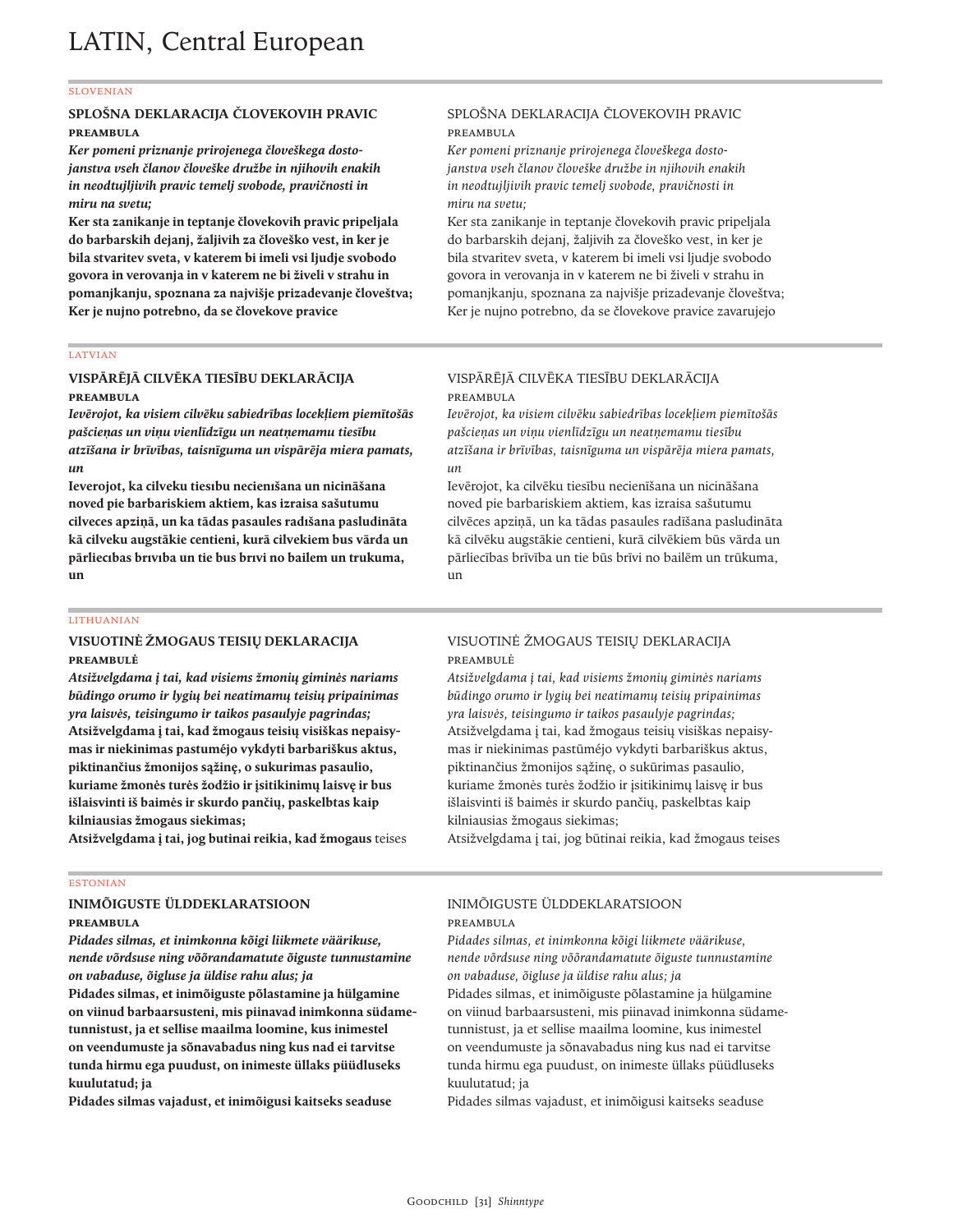#### **MALTESE**

#### **STQARRIJA UNIVERSALI DWAR IL-JEDDIJIET TAL-BNIEDEM DAĦLA**

*Billi l-għarfien tad-diniità proprja tal-membri kollha talfamilja umana u tad-drittijiet tagħhom ugwali li ma jistgħux jitteħdulhom hu ssies tal-ħelsien, tal-ħaqq u tal-paċi fid-dinja,* **Billi t-tkasbir u ż-żebliħ tal-jeddijiet tal-bniedem ġabu magħhom għemejjel kiefra li weġghu l-kuxjenza ta' l-umanitŕ, u l-miġja ta' dinja fejn il-bnedmin ikunu ħielsa li jitkellmu u jemmnu, me ̇lusa mill-biża' u mill-miżerja, kienet proklamata bħala l-ogħla xewqa tal-bniedem, ħakma tal-liġi biex il-bniedem ma jkunx imġiegħel, fl-aħħar** 

#### albanian

#### **DEKLARATA E PERGJITHSHME MBI TE DREJTAT E NJERIUT HYRJE**

*Mbasi njohja e dinjitetit të lindur të të drejtave të barabarta dhe të patjetërsueshme të të gjithë anëtarëve të familjes njerëzore është themeli i lirisë, drejtësisë dhe paqes në botë;* **Mbasi mosrespektimi dhe përbuzja e të drejtave të njeriut ka çuar drejt akteve barbare, të cilat kanë ofenduar ndërgjegjen e njerëzimit, dhe mbasi krijimi i botës në të cilën njerëzit do të gëzojnë lirinë e fjalës, të besimit dhe lirinë nga frika e skamja është proklamuar si dëshira më e lartë e çdo njeriu; mbasi është e nevojshme që të drejtat e njeriut të mbrohen** 

#### **WELSH**

#### **DATGANIAD CYFFREDINOL O HAWLIAU DYNOL rhagair**

*Gan mai cydnabod urddas cynhenid a hawliau cydradd a phriod holl aelodau'r teulu dynol yw sylfaen rhyddid, cyfiawnder a heddwch yn y byd,*

**Gan i anwybyddu a dirmygu hawliau dynol arwain at weithredoedd barbaraidd a dreisiodd gydwybod dynolryw, a bod dyfodiad byd lle y gall pob unigolyn fwynhau rhyddid i siarad a chredu a rhyddid rhag ofn ac angau wedi ei gyhoeddi yn ddyhead uchaf y bobl gyffredin, Gan fod yn rhaid amddiffyn hawliau dynol a rheolaeth** 

#### **BRETON**

#### **DISKLERIADUR HOLLVEDEL GWIRIOU MAB-DEN**

#### **rakger**

*O vezañ ma'z eo war anaout an dellezegezh enstag ouzh holl izili an denelezh hag o gwirioù par ha diwerzhus eo diazezet ar frankiz, ar reizhded hag ar peoc'h,*

**O vezañ ma'z eo war dizanaout ha dismegañsiñ gwirioù mab-den eo bet ganet an aktoù a varbariezh a sav koustiañs mab-den en o enep, ha ma'z eo bet embannet eo donedigezh ur bed a vo ennañ gant an dud frankiz da gomz ha da grediñ, dieubet ma vint diouzh ar spont hag an dienez, a zo mennad uhelañ mab-den,**

#### STQARRIJA UNIVERSALI DWAR IL-JEDDIJIET TAL-BNIEDEM

#### DAĦLA

*Billi l-għarfien tad-diniità proprja tal-membri kollha talfamilja umana u tad-drittijiet tagħhom ugwali li ma jistgħux jitteħdulhom hu ssies tal-ħelsien, tal-ħaqq u tal-paċi fid-dinja,* Billi t-tkasbir u ż-żebliħ tal-jeddijiet tal-bniedem ġabu magħhom għemejjel kiefra li weġghu l-kuxjenza ta' l-umanitŕ, u l-miġja ta' dinja fejn il-bnedmin ikunu ħielsa li jitkellmu u jemmnu, me ̇lusa mill-biża' u mill-miżerja, kienet proklamata bħala l-ogħla xewqa tal-bniedem, ħakma tal-liġi biex il-bniedem ma jkunx imġiegħel, fl-aħħar

#### DEKLARATA E PERGJITHSHME MBI TE DREJTAT E NJERIUT **HYRIE**

*Mbasi njohja e dinjitetit të lindur të të drejtave të barabarta dhe të patjetërsueshme të të gjithë anëtarëve të familjes njerëzore është themeli i lirisë, drejtësisë dhe paqes në botë;* Mbasi mosrespektimi dhe përbuzja e të drejtave të njeriut ka çuar drejt akteve barbare, të cilat kanë ofenduar ndërgjegjen e njerëzimit, dhe mbasi krijimi i botës në të cilën njerëzit do të gëzojnë lirinë e fjalës, të besimit dhe lirinë nga frika e skamja është proklamuar si dëshira më e lartë e çdo njeriu; mbasi është e nevojshme që të drejtat e njeriut të mbrohen

#### DATGANIAD CYFFREDINOL O HAWLIAU DYNOL

**RHAGAIR** 

*Gan mai cydnabod urddas cynhenid a hawliau cydradd a phriod holl aelodau'r teulu dynol yw sylfaen rhyddid, cyfiawnder a heddwch yn y byd,*

Gan i anwybyddu a dirmygu hawliau dynol arwain at weithredoedd barbaraidd a dreisiodd gydwybod dynolryw, a bod dyfodiad byd lle y gall pob unigolyn fwynhau rhyddid i siarad a chredu a rhyddid rhag ofn ac angau wedi ei gyhoeddi yn ddyhead uchaf y bobl gyffredin, Gan fod yn rhaid amddiffyn hawliau dynol a rheolaeth

#### DISKLERIADUR HOLLVEDEL GWIRIOU MAB-DEN rakger

*O vezañ ma'z eo war anaout an dellezegezh enstag ouzh holl izili an denelezh hag o gwirioù par ha diwerzhus eo diazezet ar frankiz, ar reizhded hag ar peoc'h,*

O vezañ ma'z eo war dizanaout ha dismegañsiñ gwirioù mab-den eo bet ganet an aktoù a varbariezh a sav koustiañs mab-den en o enep, ha ma'z eo bet embannet eo donedigezh ur bed a vo ennañ gant an dud frankiz da gomz ha da grediñ, dieubet ma vint diouzh ar spont hag an dienez, a zo mennad uhelañ mab-den,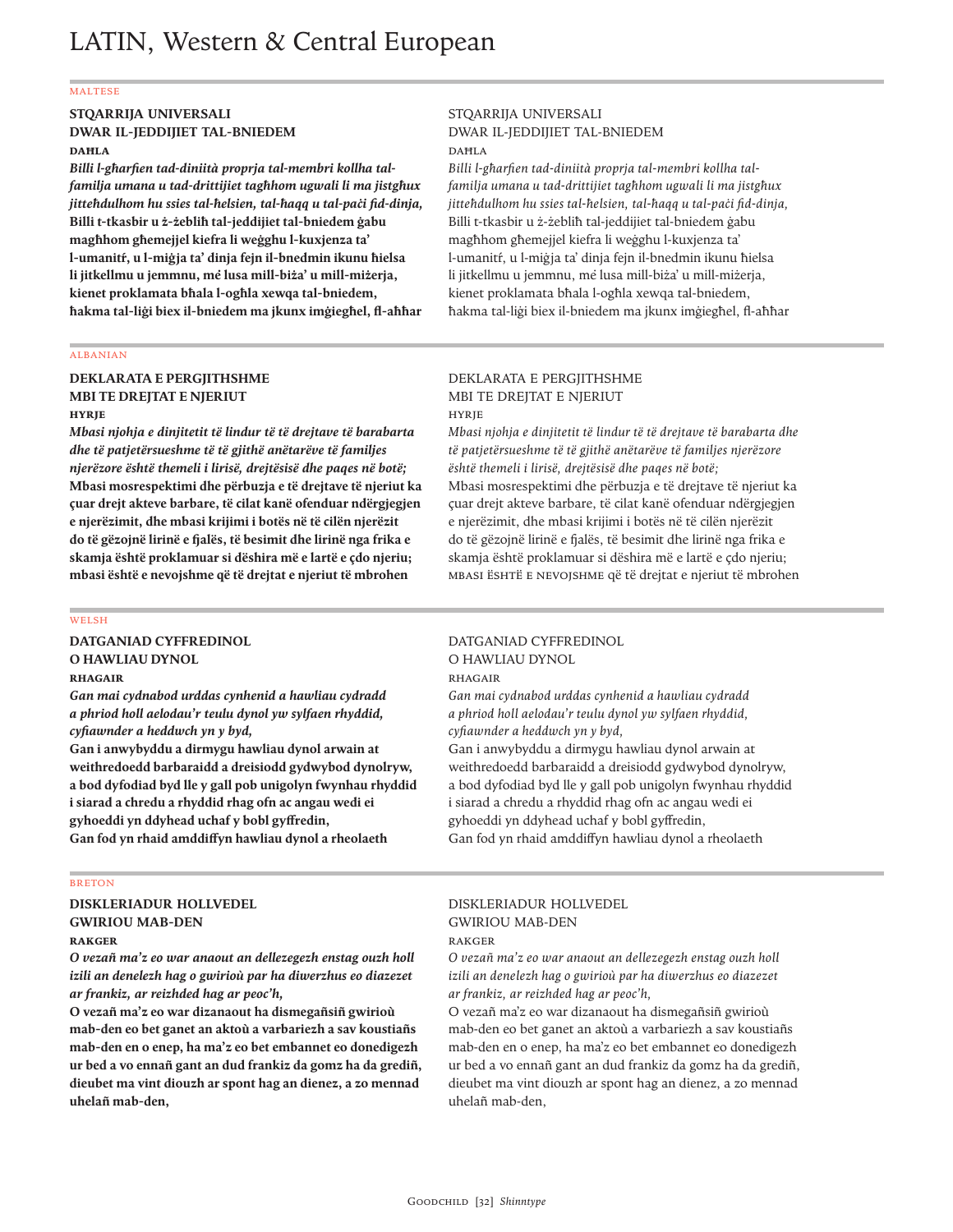#### **LATIN**

#### **DECLARATIONEM HOMINIS IURIUM UNIVERSAM**

#### **EXORDIUM**

*Omnium humanae gentis partium perspecto et cognito consensum fidemque propriae dignitatis atque iurium, quae omni tempore aequa et paria esse debent nec alienari possunt, totius terrae libertatis iustitiae pacis esse initium;* **Hominis iurium perspecto et cognito contemptum et neglegentiam ea facinora atrocia tulisse ut morum humanorum conscientiam religionemque minuerint, atque etiam aetatis initium, qua omnes homines loquendi libertate et credendi utantur, nihil terroris indigentiaeque** 

#### luxembourghish

#### **UNIVERSAL-DEKLARATIOUN VUN DE MËNSCHERECHTER PRÄAMBEL**

*Well d'Unerkennong vun der Dignitéit, déi all Mêmber vun der Mënschefamill gebuer as, a vu sénge gläichen an onersetzleche Rechter de Fëllement vun der Fräiheet, der Gerechtegkeet an dem Fridden an der Welt as,* **Well et do, wou d'Mënscherechter nët unerkannt an nët respektéiert gin, zu barbareschen Akte koum, déi d'Gewësse vun der ganzer Mënschheet revoltéieren a well d'Schafe vun enger Welt, an deer d'Mënschen d'Fräiheet vum Wuert a vum Glaf hun, an deer se fräi si vu Fuurcht an Nout, als dem** 

#### norwegian (bokmål)

#### **VERDENSERKLÆRINGEN OM MENNESKERETTIGHETENE INNLEDNING**

*Da anerkjennelsen av menneskeverd og like og umistelige rettigheter for alle medlemmer av menneskeslekten er grunnlaget for frihet, rettferdighet og fred i verden,* **Da tilsidesettelse av og forakt for menneskerettighetene har ført til barbariske handlinger som har rystet menneskehetens samvittighet, og da framveksten av en verden hvor menneskene har tale- og trosfrihet og frihet fra frykt og nød, er blitt kunngjort som folkenes høyeste mål, Da det er nødvendig at menneskerettighetene blir beskyttet** 

#### romani

#### **SA THEMENQI DEKLARÀCIA E MANUSIKANE HAKAJENQIRI**

**anglivak**

*Dikhindor so o prinzaripen e manuśenqe somandrune demnimnasqoro thaj e barabar aj bixasaraver hakaja savorre zenenqere and-i manuśikani famělia si i bàza e mestimnasqi, e ćaće krisaqi aj e aćhõmnasqi and-i lùmia,*

**Dikhindor so o bango prinzaripen thaj o uśtavipen e manuśikane hakajenqo ligarde zi nesave zuklimata, save dukhaven o ilo ta o vogi e manuśikanimnasqo,**

**Dikhindor so o avipen jekhe lumiaqo, anda savi e manuśa śaj vakeren aj paćan mestes so mangen thaj anda savi nanaj te** 

#### DECLARATIONEM HOMINIS IURIUM UNIVERSAM

#### EXORDIUM

*Omnium humanae gentis partium perspecto et cognito consensum fidemque propriae dignitatis atque iurium, quae omni tempore aequa et paria esse debent nec alienari possunt, totius terrae libertatis iustitiae pacis esse initium;* Hominis iurium perspecto et cognito contemptum et neglegentiam ea facinora atrocia tulisse ut morum humanorum conscientiam religionemque minuerint, atque etiam aetatis initium, qua omnes homines loquendi libertate et credendi utantur, nihil terroris indigentiaeque

#### UNIVERSAL-DEKLARATIOUN VUN DE MËNSCHERECHTER *PRÄAMBEL*

*Well d'Unerkennong vun der Dignitéit, déi all Mêmber vun der Mënschefamill gebuer as, a vu sénge gläichen an onersetzleche Rechter de Fëllement vun der Fräiheet, der Gerechtegkeet an dem Fridden an der Welt as,* Well et do, wou d'Mënscherechter nët unerkannt an nët respektéiert gin, zu barbareschen Akte koum, déi d'Gewësse

vun der ganzer Mënschheet revoltéieren a well d'Schafe vun enger Welt, an deer d'Mënschen d'Fräiheet vum Wuert a vum Glaf hun, an deer se fräi si vu Fuurcht an Nout, als dem

#### VERDENSERKLÆRINGEN OM MENNESKERETTIGHETENE

*INNLEDNING Da anerkjennelsen av menneskeverd og like og umistelige rettigheter for alle medlemmer av menneskeslekten er grunnlaget for frihet, rettferdighet og fred i verden,* Da tilsidesettelse av og forakt for menneskerettighetene har ført til barbariske handlinger som har rystet menneskehetens samvittighet, og da framveksten av en verden hvor menneskene har tale- og trosfrihet og frihet fra frykt og nød, er blitt kunngjort som folkenes høyeste mål, Da det er nødvendig at menneskerettighetene blir beskyttet

#### SA THEMENQI DEKLARÀCIA E MANUSIKANE HAKAJENQIRI *anglivak*

*Dikhindor so o prinzaripen e manuśenqe somandrune demnimnasqoro thaj e barabar aj bixasaraver hakaja savorre zenenqere and-i manuśikani famělia si i bàza e mestimnasqi, e ćaće krisaqi aj e aćhõmnasqi and-i lùmia,* Dikhindor so o bango prinzaripen thaj o uśtavipen e

manuśikane hakajenqo ligarde zi nesave zuklimata, save dukhaven o ilo ta o vogi e manuśikanimnasqo,

Dikhindor so o avipen jekhe lumiaqo, anda savi e manuśa śaj vakeren aj paćan mestes so mangen thaj anda savi nanaj te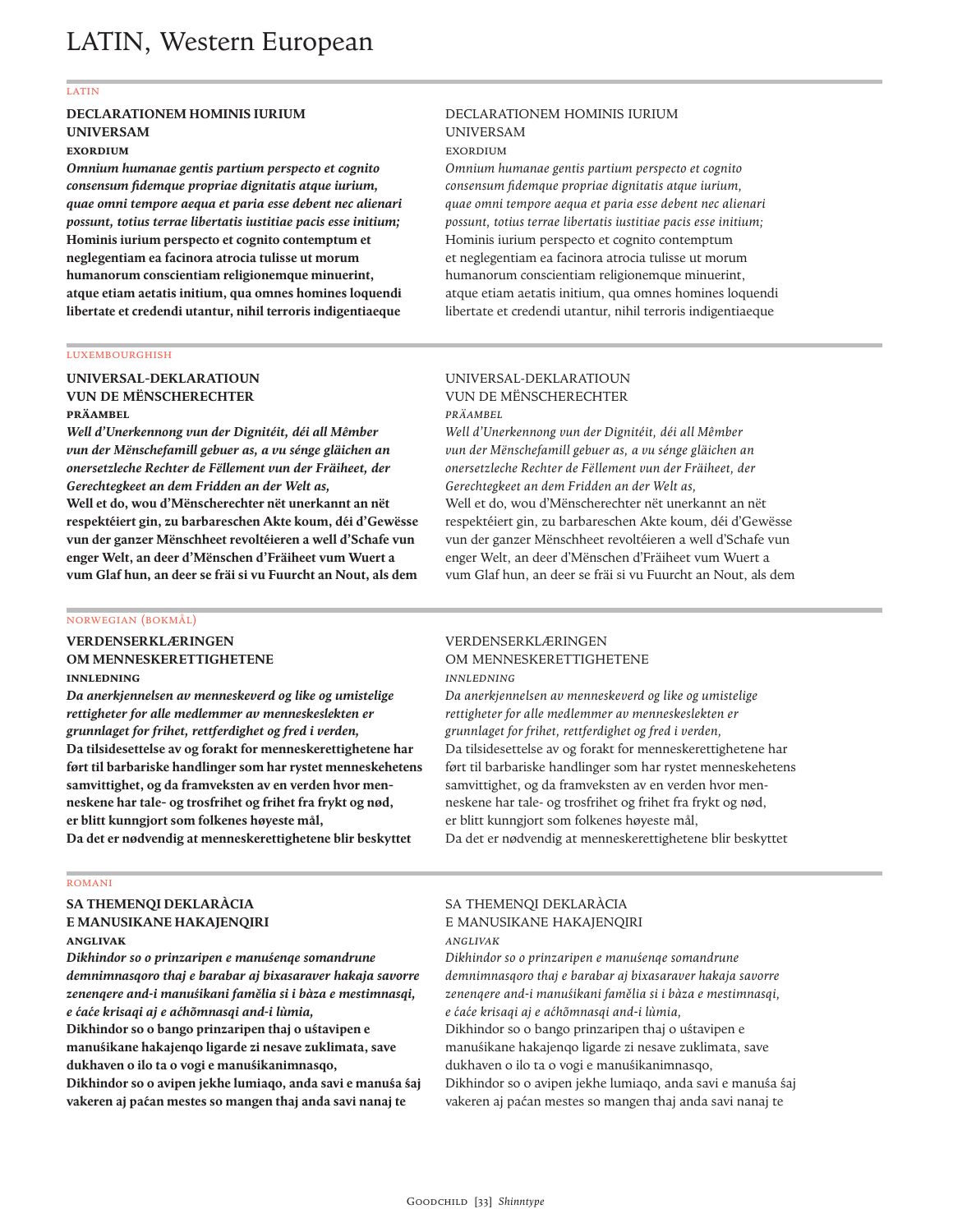#### **BASQUE**

#### **GIZA ESKUBIDEEN ALDARRIKAPEN UNIBERTSALA**

#### **HITZAURREA**

*Kontuan izanik munduko askatasuna, justizia eta bakea giza familiako kide guztien berezko duintasunean eta eskubide berdin eta ukaezinetan oinarritzen direla;*

**Kontuan izanik giza eskubideak ez ezagutzearen eta gutxiestearen ondorioz, giza kontzientziari irain egiten dioten basakeriak gertatu izan direla; eta gizon-emakumeek, beldur eta gabezia orotik aske, hitz egiteko askatasuna eta sinesmen-askatasuna izango dituzten munduaren etorrera aldarrikatu dela gizakiaren helburu nagusi;**

#### corsican

#### **DICHJARAZIONI UNIVIRSALI DI I DIRITTI DI L'OMU introitu**

*Cunsidarendu ch'ellu ci voli à ricunnoscia a dignità propria di tutti i membri di a famiglia umana è i so diritti pari ed inalienabili par ch'elli sianu fundati a libertà, a ghjustizia è a paci ind'u mondu,*

**Cunsidarendu chì, ùn cunniscendu o sprizzendu i diritti di l'omu, si hè ghjuntu à atti barbari chì a cuscenza umana ni hè rivultata, è ch'ella hè stata chjamata a spiranza più alta di l'omu quilla di fà nascia un mondu duva elli saranu libari l'omi di parlà è di creda, libarati da u tarrori è da e miseria,**

#### **CROATIAN**

#### **OPĆA DEKLARACIJA O PRAVIMA ĆOVJEKA UVOD**

*Budući da su priznavanje uroćenog dostojanstva i jednakih i neotućivih prava svih ćlanova ljudske obitelji temelj slobode, pravde i mira u svijetu,*

**Budući da su nepoštovanje i preziranje prava ćovjeka imali za posljedicu akte, koji su grubo vrijećali savjest ćovjećanstva i budući da je stvaranje svijeta u kojem će ljudska bića ućivati slobodu govora i vjerovanja i slobodu od straha i nestašice bilo proglašeno kao najviša tećnja obićnih ljudi, Budući da je bitno da prava ćovjeka budu zaštićena vladavi-nom prava, kako ćovjek ne bi bio primoran da kao za** 

#### faroese

#### **HEIMSYVIRLÝSING UM MANNARÆTTINDI INNGANGUR**

*Tað verður at viðurkenna, at menniskjuni er virðing íborin, og at allir limir mannaættarinnar eiga somu ómissiligu rættindi, og hetta er støðið undir frælsi, rættvísi og friði í heiminum.*

**Har sum mannarættindini hava verið fyri vanbýti og vanvirðing, hevur tað havt við sær ræðuligar gerðir, sum hava skakað samvitsku mannaættarinnar, og ein heimskipan, har sum fólk nýtur talu- og trúarfrælsi og frælsi frá ótta og neyð, hevur verið boðað sum menniskjunar hægsta mið og mál. Tað varðar almikið um, mannarættindi verða vard við lógum,** 

#### GIZA ESKUBIDEEN ALDARRIKAPEN UNIBERTSALA

#### HITZAURREA

*Kontuan izanik munduko askatasuna, justizia eta bakea giza familiako kide guztien berezko duintasunean eta eskubide berdin eta ukaezinetan oinarritzen direla;* Kontuan izanik giza eskubideak ez ezagutzearen eta gutxiestearen ondorioz, giza kontzientziari irain egiten dioten basakeriak gertatu izan direla; eta gizon-emakumeek, beldur eta gabezia orotik aske, hitz egiteko askatasuna eta sinesmen-askatasuna izango dituzten munduaren etorrera aldarrikatu dela gizakiaren helburu nagusi;

#### DICHJARAZIONI UNIVIRSALI DI I DIRITTI DI L'OMU *introitu*

*Cunsidarendu ch'ellu ci voli à ricunnoscia a dignità propria di tutti i membri di a famiglia umana è i so diritti pari ed inalienabili par ch'elli sianu fundati a libertà, a ghjustizia è a paci ind'u mondu,*

Cunsidarendu chì, ùn cunniscendu o sprizzendu i diritti di l'omu, si hè ghjuntu à atti barbari chì a cuscenza umana ni hè rivultata, è ch'ella hè stata chjamata a spiranza più alta di l'omu quilla di fà nascia un mondu duva elli saranu libari l'omi di parlà è di creda, libarati da u tarrori è da e miseria,

#### OPĆA DEKLARACIJA O PRAVIMA ĆOVJEKA UVOD

*Budući da su priznavanje uroćenog dostojanstva i jednakih i neotućivih prava svih ćlanova ljudske obitelji temelj slobode, pravde i mira u svijetu,*

Budući da su nepoštovanje i preziranje prava ćovjeka imali za posljedicu akte, koji su grubo vrijećali savjest ćovjećanstva i budući da je stvaranje svijeta u kojem će ljudska bića ućivati slobodu govora i vjerovanja i slobodu od straha i nestašice bilo proglašeno kao najviša tećnja obićnih ljudi, Budući da je bitno da prava ćovjeka budu zaštićena vladavinom prava, kako ćovjek ne bi bio primoran da kao za

#### HEIMSYVIRLÝSING UM MANNARÆTTINDI INNGANGUR

*Tað verður at viðurkenna, at menniskjuni er virðing íborin,og at allir limir mannaættarinnar eiga somu ómissiligu rættindi, og hetta er støðið undir frælsi, rættvísi og friði í heiminum.*

Har sum mannarættindini hava verið fyri vanbýti og vanvirðing, hevur tað havt við sær ræðuligar gerðir, sum hava skakað samvitsku mannaættarinnar, og ein heimskipan, har sum fólk nýtur talu- og trúarfrælsi og frælsi frá ótta og neyð, hevur verið boðað sum menniskjunar hægsta mið og mál. Tað varðar almikið um, mannarættindi verða vard við lógum,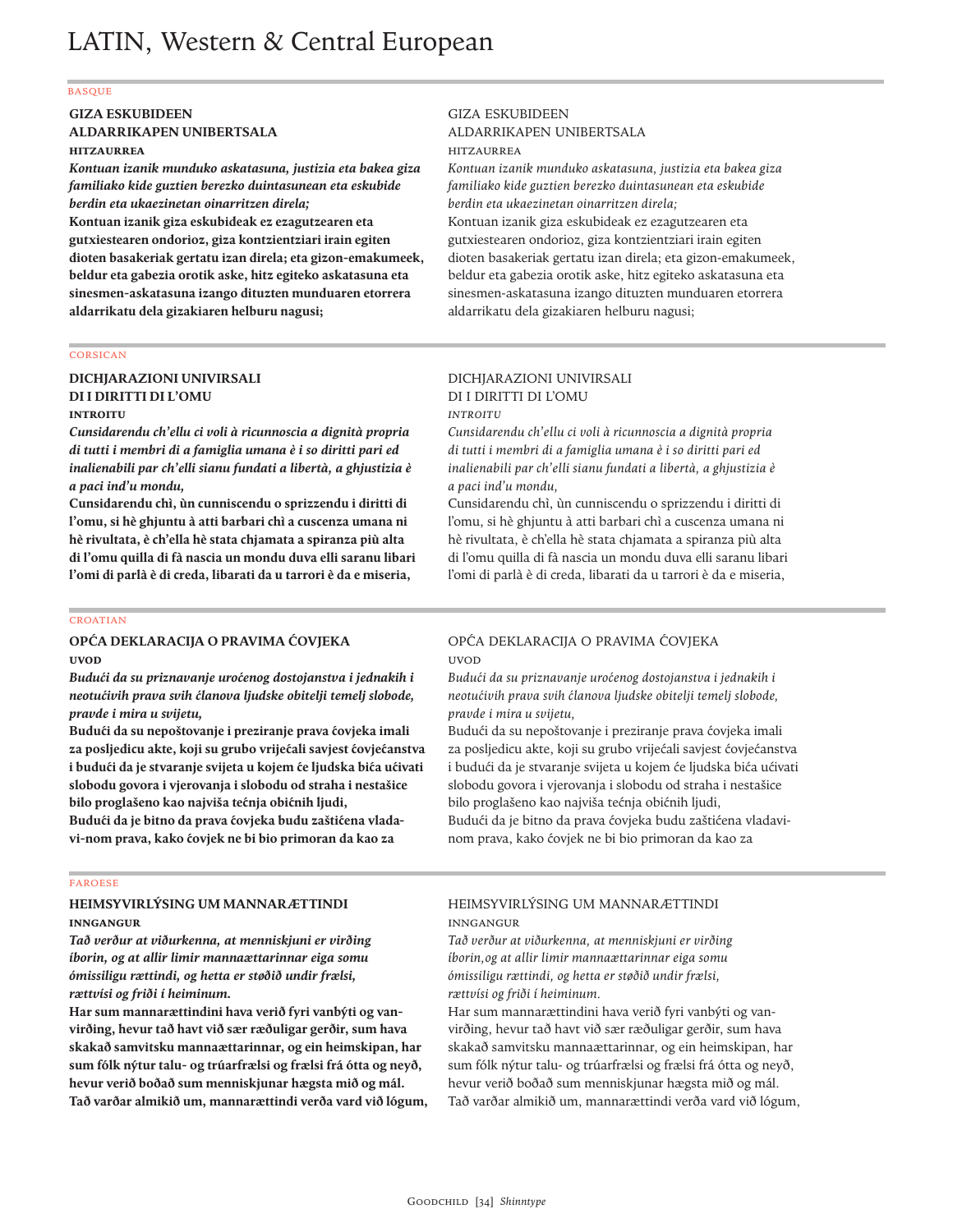#### galician

#### **DECLARACIÓN UNIVERSAL DOS DEREITOS DAS PERSOAS**

#### **preámbulo**

A liberdade, a xustiza e a paz no mundo teñen por base o recoñecemento da dignidade intrínseca e dos dereitos iguais e inalienables de tódolos membros da familia humana; **O descoñecemento e o menosprezo dos dereitos da persoa orixinaron actos de barbarie aldraxantes para a conciencia da humanidade; proclamouse, como a aspiración máis elevada da persoa, o advento dun mundo no que os seres humanos, liberados do temor e da miseria, disfruten da liberdade de palabra e da liberdade de crenzas;**

#### sardinian

#### **DECRARATZIONE UNIVERSALE E SOS DERETOSDE S'ÒMINE introitu**

Cunsiderende chi su reconnoschimentu de sa dinnidade inerente a totu sos membros de sa famìlia umana e de sos deretos issoro eguales e inalienàbiles costìtuit su fundamentu de sa libertade, de sa zustìssia e de sa paghe in su mundu,

**Cunsiderende chi su misconnoschimentu e su dispretziu de sos deretos de s'òmine ant zutu a atziones de barbaridade chi bulluzant sa cussèntzia de s'umanidade e chi sa bènnida de unu mundu in ue sos èsseres**

#### **ESPERANTO**

#### **UNIVERSALA DEKLARACIO DE HOMAJ RAJTOJ antaŭkonsideroj**

Pro tio, ke agnosko de la esenca digno kaj de la egalaj kaj nefordoneblaj rajtoj de ĉiuj membroj de la homara familio estas la fundamento de libero, justo kaj paco en la mondo,

**Pro tio, ke malagnosko kaj malestimo de la homaj rajtoj rezultigis barbarajn agojn, kiuj forte ofendis la konsciencon de la homaro, kaj ke la efektiviĝo de tia mondo, en kiu la homoj ĝuos liberecon de parolo kaj de kredo kaj liberiĝon el timo kaj bezono, estas proklamita kiel la plej alta aspiro de ordinaraj homoj,**

**Pro tio, ke nepre necesas, se la homoj ne estu devigitaj,** sen

#### scottish gaelic

#### **GAIRM CHOITCHEANN AIR COIRICHEAN A' CHINNE-DAONNA**

#### **ROI-RADH**

Do bhrìgh 's gu bheil e air aideachadh gu bheil dualchas nàdarra agus còirichean neo-sgaraichte uile bhuill a' chinne-daonna na stèidh airson saorsa, ceartas agus sìth an t-saoghail,

**Do bhrìgh 's gun do dh' adhbharaich a bhith a' cur còirichean dhaoine ann an suarachas gnìomhan borba a shàraich cogaisean, a bhith air an cleachdadh, agus gum bheil an latha air teachd anns am bi saor-labhartas, saor chreideamh agus saorsa bho eagal agus dìth air a ghairm mar àrd-mhi-**

#### DECLARACIÓN UNIVERSAL DOS DEREITOS DAS PERSOAS

#### preámbulo

*A liberdade, a xustiza e a paz no mundo teñen por base o recoñecemento da dignidade intrínseca e dos dereitos iguais e inalienables de tódolos membros da familia humana;*  O descoñecemento e o menosprezo dos dereitos da persoa orixinaron actos de barbarie aldraxantes para a conciencia da humanidade; proclamouse, como a aspiración máis elevada da persoa, o advento dun mundo no que os seres humanos, liberados do temor e da miseria, disfruten da liberdade de palabra e da liberdade de crenzas;

#### DECRARATZIONE UNIVERSALE E SOS DERETOSDE S'ÒMINE **INTROITU**

*Cunsiderende chi su reconnoschimentu de sa dinnidade inerente a totu sos membros de sa famìlia umana e de sos deretos issoro eguales e inalienàbiles costìtuit su fundamentu de sa libertade, de sa zustìssia e de sa paghe in su mundu,*

Cunsiderende chi su misconnoschimentu e su dispretziu de sos deretos de s'òmine ant zutu a atziones de barbaridade chi bulluzant sa cussèntzia de s'umanidade e chi sa bènnida de unu mundu in ue sos èsseres umanos ant a esser lìberos de faeddare e de creer, liberados dae su terrore e dae sa misèria,

#### UNIVERSALA DEKLARACIO DE HOMAJ RAJTOJ antaŭkonsideroj

*Pro tio, ke agnosko de la esenca digno kaj de la egalaj kaj nefordoneblaj rajtoj de ĉiuj membroj de la homara familio estas la fundamento de libero, justo kaj paco en la mondo,*

Pro tio, ke malagnosko kaj malestimo de la homaj rajtoj rezultigis barbarajn agojn, kiuj forte ofendis la konsciencon de la homaro, kaj ke la efektiviĝo de tia mondo, en kiu la homoj ĝuos liberecon de parolo kaj de kredo kaj liberiĝon el timo kaj bezono, estas proklamita kiel la plej alta aspiro de ordinaraj homoj,

Pro tio, ke nepre necesas, se la homoj ne estu devigitaj, sen

#### GAIRM CHOITCHEANN AIR COIRICHEAN A' CHINNE-DAONNA

ROI-RADH

*Do bhrìgh 's gu bheil e air aideachadh gu bheil dualchas nàdarra agus còirichean neo-sgaraichte uile bhuill a' chinne-daonna na stèidh airson saorsa, ceartas agus sìth an t-saoghail,* Do bhrìgh 's gun do dh' adhbharaich a bhith a' cur còirichean dhaoine ann an suarachas gnìomhan borba a shàraich cogaisean, a bhith air an cleachdadh, agus gum bheil an latha air teachd anns am bi saor-labhartas, saor chreideamh agus saorsa bho eagal agus dìth air a ghairm mar àrd-mhiann an t-sluaigh choitcheann,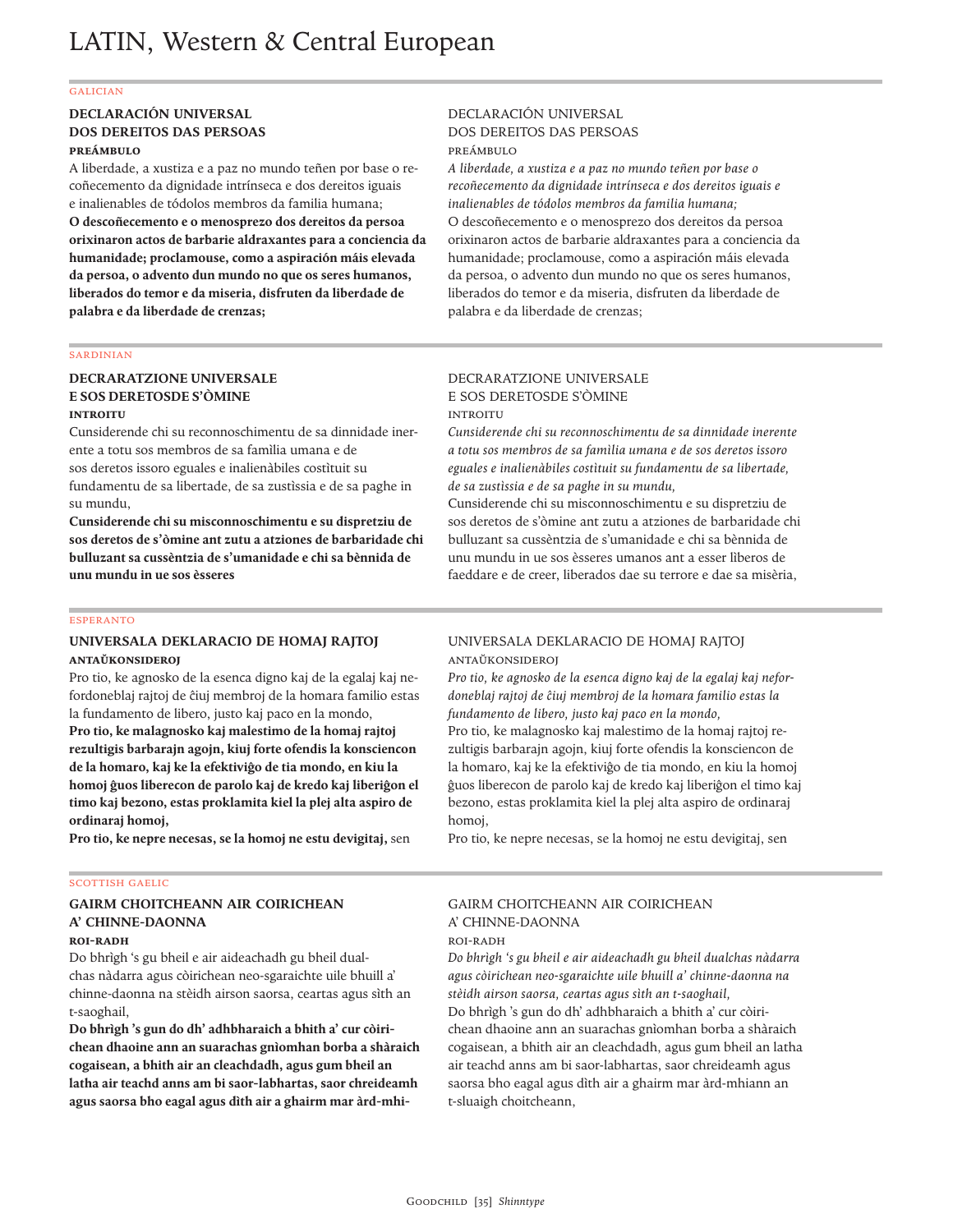#### filipino

#### **PANDAIGDIG NA PAGPAPAHAYAG NG MGA KARAPATAN NG TAO**

#### **PANIMULA**

*Sapagkat ang pagkilala sa katutubong karangalan at sa pantay at di-maikakait na mga karapatan ng lahat ng nabibilang sa angkan ng tao ay siyang saligan ng kalayaan, katarungan at kapayapaan sa daigdig.*

**Sapagkat ang pagwawalang-bahala at paglalapastangan sa mga karapatan ng tao ay nagbunga ng mga gawang di-makatao na humamak sa budhi ng sangkatauhan, at ang pagdatal ng isang daigdig na ang mga tao ay magtatamasa ng kalayaan sa pagsasalita at ng kaligtasan sa pangamba at** 

#### indonesian

#### **PERNYATAAN UMUM TENTANG HAK-HAK ASASI MANUSIA mukadimah**

*Menimbang bahwa pengakuan atas martabat alamiah dan hak-hak yang sama dan mutlak dari semua anggota keluarga manusia adalah dasar kemerdekaan, keadilan dan perdamaian di dunia,*

**Menimbang bahwa mengabaikan dan memandang rendah hak-hak asasi manusia telah mengakibatkan perbuatanperbuatan bengis yang menimbulkan rasa kemarahan hati nurani umat manusia, dan terbentuknya suatu dunia tempat manusia akan mengecap kenikmatan kebebasan berbicara** 

#### **JAVANESE**

#### **PRANYATAN UMUM NGENANI HAK-HAK ASASI (UMAT) MANUNGSA**

#### **PAMBUKA/MUKADIMAH**

*Maninbang manowo ngakoni marang martabat alamiah sarta hak-hak kang padha lan pinasthi ing saben warganing kulawarga umat manungsa, mujudake landhesaning kamardikan, kaadilan sarta bedhamening donya.* **Manimbang menawa nyingkur lan nganggep remeh hakhak umat manungsa bisa njalari tandang tanduk kasar lan wengis kang nuwuhake rasa runtik atine umat manungsa, lan kabangune donya dadi papaning umat manungsa bisa ngrasakake lan ngalami nikmating bebas medhar panemu** 

#### malay

#### **PERISYTIHARAN HAK ASASI MANUSIA SEJAGAT MUKADDUMAH**

*Bahawasanya pengiktirafan keutuhan kemuliaan dan hak samarata serta asasi yang tak terpisah bagi seluruh umat manusia adalah asas kebebasan, keadilan dan kedamaian dunia.*

**Bahawasanya pengabaian serta penghinaan terhadap hak asasi manusia telah pun mengakibatkan tindakan terkutuk yang telah melanggari perasaan hati umat manusia, dan munculnya sebuah dunia di mana manusia akan menikmati kebebasan berucap dan menganut kepercayaan serta kebe-**

#### PANDAIGDIG NA PAGPAPAHAYAG NG MGA KARAPATAN NG TAO

#### PANIMULA

*Sapagkat ang pagkilala sa katutubong karangalan at sa pantay at di-maikakait na mga karapatan ng lahat ng nabibilang sa angkan ng tao ay siyang saligan ng kalayaan, katarungan at kapayapaan sa daigdig.*

Sapagkat ang pagwawalang-bahala at paglalapastangan sa mga karapatan ng tao ay nagbunga ng mga gawang di-makatao na humamak sa budhi ng sangkatauhan, at ang pagdatal ng isang daigdig na ang mga tao ay magtatamasa ng kalayaan sa pagsasalita at ng kaligtasan sa pangamba at

#### PERNYATAAN UMUM TENTANG HAK-HAK ASASI MANUSIA mukadimah

*Menimbang bahwa pengakuan atas martabat alamiah dan hak-hak yang sama dan mutlak dari semua anggota keluarga manusia adalah dasar kemerdekaan, keadilan dan perdamaian di dunia,*

Menimbang bahwa mengabaikan dan memandang rendah hak-hak asasi manusia telah mengakibatkan perbuatanperbuatan bengis yang menimbulkan rasa kemarahan hati nurani umat manusia, dan terbentuknya suatu dunia tempat manusia akan mengecap kenikmatan kebebasan berbicara

#### PRANYATAN UMUM NGENANI HAK-HAK ASASI (UMAT) MANUNGSA

PAMBUKA/MUKADIMAH

*Maninbang manowo ngakoni marang martabat alamiah sarta hak-hak kang padha lan pinasthi ing saben warganing kulawarga umat manungsa, mujudake landhesaning kamardikan, kaadilan sarta bedhamening donya.* Maningbang menawa nyingkur lan nganggep remeh hakhak umat manungsa bisa njalari tandang tanduk kasar lan wengis kang nuwuhake rasa runtik atine umat manungsa, lan kabangune donya dadi papaning umat manungsa bisa ngrasakake lan ngalami nikmating bebas medhar panemu

#### PERISYTIHARAN HAK ASASI MANUSIA SEJAGAT MUKADDUMAH

*Bahawasanya pengiktirafan keutuhan kemuliaan dan hak samarata serta asasi yang tak terpisah bagi seluruh umat manusia adalah asas kebebasan, keadilan dan kedamaian dunia.*

Bahawasanya pengabaian serta penghinaan terhadap hak asasi manusia telah pun mengakibatkan tindakan terkutuk yang telah melanggari perasaan hati umat manusia, dan munculnya sebuah dunia di mana manusia akan menikmati kebebasan berucap dan menganut kepercayaan serta